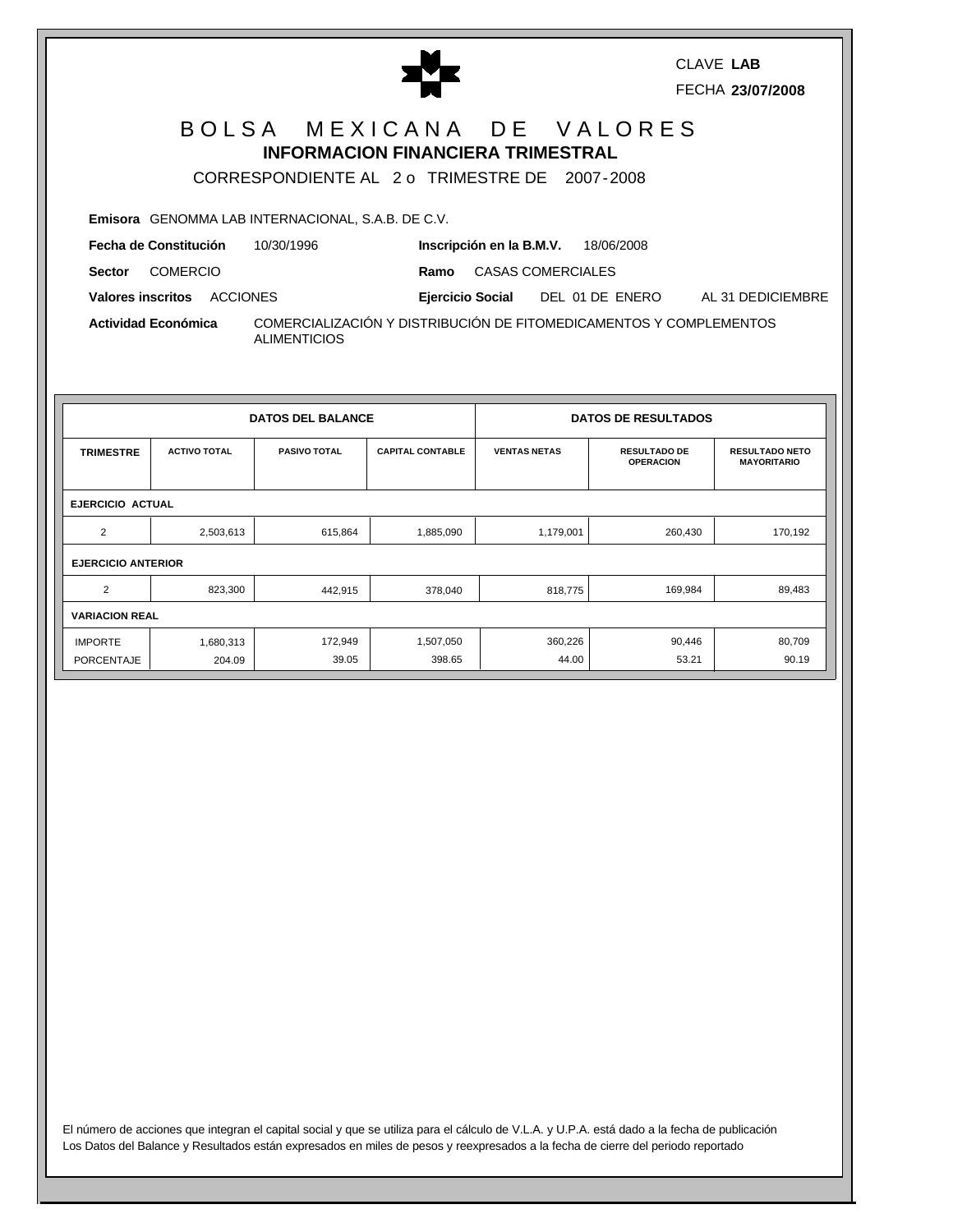CLAVE DE COTIZACIÓN: **LAB**

# **GENOMMA LAB INTERNACIONAL, S.A.B. DE C.V. BALANCE GENERAL**

AL 30 DE JUNIO DE 2008 Y 2007

## (MILES DE PESOS)

### **CONSOLIDADO**

**Impresión Final**

| <b>REF</b>      |                                                             | TRIMESTRE AÑO ACTUAL |          | <b>TRIMESTRE AÑO ANTERIOR</b> |                |
|-----------------|-------------------------------------------------------------|----------------------|----------|-------------------------------|----------------|
| $\mathbf{s}$    | <b>CONCEPTOS</b>                                            | <b>IMPORTE</b>       | %        | <b>IMPORTE</b>                | ℅              |
|                 |                                                             |                      |          |                               |                |
| s01             | <b>ACTIVO TOTAL</b>                                         | 2,503,613            | 100      | 823,300                       | 100            |
| \$02            | <b>ACTIVO CIRCULANTE</b>                                    | 2,348,629            | 94       | 766,052                       | 93             |
| s03             | EFECTIVO E INVERSIONES TEMPORALES                           | 1,199,511            | 48       | 65,981                        | 8              |
| s04             | CUENTAS Y DOCUMENTOS POR COBRAR A CLIENTES                  | 704,590              | 28       | 461,115                       | 56             |
|                 | (NETO)                                                      |                      |          |                               |                |
| \$05            | OTRAS CUENTAS Y DOCUMENTOS POR COBRAR (NETO)                | 132,019              | 5        | 74,424                        | 9              |
| \$06            | <b>INVENTARIOS</b>                                          | 279,601              | 11       | 150,397                       | 18             |
| s07             | OTROS ACTIVOS CIRCULANTES                                   | 32,908               | 1        | 14,135                        | $\overline{c}$ |
| \$08            | <b>ACTIVO A LARGO PLAZO</b>                                 |                      | 0        | 0                             | 0              |
| \$09            | CUENTAS Y DOCUMENTOS POR COBRAR (NETO)                      |                      | 0        |                               | 0              |
| s10             | INVERSIONES EN ACCIONES DE SUBS. NO CONSOLIDADAS<br>Y ASOC. |                      | 0        | $\Omega$                      | 0              |
| s11             | <b>OTRAS INVERSIONES</b>                                    |                      | 0        |                               | $\mathbf 0$    |
| s12             | <b>INMUEBLES, PLANTA Y EQUIPO (NETO)</b>                    | 65,535               | 3        | 26,649                        | 3              |
| s <sub>13</sub> | <b>INMUEBLES</b>                                            |                      | 0        | 0                             | $\mathsf 0$    |
| s14             | <b>MAQUINARIA Y EQUIPO INDUSTRIAL</b>                       |                      | 0        |                               | $\mathbf 0$    |
| s <sub>15</sub> | <b>OTROS EQUIPOS</b>                                        | 115,396              | 5        | 69,230                        | 8              |
| s16             | DEPRECIACIÓN ACUMULADA                                      | 49,861               | 2        | 42,581                        | 5              |
| s17             | CONSTRUCCIONES EN PROCESO                                   |                      | 0        | $\Omega$                      | 0              |
| s18             | <b>ACTIVOS INTANGIBLES Y CARGOS DIFERIDOS (NETO)</b>        | 69,422               | 3        | 26,126                        | 3              |
| s19             | <b>OTROS ACTIVOS</b>                                        | 20,027               | 1        | 4,473                         | 1              |
| s20             | <b>PASIVO TOTAL</b>                                         | 615,864              | 100      | 442,915                       | 100            |
| s21             | <b>PASIVO CIRCULANTE</b>                                    | 607,352              | 99       | 422,424                       | 95             |
| s22             | <b>PROVEEDORES</b>                                          | 261,232              | 42       | 88,452                        | 20             |
| s23             | <b>CRÉDITOS BANCARIOS</b>                                   | 1,511                | 0        | 3,962                         | 1              |
| s24             | <b>CRÉDITOS BURSÁTILES</b>                                  |                      | 0        | 0                             | 0              |
| s103            | OTROS CRÉDITOS CON COSTO                                    |                      | 0        |                               | $\mathbf 0$    |
| s25             | <b>IMPUESTOS POR PAGAR</b>                                  | 122,700              | 20       | 94,817                        | 21             |
| s26             | OTROS PASIVOS CIRCULANTES SIN COSTO                         | 221,909              | 36       | 235,193                       | 53             |
| s27             | PASIVO A LARGO PLAZO                                        |                      | 0        | 0                             | 0              |
| s28             | <b>CRÉDITOS BANCARIOS</b>                                   |                      | $\Omega$ |                               | 0              |
| s29             | CRÉDITOS BURSÁTILES                                         |                      | 0        | 0                             | 0              |
| s30             | OTROS CRÉDITOS CON COSTO                                    |                      | 0        |                               | 0              |
| s31             | <b>CRÉDITOS DIFERIDOS</b>                                   |                      | 0        |                               | $\pmb{0}$      |
| s32             | OTROS PASIVOS LARGO PLAZO SIN COSTO                         | 8,512                |          | 20,491                        | 5              |
| s33             | <b>CAPITAL CONTABLE</b>                                     | 1,887,749            | 100      | 380,385                       | 100            |
| s34             | <b>CAPITAL CONTABLE MINORITARIO</b>                         | 2,659                | 0        | 2,345                         | 1              |
| s35             | <b>CAPITAL CONTABLE MAYORITARIO</b>                         | 1,885,090            | 100      | 378,040                       | 99             |
| s36             | <b>CAPITAL CONTRIBUIDO</b>                                  | 1,712,824            | 91       | 266,368                       | 70             |
| s79             | CAPITAL SOCIAL PAGADO                                       | 1,712,824            | 91       | 266,368                       | 70             |
| s39             | PRIMA EN VENTA DE ACCIONES                                  |                      | 0        | 0                             | 0              |
| s40             | APORTACIONES PARA FUTUROS AUMENTOS DE CAPITAL               |                      | 0        |                               | 0              |
| s41             | <b>CAPITAL GANADO (PERDIDO)</b>                             | 172,266              | 9        | 111,672                       | 29             |
| s42             | RESULTADOS ACUMULADOS Y RESERVAS DE CAPITAL                 | 174,054              | 9        | 108,962                       | 29             |
| s44             | OTRO RESULTADO INTEGRAL ACUMULADO                           | $-1,788$             | 0        | 2,710                         | $\mathbf{1}$   |
| s80             | RECOMPRA DE ACCIONES                                        | 0                    | 0        | 0                             | $\mathbf 0$    |

TRIMESTRE: **02** AÑO: **2008**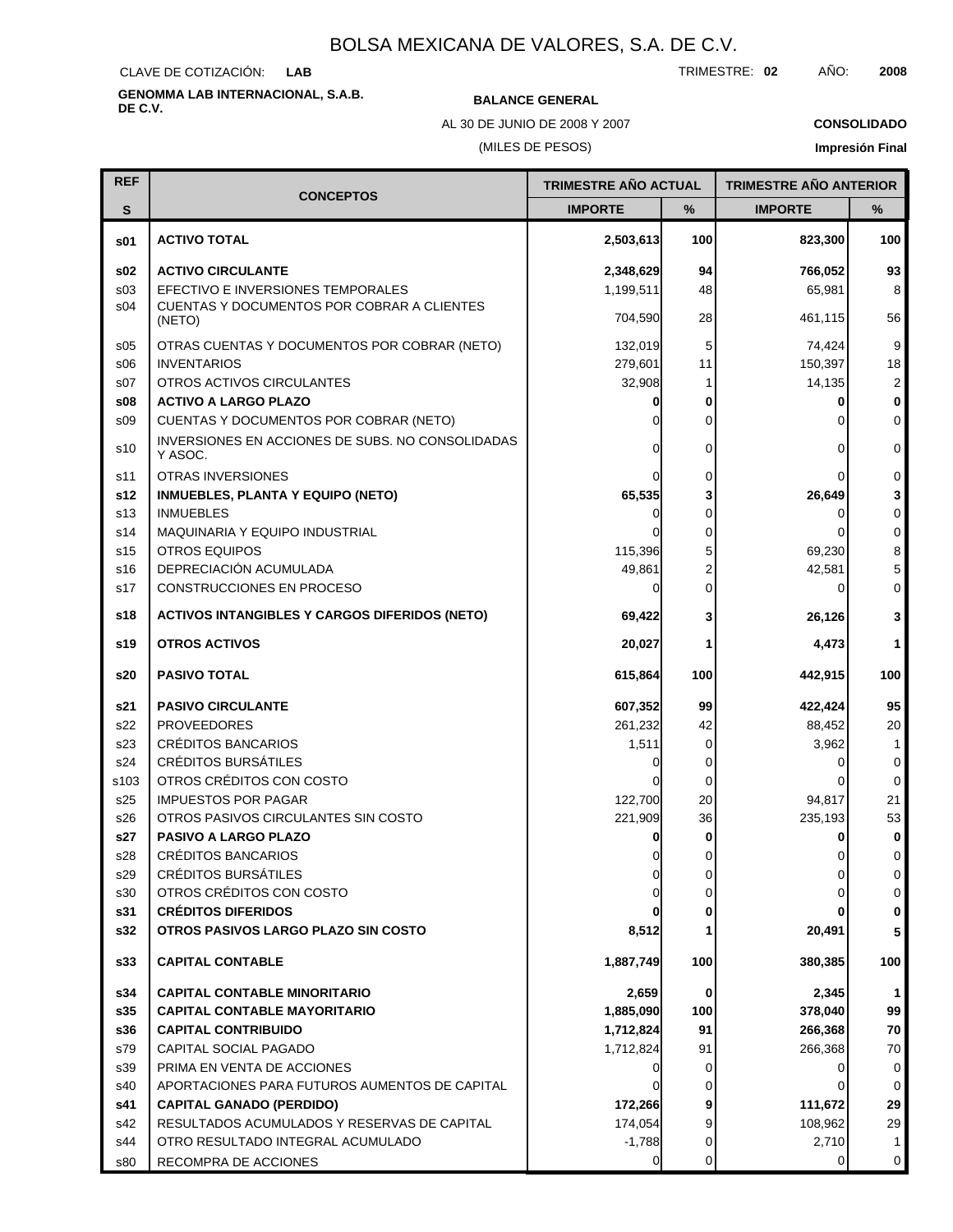# **GENOMMA LAB INTERNACIONAL, S.A.B. DE C.V. BALANCE GENERAL** CLAVE DE COTIZACIÓN: **LAB**

TRIMESTRE: **02** AÑO: **2008**

DESGLOSE DE PRINCIPALES CONCEPTOS

### (MILES DE PESOS)

## **CONSOLIDADO**

| <b>REF</b>                                     |                                                                                                                                                                                                                        | <b>TRIMESTRE AÑO ACTUAL</b>                        |                                  | <b>TRIMESTRE AÑO ANTERIOR</b>                    |                                                     |
|------------------------------------------------|------------------------------------------------------------------------------------------------------------------------------------------------------------------------------------------------------------------------|----------------------------------------------------|----------------------------------|--------------------------------------------------|-----------------------------------------------------|
| S                                              | <b>CONCEPTOS</b>                                                                                                                                                                                                       | <b>IMPORTE</b>                                     | %                                | <b>IMPORTE</b>                                   | ℅                                                   |
| \$03                                           | <b>EFECTIVO E INVERSIONES TEMPORALES</b>                                                                                                                                                                               | 1,199,511                                          | 100                              | 65,981                                           | 100                                                 |
| s46                                            | <b>EFECTIVO</b>                                                                                                                                                                                                        | 43,835                                             | 4                                | 27,981                                           | 42                                                  |
| s47                                            | <b>INVERSIONES TEMPORALES</b>                                                                                                                                                                                          | 1,155,676                                          | 96                               | 38,000                                           | 58                                                  |
| \$07                                           | <b>OTROS ACTIVOS CIRCULANTES</b>                                                                                                                                                                                       | 32,908                                             | 100                              | 14,135                                           | 100                                                 |
| s81                                            | INSTRUMENTOS FINANCIEROS DERIVADOS                                                                                                                                                                                     | 0                                                  | 0                                | 0                                                | 0                                                   |
| s82                                            | OPERACIONES DISCONTINUADAS                                                                                                                                                                                             | 0                                                  | 0                                | 0                                                | $\overline{0}$                                      |
| s83                                            | <b>OTROS</b>                                                                                                                                                                                                           | 32,908                                             | 100                              | 14,135                                           | 100                                                 |
| s18                                            | <b>ACTIVOS INTANGIBLES Y CARGOS DIFERIDOS (NETO)</b>                                                                                                                                                                   | 69,422                                             | 100                              | 26,126                                           | 100                                                 |
| s48                                            | <b>GASTOS AMORTIZABLES (NETO)</b>                                                                                                                                                                                      | 0                                                  | 0                                | 0                                                | 0                                                   |
| s49                                            | <b>CRÉDITO MERCANTIL</b>                                                                                                                                                                                               | 0                                                  | 0                                | 0                                                | 0                                                   |
| s51                                            | <b>OTROS</b>                                                                                                                                                                                                           | 69,422                                             | 100                              | 26,126                                           | 100                                                 |
| s19                                            | <b>OTROS ACTIVOS</b>                                                                                                                                                                                                   | 20,027                                             | 100                              | 4,473                                            | 100                                                 |
| s85                                            | INSTRUMENTOS FINANCIEROS DERIVADOS                                                                                                                                                                                     | 0                                                  | 0                                | 0                                                | 0                                                   |
| s50                                            | <b>IMPUESTOS DIFERIDOS</b>                                                                                                                                                                                             | 14,951                                             | 75                               | 0                                                | $\overline{0}$                                      |
| s104                                           | BENEFICIOS A LOS EMPLEADOS                                                                                                                                                                                             | 0                                                  | 0                                | 0                                                | 0                                                   |
| s86                                            | OPERACIONES DISCONTINUADAS                                                                                                                                                                                             | $\Omega$                                           | 0                                | 0                                                | 0                                                   |
| s87                                            | <b>OTROS</b>                                                                                                                                                                                                           | 5,076                                              | 25                               | 4,473                                            | 100                                                 |
| s21                                            | <b>PASIVO CIRCULANTE</b>                                                                                                                                                                                               | 607,352                                            | 100                              | 422,424                                          | 100                                                 |
| s52                                            | PASIVOS EN MONEDA EXTRANJERA                                                                                                                                                                                           | 61,410                                             | 10                               | 78,869                                           | 19                                                  |
| s53                                            | PASIVOS EN MONEDA NACIONAL                                                                                                                                                                                             | 545,942                                            | 90                               | 343,555                                          | 81                                                  |
| s26<br>s88<br>s89<br>s68<br>s90<br>s58<br>s105 | OTROS PASIVOS CIRCULANTES SIN COSTO<br>INSTRUMENTOS FINANCIEROS DERIVADOS<br><b>INTERESES POR PAGAR</b><br><b>PROVISIONES</b><br>OPERACIONES DISCONTINUADAS<br>OTROS PASIVOS CIRCULANTES<br>BENEFICIOS A LOS EMPLEADOS | 221,909<br>0<br>0<br>65,292<br>0<br>156,268<br>349 | 100<br>0<br>0<br>29<br>0<br>70   | 235,193<br>0<br>0<br>23,474<br>0<br>211,713<br>6 | 100<br>$\pmb{0}$<br>0<br>10<br>$\overline{0}$<br>90 |
| s27                                            | <b>PASIVO A LARGO PLAZO</b>                                                                                                                                                                                            | 0                                                  | 100                              | 0                                                | 100                                                 |
| s59                                            | PASIVO EN MONEDA EXTRANJERA                                                                                                                                                                                            | 0                                                  | 0                                | 0                                                | 0                                                   |
| s60                                            | PASIVO EN MONEDA NACIONAL                                                                                                                                                                                              | 0                                                  | 0                                | 0                                                | 0                                                   |
| s31                                            | <b>CRÉDITOS DIFERIDOS</b>                                                                                                                                                                                              | $\Omega$                                           | 100                              | U                                                | 100                                                 |
| s65                                            | CRÉDITO MERCANTIL                                                                                                                                                                                                      | 0                                                  | 0                                | 0                                                | 0                                                   |
| s67                                            | <b>OTROS</b>                                                                                                                                                                                                           | $\Omega$                                           | 0                                | 0                                                | 0                                                   |
| s32<br>s91<br>s92<br>s69                       | OTROS PASIVOS LARGO PLAZO SIN COSTO<br>s66   IMPUESTOS DIFERIDOS<br>BENEFICIOS A LOS EMPLEADOS<br>OPERACIONES DISCONTINUADAS<br><b>OTROS PASIVOS</b>                                                                   | 8,512<br>0<br>0<br>0<br>8,512<br>1,712,824         | 100<br>0<br>0<br>0<br>100<br>100 | 20,491<br>16,693<br>0<br>0<br>3,798<br>266,368   | 100<br>81<br>$\overline{0}$<br>0<br>19<br>100       |
| s79<br>s37<br>s38                              | <b>CAPITAL SOCIAL PAGADO</b><br><b>NOMINAL</b><br>ACTUALIZACIÓN                                                                                                                                                        | 1,703,261<br>9,563                                 | 99<br>1                          | 211,439<br>54,929                                | 79<br>21                                            |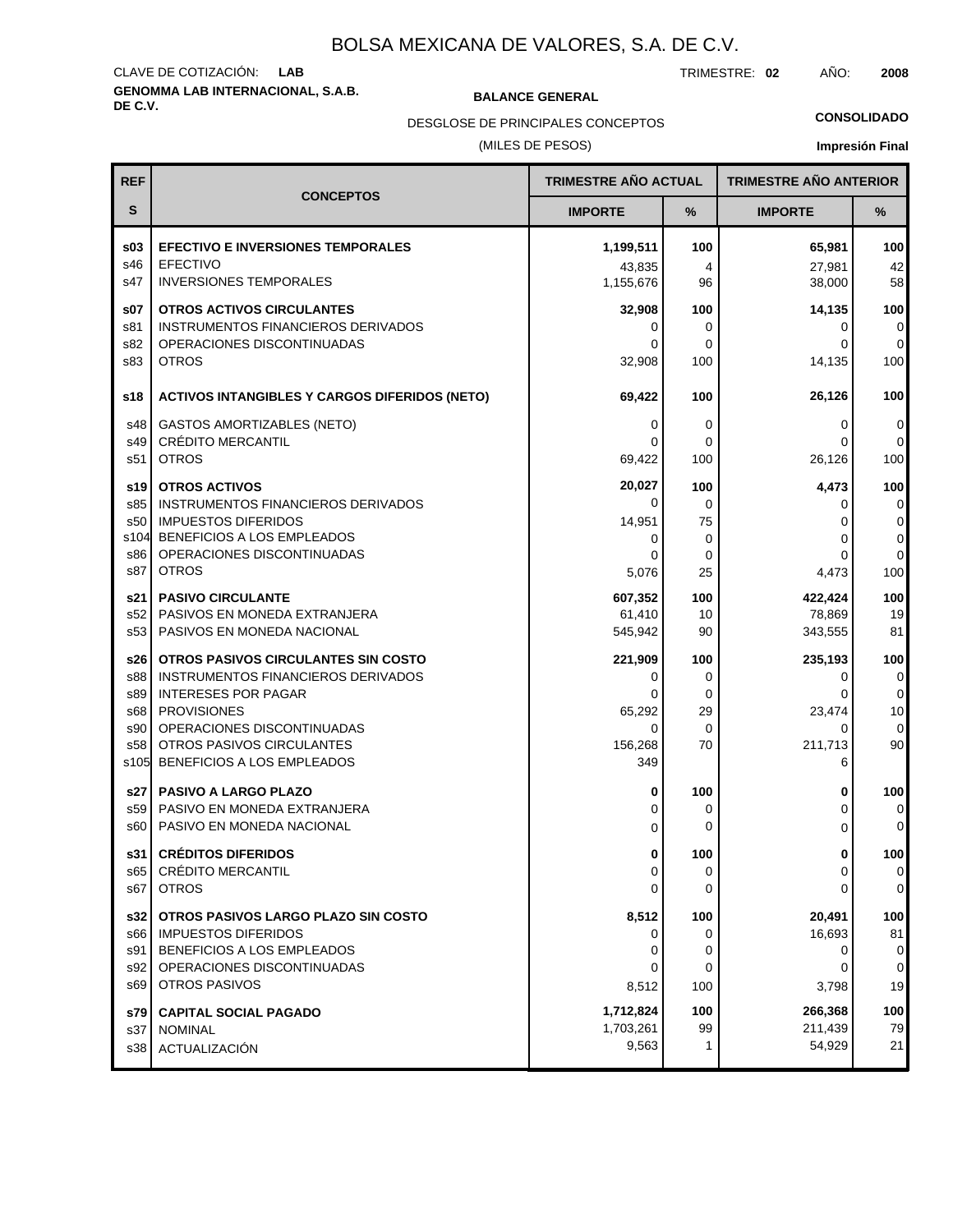# **GENOMMA LAB INTERNACIONAL, S.A.B. DE C.V. BALANCE GENERAL** CLAVE DE COTIZACIÓN: **LAB**

TRIMESTRE: **02** AÑO: **2008**

DESGLOSE DE PRINCIPALES CONCEPTOS

### (MILES DE PESOS)

### **CONSOLIDADO**

| <b>REF</b> | <b>CONCEPTOS</b>                                                 | <b>TRIMESTRE AÑO ACTUAL</b> |      | <b>TRIMESTRE AÑO ANTERIOR</b> |          |
|------------|------------------------------------------------------------------|-----------------------------|------|-------------------------------|----------|
| S          |                                                                  | <b>IMPORTE</b>              | $\%$ | <b>IMPORTE</b>                | $\%$     |
| s42        | <b>RESULTADOS ACUMULADOS Y RESERVAS DE CAPITAL</b>               | 174,054                     | 100  | 108,962                       | 100      |
| s93        | <b>RESERVA LEGAL</b>                                             |                             | 0    |                               | 0        |
| s43        | RESERVA PARA RECOMPRA DE ACCIONES                                |                             | 0    |                               | 0        |
| s94        | <b>OTRAS RESERVAS</b>                                            |                             | 0    |                               | 0        |
| s95        | RESULTADO DE EJERCICIOS ANTERIORES                               | 3,862                       |      | 19,479                        | 18       |
| s45        | RESULTADO DEL EJERCICIO                                          | 170,192                     | 98   | 89,483                        | 82       |
| s44        | OTRO RESULTADO INTEGRAL ACUMULADO                                | $-1,788$                    | 100  | 2,710                         | 100      |
| s70        | RESULTADO ACUMULADO POR POSICION MONETARIA                       |                             | 0    |                               | 0        |
| s71        | RESULTADO POR TENENCIA DE ACTIVOS NO MONETARIOS                  |                             | 0    |                               | 0        |
| s96        | EFECTO ACUMULADO POR CONVERSIÓN                                  | $-974$                      | 54   | 4,482                         | 165      |
| s97        | EFECTO ACUMULADO POR VALUACIÓN DE INST. FIN.<br><b>DERIVADOS</b> | ∩                           | 0    |                               | $\Omega$ |
| s98        | RESULTADO POR IMPUESTOS DIFERIDOS                                | 0                           | 0    | $\Omega$                      | 0        |
| s100       | <b>OTROS</b>                                                     | $-814$                      | 46   | $-1,772$                      | $-65$    |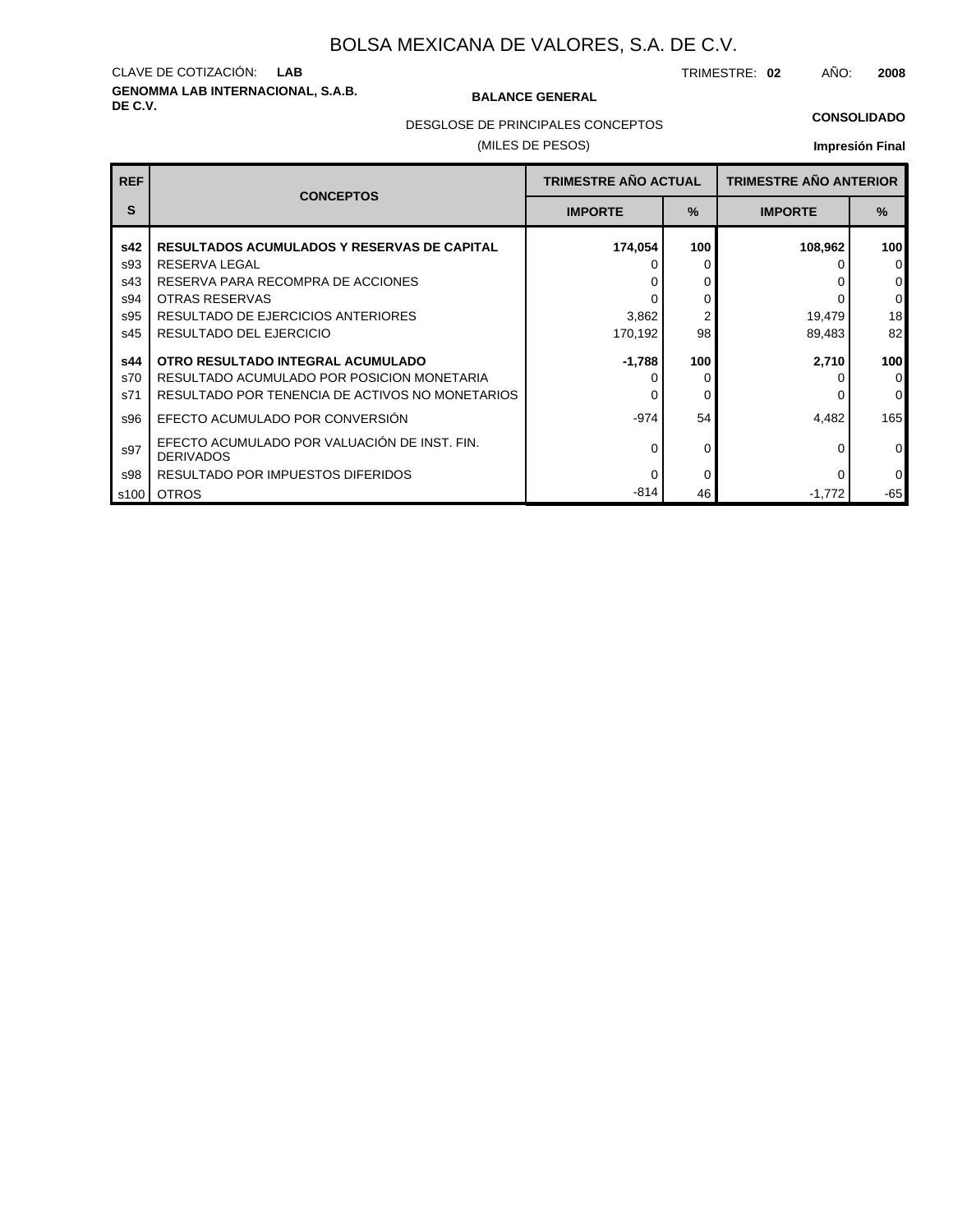# **GENOMMA LAB INTERNACIONAL, S.A.B. DE C.V. BALANCE GENERAL** CLAVE DE COTIZACIÓN: **LAB**

TRIMESTRE: **02** AÑO: **2008**

### **CONSOLIDADO**

(MILES DE PESOS) DATOS INFORMATIVOS

## **Impresión Final**

| <b>REF</b> | <b>CONCEPTOS</b>                             | <b>TRIMESTRE AÑO ACTUAL</b> | <b>TRIMESTRE AÑO ANTERIOR</b> |
|------------|----------------------------------------------|-----------------------------|-------------------------------|
| S          |                                              | <b>IMPORTE</b>              | <b>IMPORTE</b>                |
| s72        | CAPITAL DE TRABAJO                           | 1,741,277                   | 343,628                       |
| s73        | FONDO PARA PENSIONES Y PRIMA DE ANTIGÜEDAD   |                             | 0                             |
| s74        | NUMERO DE FUNCIONARIOS (*)                   | 25                          | 14                            |
| s75        | NUMERO DE EMPLEADOS (*)                      | 391                         | 222                           |
| s76        | NUMERO DE OBREROS (*)                        |                             | $\Omega$                      |
| s77        | NUMERO DE ACCIONES EN CIRCULACIÓN (*)        | 522,336,696                 | 421,698,000                   |
| s78        | NUMERO DE ACCIONES RECOMPRADAS (*)           |                             | ΟI                            |
| s101       | <b>EFECTIVO RESTRINGIDO</b>                  |                             | 0                             |
| s102 l     | DEUDA CON COSTO DE ASOCIADAS NO CONSOLIDADAS |                             | 0                             |

(\*) DATOS EN UNIDADES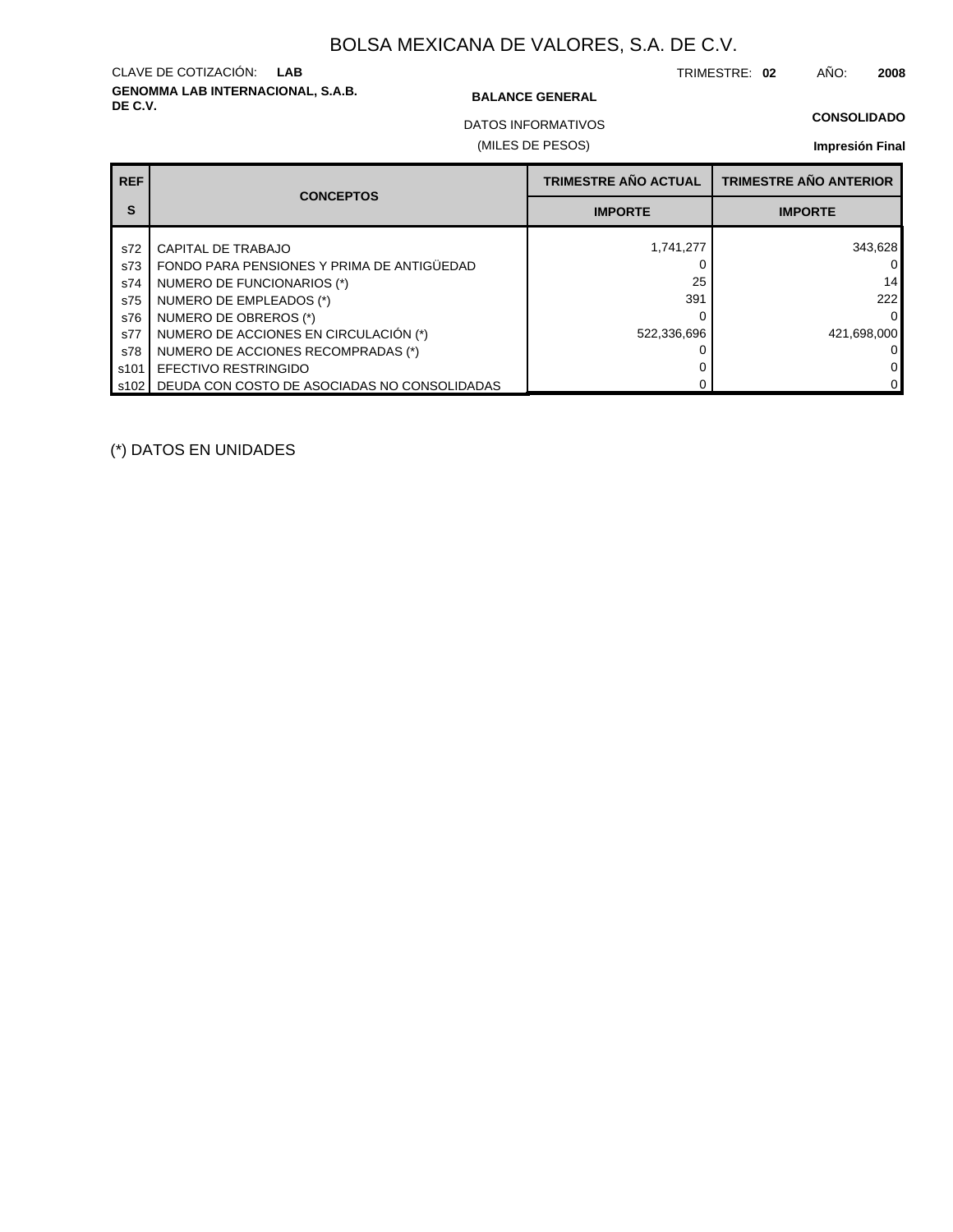### **GENOMMA LAB INTERNACIONAL, S.A.B.** CLAVE DE COTIZACIÓN: TRIMESTRE: AÑO: **LAB 02 2008**

## **DE C.V. ESTADO DE RESULTADOS**

DEL 1 DE ENERO AL 30 DE JUNIO DE 2008 Y 2007 **CONSOLIDADO**

### (MILES DE PESOS)

| <b>REF</b> | <b>CONCEPTOS</b>                                                                      | <b>TRIMESTRE AÑO ACTUAL</b> |               | <b>TRIMESTRE AÑO ANTERIOR</b> |               |
|------------|---------------------------------------------------------------------------------------|-----------------------------|---------------|-------------------------------|---------------|
| R          |                                                                                       | <b>IMPORTE</b>              | $\frac{9}{6}$ | <b>IMPORTE</b>                | $\frac{0}{0}$ |
| r01        | <b>VENTAS NETAS</b>                                                                   | 1,179,001                   | 100           | 818,775                       | 100           |
| r02        | <b>COSTO DE VENTAS</b>                                                                | 290,572                     | 25            | 195,905                       | 24            |
| r03        | UTILIDAD (PÉRDIDA) BRUTA                                                              | 888,429                     | 75            | 622,870                       | 76            |
| r04        | <b>GASTOS GENERALES</b>                                                               | 627,999                     | 53            | 452,886                       | 55            |
| r05        | UTILIDAD (PÉRDIDA) DESPUES DE GTOS. GRALES.                                           | 260,430                     | 22            | 169,984                       | 21            |
| r08        | OTROS INGRESOS Y (GASTOS), NETO                                                       | $-1,541$                    | $\Omega$      | $-1,986$                      | $\Omega$      |
| r06        | RESULTADO INTEGRAL DE FINANCIAMIENTO                                                  | $-15,178$                   | $-1$          | $-5,228$                      | $\mathbf{0}$  |
| r12        | PARTICIPACION EN LOS RESULTADOS DE SUBS. NO<br>CONSOLIDADAS Y ASOC.                   | $\Omega$                    | $\Omega$      | 0                             | $\mathbf{0}$  |
| r48        | PARTIDAS NO ORDINARIAS                                                                | $\Omega$                    | $\Omega$      | 0                             | $\mathbf 0$   |
| r09        | UTILIDAD (PÉRDIDA) ANTES DE IMPUESTOS A LA UTILIDAD                                   | 243,711                     | 21            | 162,770                       | 20            |
| r10        | <b>IMPUESTOS A LA UTILIDAD</b>                                                        | 74,333                      | 6             | 71,579                        | 9             |
| r11        | UTILIDAD (PÉRDIDA) ANTES DE LAS OPERACIONES<br><b>DISCONTINUADAS</b>                  | 169,378                     | 14            | 91,191                        | 11            |
| r14        | OPERACIONES DISCONTINUADAS                                                            | $\Omega$                    | $\Omega$      | 0                             | $\mathbf 0$   |
| r18        | UTILIDAD (PÉRDIDA) NETA CONSOLIDADA                                                   | 169,378                     | 14            | 91,191                        | 11            |
| r19        | PARTICIPACIÓN DE LOS ACCIONISTAS MINORITARIOS EN LA<br>UTILIDAD (PÉRDIDA) NETA        | $-814$                      |               | 1,708                         | $\mathbf 0$   |
| r20        | <b>PARTICIPACION DE LOS ACCIONISTAS MAYORITARIOS EN</b><br>LA UTILIDAD (PÉRDIDA) NETA | 170,192                     | 14            | 89,483                        | 11            |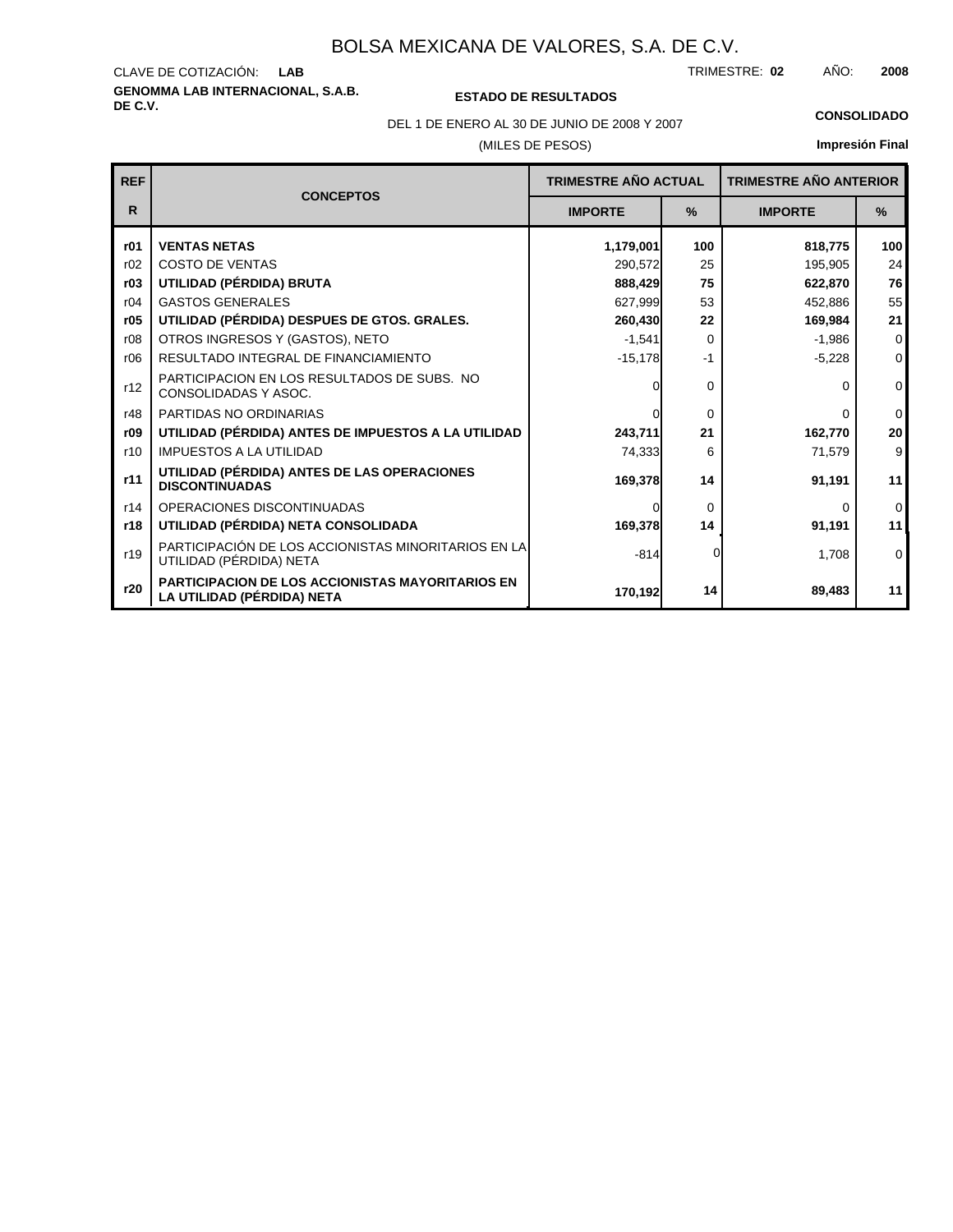### **GENOMMA LAB INTERNACIONAL, S.A.B.** CLAVE DE COTIZACIÓN: TRIMESTRE: AÑO: **LAB 02 2008**

### **DE C.V. ESTADO DE RESULTADOS**

DESGLOSE DE PRINCIPALES CONCEPTOS

## (MILES DE PESOS)

### **CONSOLIDADO**

**Impresión Final**

| <b>REF</b>   | <b>TRIMESTRE AÑO ACTUAL</b><br><b>CONCEPTOS</b> |                | <b>TRIMESTRE AÑO ANTERIOR</b> |                |                |
|--------------|-------------------------------------------------|----------------|-------------------------------|----------------|----------------|
| $\mathsf{R}$ |                                                 | <b>IMPORTE</b> | %                             | <b>IMPORTE</b> | %              |
| r01          | <b>VENTAS NETAS</b>                             | 1,179,001      | 100                           | 818,775        | 100            |
| r21          | <b>NACIONALES</b>                               | 1,097,519      | 93                            | 761,207        | 93             |
| r22          | <b>EXTRANJERAS</b>                              | 81,482         | 7                             | 57,568         | $\overline{7}$ |
| r23          | CONVERSIÓN EN DOLARES (***)                     | 7,923          |                               | 5,598          | $\mathbf{1}$   |
| r08          | OTROS INGRESOS Y (GASTOS), NETO                 | $-1,541$       | 100                           | $-1,986$       | 100            |
| r49          | OTROS INGRESOS Y (GASTOS), NETO                 | $-1,086$       | 70                            | $-1,986$       | 100            |
| r34          | P.T.U. CAUSADA                                  | 455            | $-30$                         | <sup>0</sup>   | 0              |
| r35          | P.T.U. DIFERIDA                                 | $\Omega$       | $\Omega$                      | $\Omega$       | $\Omega$       |
|              |                                                 |                |                               |                |                |
| r06          | <b>RESULTADO INTEGRAL DE FINANCIAMIENTO</b>     | $-15,178$      | 100                           | $-5,228$       | 100            |
| r24          | <b>INTERESES PAGADOS</b>                        | 15,284         | $-101$                        | 6,226          | $-119$         |
| r42          | UTILIDAD (PÉRDIDA) EN ACTUALIZACION DE UDIS     | 0              | $\Omega$                      | $\Omega$       | $\Omega$       |
| r45          | <b>OTROS GASTOS FINANCIEROS</b>                 | 1,763          | $-12$                         | $\Omega$       | $\Omega$       |
| r26          | <b>INTERESES GANADOS</b>                        | 2,880          | $-19$                         | 910            | $-17$          |
| r46          | OTROS PRODUCTOS FINANCIEROS                     | $\Omega$       | $\Omega$                      | 434            | $-8$           |
| r25          | UTILIDAD (PÉRDIDA) EN CAMBIOS NETO              | 376            | $-2$                          | $-421$         | 8              |
| r28          | <b>RESULTADO POR POSICION MONETARIA</b>         | $-1,387$       | 9                             | 75             | $-1$           |
|              |                                                 |                |                               |                |                |
| r10          | <b>IMPUESTOS A LA UTILIDAD</b>                  | 74,333         | 100                           | 71,579         | 100            |
| r32          | <b>IMPUESTO CAUSADO</b>                         | 108,935        | 147                           | 69,473         | 97             |
| r33          | <b>IMPUESTO DIFERIDO</b>                        | $-34,602$      | -47                           | 2,106          | 3              |

(\*\*\*) DATOS EN MILES DE DOLARES AL TIPO DE CAMBIO DE CIERRE DEL TRIMESTRE QUE SE REPORTA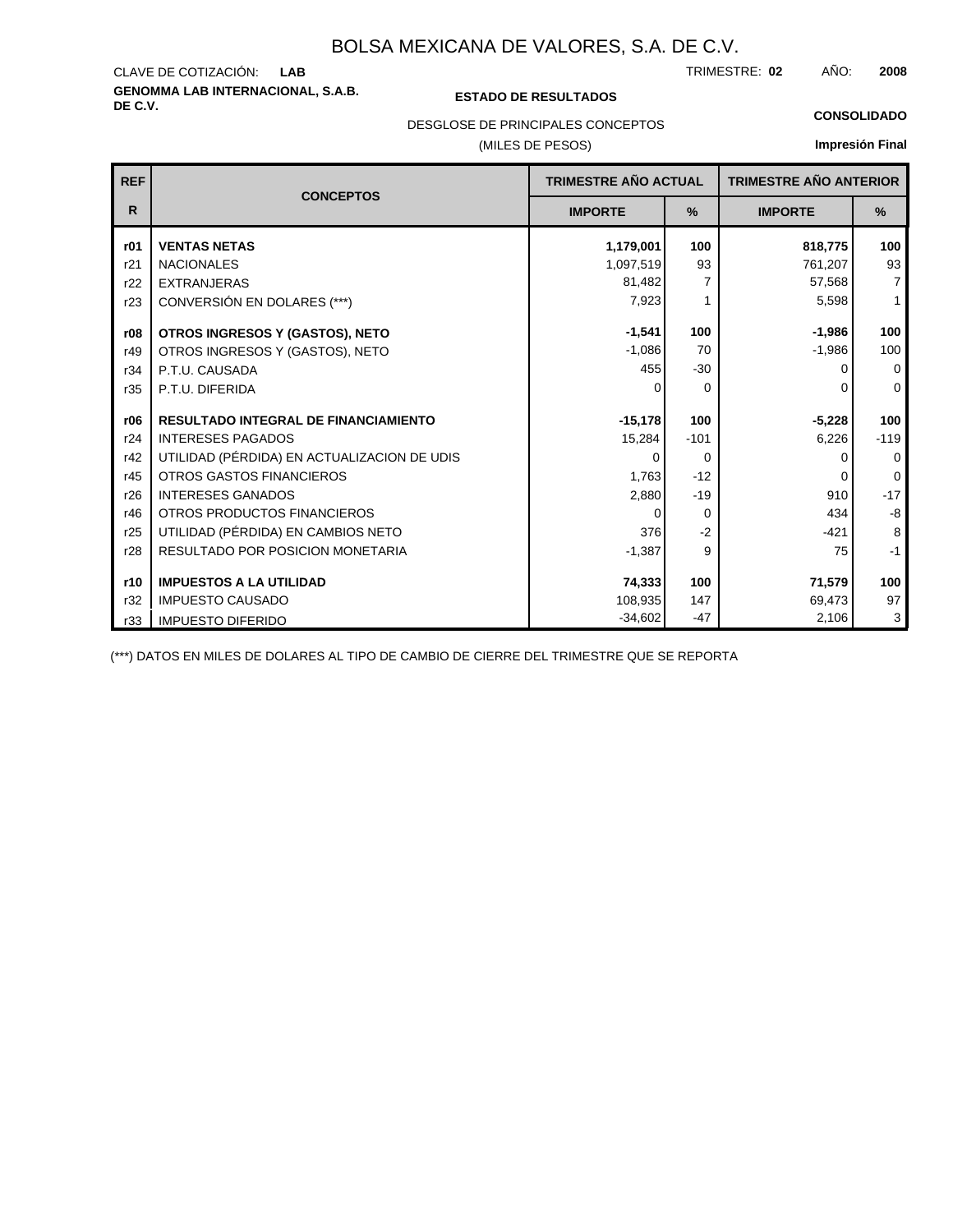# **GENOMMA LAB INTERNACIONAL, S.A.B.** CLAVE DE COTIZACIÓN:

### **DE C.V. ESTADO DE RESULTADOS**

TRIMESTRE: AÑO: **LAB 02 2008**

## OTROS CONCEPTOS DE RESULTADOS

### (MILES DE PESOS)

**Impresión Final**

| <b>REF</b> |                                                                                    | <b>TRIMESTRE AÑO ACTUAL</b> | <b>TRIMESTRE AÑO ANTERIOR</b> |  |
|------------|------------------------------------------------------------------------------------|-----------------------------|-------------------------------|--|
| R          | <b>CONCEPTOS</b>                                                                   | <b>IMPORTE</b>              | <b>IMPORTE</b>                |  |
| r36        | <b>VENTAS TOTALES</b>                                                              | 1,356,893                   | 925,432                       |  |
| r37        | RESULTADO FISCAL DEL EJERCICIO                                                     | 383,449                     | 244,812                       |  |
| r38        | <b>VENTAS NETAS (**)</b>                                                           | 2,233,088                   | 1,654,707                     |  |
| r39        | RESULTADO DE OPERACIÓN (**)                                                        | 543,473                     | 274,743                       |  |
| r40        | PARTICIPACIÓN DE LOS ACCIONISTAS MAYORITARIOS EN<br>LA UTILIDAD (PÉRDIDA) NETA(**) | 385,108                     | 123,228                       |  |
| r41        | UTILIDAD (PÉRDIDA) NETA CONSOLIDADA(**)                                            | 383,172                     | 125,389                       |  |
| r47        | DEPRECIACIÓN Y AMORTIZACIÓN OPERATIVA                                              | 7,749                       | 3,344                         |  |

(\*\*) INFORMACIÓN ÚLTIMOS DOCE MESES

**CONSOLIDADO**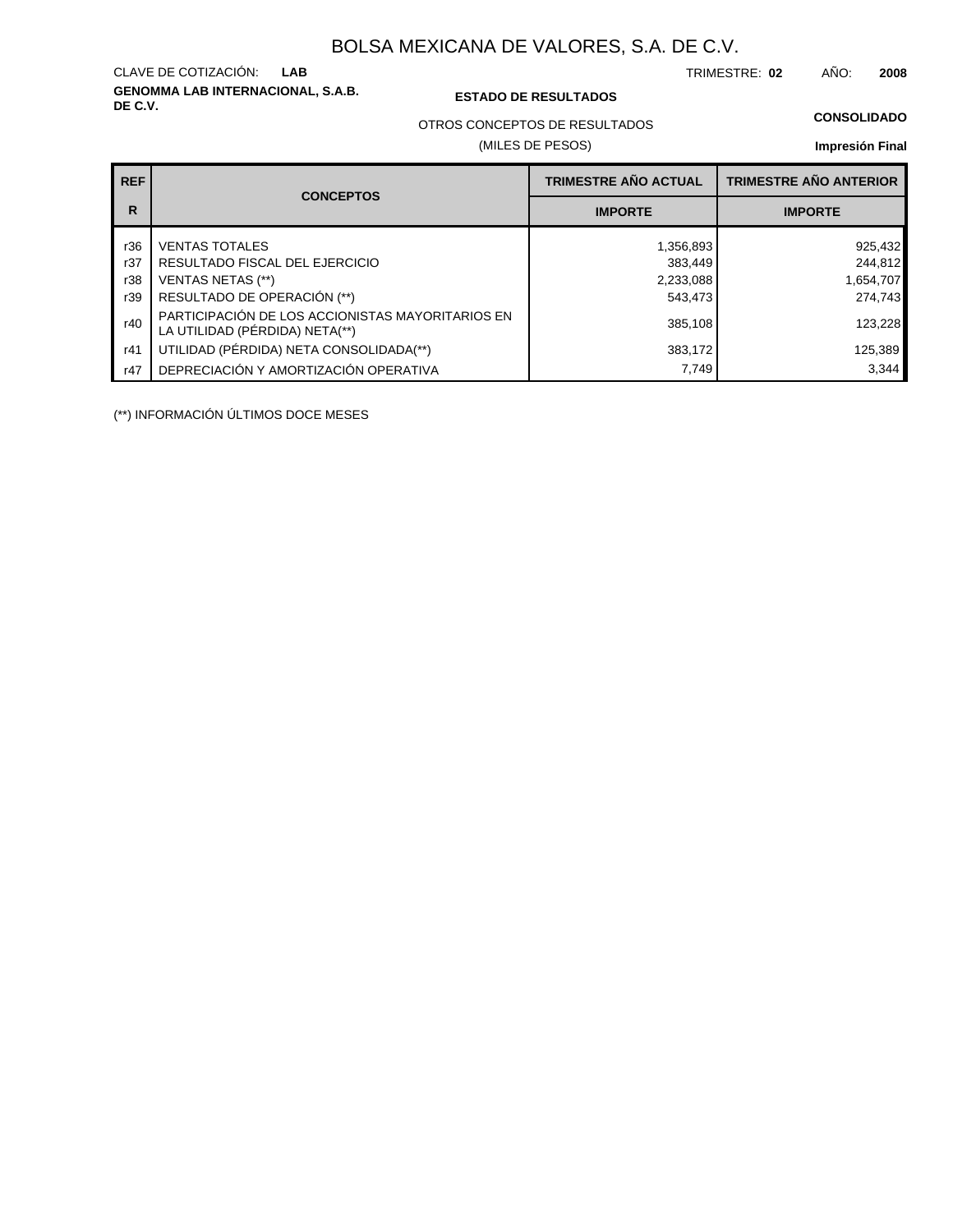### **GENOMMA LAB INTERNACIONAL, S.A.B.** CLAVE DE COTIZACIÓN: TRIMESTRE: AÑO: **LAB 02 2008**

## **ESTADO DE RESULTADOS TRIMESTRAL**

DEL 1 DE ABRIL AL 30 DE JUNIO DE 2008 **CONSOLIDADO**

### (MILES DE PESOS)

| <b>REF</b>       | <b>CONCEPTOS</b>                                                                      | <b>TRIMESTRE AÑO ACTUAL</b> |          | <b>TRIMESTRE AÑO ANTERIOR</b> |                  |
|------------------|---------------------------------------------------------------------------------------|-----------------------------|----------|-------------------------------|------------------|
| <b>RT</b>        |                                                                                       | <b>IMPORTE</b>              | $\%$     | <b>IMPORTE</b>                | $\frac{9}{6}$    |
| rt <sub>01</sub> | <b>VENTAS NETAS</b>                                                                   | 661,875                     | 100      | 480,996                       | 100 <sub>l</sub> |
| rt02             | <b>COSTO DE VENTAS</b>                                                                | 162,551                     | 25       | 116,036                       | 24               |
| rt <sub>03</sub> | UTILIDAD (PÉRDIDA) BRUTA                                                              | 499,324                     | 75       | 364,960                       | 76               |
| rt04             | <b>GASTOS GENERALES</b>                                                               | 315,254                     | 48       | 238,090                       | 49               |
| rt <sub>05</sub> | UTILIDAD (PÉRDIDA) DESPUES DE GTOS. GRALES.                                           | 184,070                     | 28       | 126,870                       | 26               |
| rt <sub>08</sub> | OTROS INGRESOS Y (GASTOS), NETO                                                       | $-379$                      | $\Omega$ | $-5,659$                      | $-1$             |
| rt <sub>06</sub> | RESULTADO INTEGRAL DE FINANCIAMIENTO                                                  | $-8,648$                    | $-1$     | $-1,403$                      | 0                |
| rt12             | PARTICIPACIÓN EN LOS RESULTADOS DE SUBS. NO<br>CONSOLIDADAS Y ASOC.                   | O                           | 0        |                               | $\overline{0}$   |
| rt48             | PARTIDAS NO ORDINARIAS                                                                | $\Omega$                    | 0        |                               | $\overline{0}$   |
| rt <sub>09</sub> | UTILIDAD (PÉRDIDA) ANTES DE IMPUESTOS A LA UTILIDAD                                   | 175,043                     | 26       | 119,808                       | 25               |
| rt10             | <b>IMPUESTOS A LA UTILIDAD</b>                                                        | 56,120                      | 8        | 57,588                        | 12               |
| rt11             | UTILIDAD (PÉRDIDA) ANTES DE LAS OPERACIONES<br><b>DISCONTINUADAS</b>                  | 118,923                     | 18       | 62,220                        | 13               |
| rt14             | OPERACIONES DISCONTINUADAS                                                            | ∩                           | 0        |                               | $\overline{0}$   |
| rt18             | UTILIDAD (PÉRDIDA) NETA CONSOLIDADA                                                   | 118,923                     | 18       | 62,220                        | 13               |
| rt19             | PARTICIPACIÓN DE LOS ACCIONISTAS MINORITARIOS EN LA<br>UTILIDAD (PÉRDIDA) NETA        | 35                          | 0        | 1,324                         | $\overline{0}$   |
| rt20             | <b>PARTICIPACIÓN DE LOS ACCIONISTAS MAYORITARIOS EN</b><br>LA UTILIDAD (PÉRDIDA) NETA | 118,888                     | 18       | 60,896                        | 13               |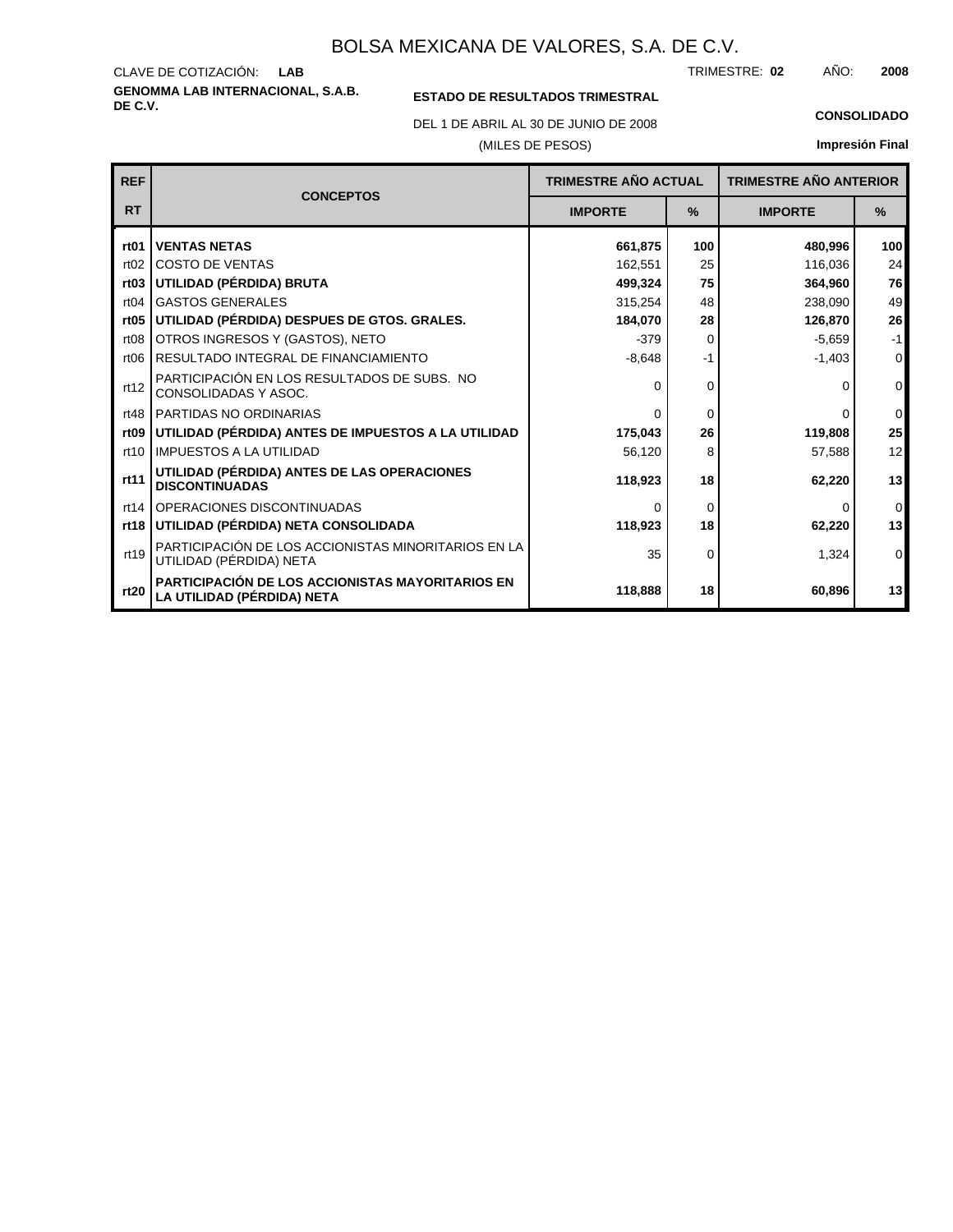**GENOMMA LAB INTERNACIONAL, S.A.B.** CLAVE DE COTIZACIÓN: TRIMESTRE: AÑO: **LAB 02 2008**

### **ESTADO DE RESULTADOS TRIMESTRAL**

DESGLOSE DE PRINCIPALES CONCEPTOS

### (MILES DE PESOS)

**CONSOLIDADO**

**Impresión Final**

| <b>REF</b>       | <b>CONCEPTOS</b>                            | TRIMESTRE AÑO ACTUAL |          | <b>TRIMESTRE AÑO ANTERIOR</b> |                |
|------------------|---------------------------------------------|----------------------|----------|-------------------------------|----------------|
| <b>RT</b>        |                                             | <b>IMPORTE</b>       | %        | <b>IMPORTE</b>                | %              |
| rt <sub>01</sub> | <b>VENTAS NETAS</b>                         | 661,875              | 100      | 480,996                       | 100            |
| rt21             | <b>NACIONALES</b>                           | 617,068              | 93       | 443,411                       | 92             |
| rt22             | <b>EXTRANJERAS</b>                          | 44.807               | 7        | 37,585                        | 8              |
| rt23             | CONVERSIÓN EN DOLARES (***)                 | 4,357                |          | 3,655                         | $\mathbf{1}$   |
| rt <sub>08</sub> | OTROS INGRESOS Y (GASTOS), NETO             | $-379$               | 100      | $-5,659$                      | 100            |
| rt49             | OTROS INGRESOS Y (GASTOS), NETO             | $-187$               | 49       | $-5,659$                      | 100            |
| rt34             | P.T.U. CAUSADA                              | 192                  | $-51$    | ŋ                             | $\overline{0}$ |
| rt35             | P.T.U. DIFERIDA                             |                      | $\Omega$ | ŋ                             | 0              |
| rt <sub>06</sub> | <b>RESULTADO INTEGRAL DE FINANCIAMIENTO</b> | $-8,648$             | 100      | $-1,403$                      | 100            |
| rt24             | <b>INTERESES PAGADOS</b>                    | 9,150                | $-106$   | 2,121                         | $-151$         |
| rt42             | UTILIDAD (PÉRDIDA) EN ACTUALIZACIÓN DE UDIS | 0                    | $\Omega$ | 0                             | 0              |
| rt45             | OTROS GASTOS FINANCIEROS                    | 1,307                | $-15$    | O                             | 0              |
| rt26             | <b>INTERESES GANADOS</b>                    | 2,476                | $-29$    | 384                           | $-27$          |
| rt46             | OTROS PRODUCTOS FINANCIEROS                 |                      | $\Omega$ | 136                           | $-10$          |
| rt25             | UTILIDAD (PÉRDIDA) EN CAMBIOS NETO          | $-223$               | 3        | $-1,574$                      | 112            |
| rt28             | RESULTADO POR POSICIÓN MONETARIA            | $-444$               | 5        | 1,772                         | $-126$         |
| rt10             | <b>IMPUESTOS A LA UTILIDAD</b>              | 56,120               | 100      | 57,588                        | 100            |
| rt32             | <b>IMPUESTO CAUSADO</b>                     | 66,450               | 118      | 47,047                        | 82             |
| rt33             | <b>IMPUESTO DIFERIDO</b>                    | $-10,330$            | $-18$    | 10,541                        | 18             |

(\*\*\*) DATOS EN MILES DE DOLARES AL TIPO DE CAMBIO DE CIERRE DEL TRIMESTRE QUE SE REPORTA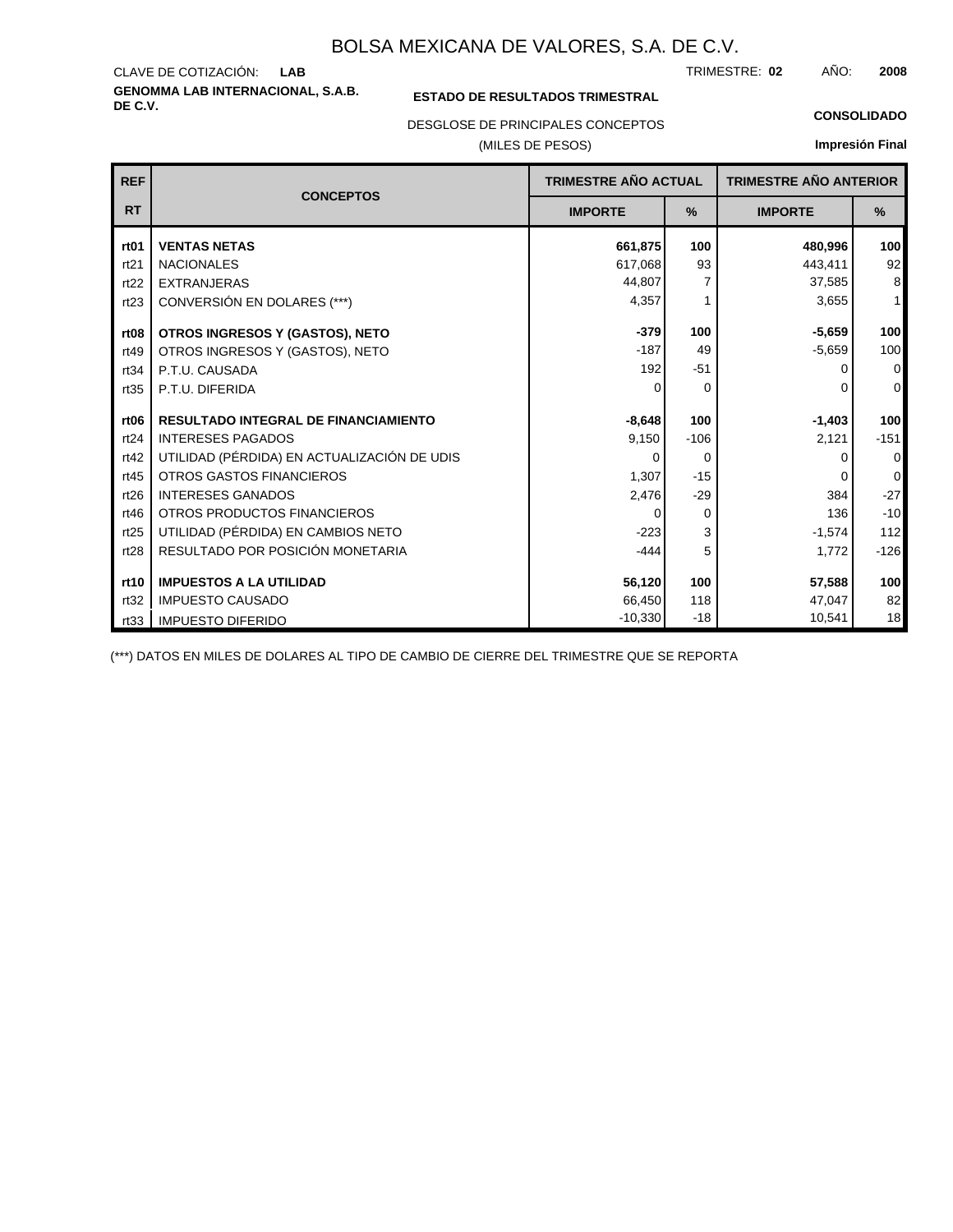TRIMESTRE: **02** AÑO: **2008**

### **ESTADO DE RESULTADOS TRIMESTRAL**

OTROS CONCEPTOS DE RESULTADOS

(MILES DE PESOS)

### **CONSOLIDADO**

**Impresión Final**

| <b>REF</b> | <b>CONCEPTOS</b>                      | <b>TRIMESTRE AÑO ACTUAL</b> | <b>TRIMESTRE AÑO ANTERIOR</b> |  |
|------------|---------------------------------------|-----------------------------|-------------------------------|--|
| <b>RT</b>  |                                       | <b>IMPORTE</b>              | <b>IMPORTE</b>                |  |
| rt47       | DEPRECIACIÓN Y AMORTIZACIÓN OPERATIVA | 3.894                       | 1.776                         |  |

### **GENOMMA LAB INTERNACIONAL, S.A.B.** CLAVE DE COTIZACIÓN: **LAB**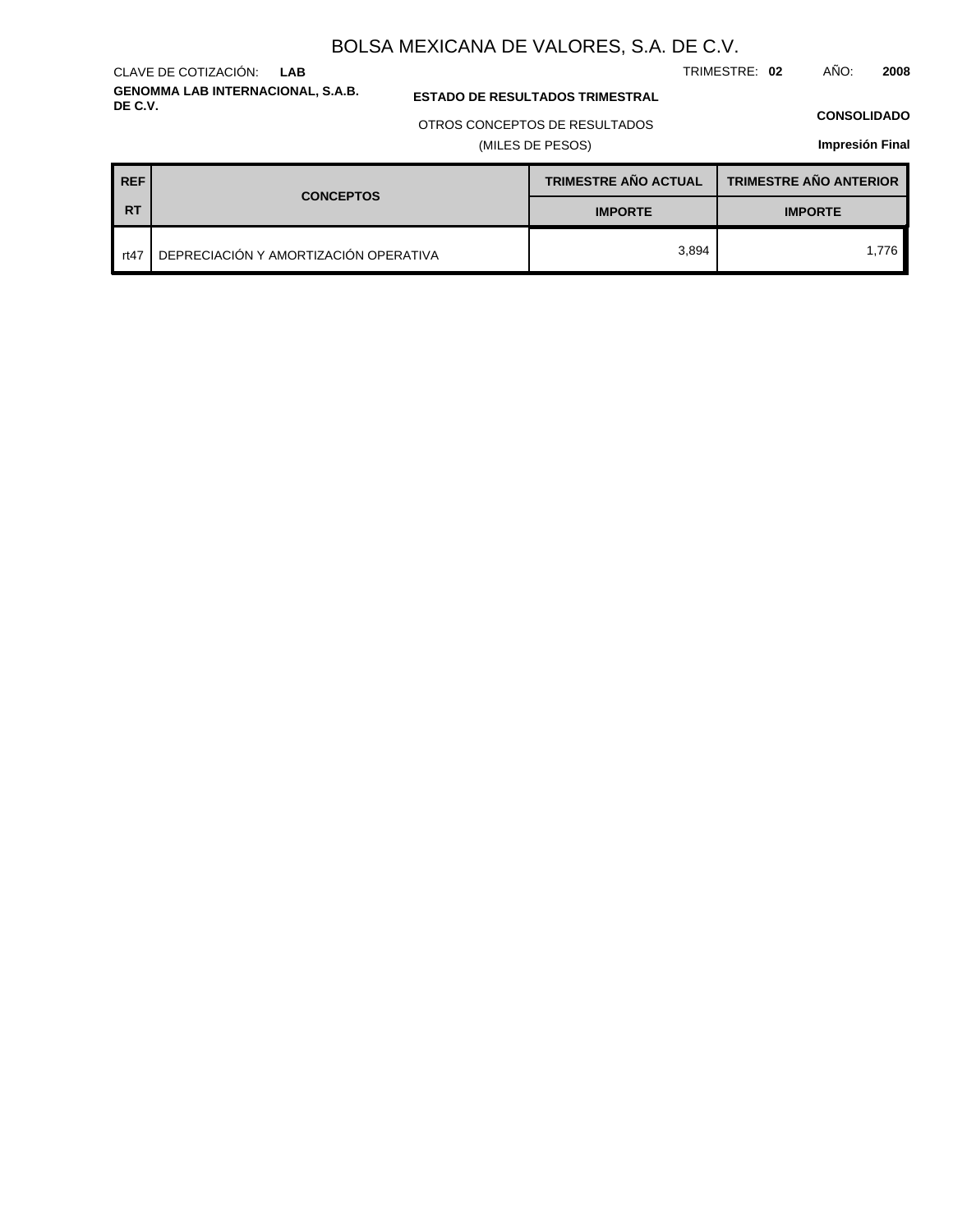CLAVE DE COTIZACIÓN: **LAB**

**DE C.V.**

**ESTADO DE CAMBIOS EN LA SITUACIÓN FINANCIERA**

TRIMESTRE: **02** AÑO: **2008**

**CONSOLIDADO Impresión Final**

### **c01** c02 **c03** c04 c06 c07 **c05 c08 c09** c10 c11 **c12 FLUJO DERIVADO DEL RESULTADO NETO DEL EJERCICIO** RECURSOS GENERADOS O UTILIZADOS EN LA OPERACIÓN +(-) PARTIDAS APLICADAS A RESULTAD0 QUE NO REQUIEREN UTILIZACIÓN DE RECURSOS RECURSOS GENERADOS O UTILIZADOS POR FINANCIAMIENTO PROPIO RECURSOS GENERADOS O UTILIZADOS POR FINANCIAMIENTO AJENO **RECURSOS GENERADOS POR (UTILIZADOS EN) ACTIVIDADES DE OPERACIÓN RECURSOS GENERADOS (UTILIZADOS) MEDIANTE FINANCIAMIENTO RECURSOS GEN. (UTIL.) EN ACTIVIDADES DE INVERSIÓN** INCREMENTO (DECREMENTO) NETO EN EFECTIVO E INVERSIONES TEMPORALES EFECTIVO E INVERSIONES TEMPORALES AL INICIO DEL PERIODO **EFECTIVO E INVERSIONES TEMPORALES AL FINAL DEL PERIODO UTILIDAD (PÉRDIDA) NETA CONSOLIDADA REF C CONCEPTOS IMPORTE IMPORTE TRIMESTRE AÑO ACTUAL TRIMESTRE AÑO ANTERIOR 0** 0 **0** 0 **0** 0 0 **0 0** 0  $\overline{0}$ **0 91,191** 5,450 **96,641** 114,951 **211,592** -106,502 -60,000 **-166,502 -25,244** 19,846 46,135 **65,981**

# **GENOMMA LAB INTERNACIONAL, S.A.B.**

DEL 1 DE ENERO AL 30 DE JUNIO DE 2008 Y 2007

(MILES DE PESOS)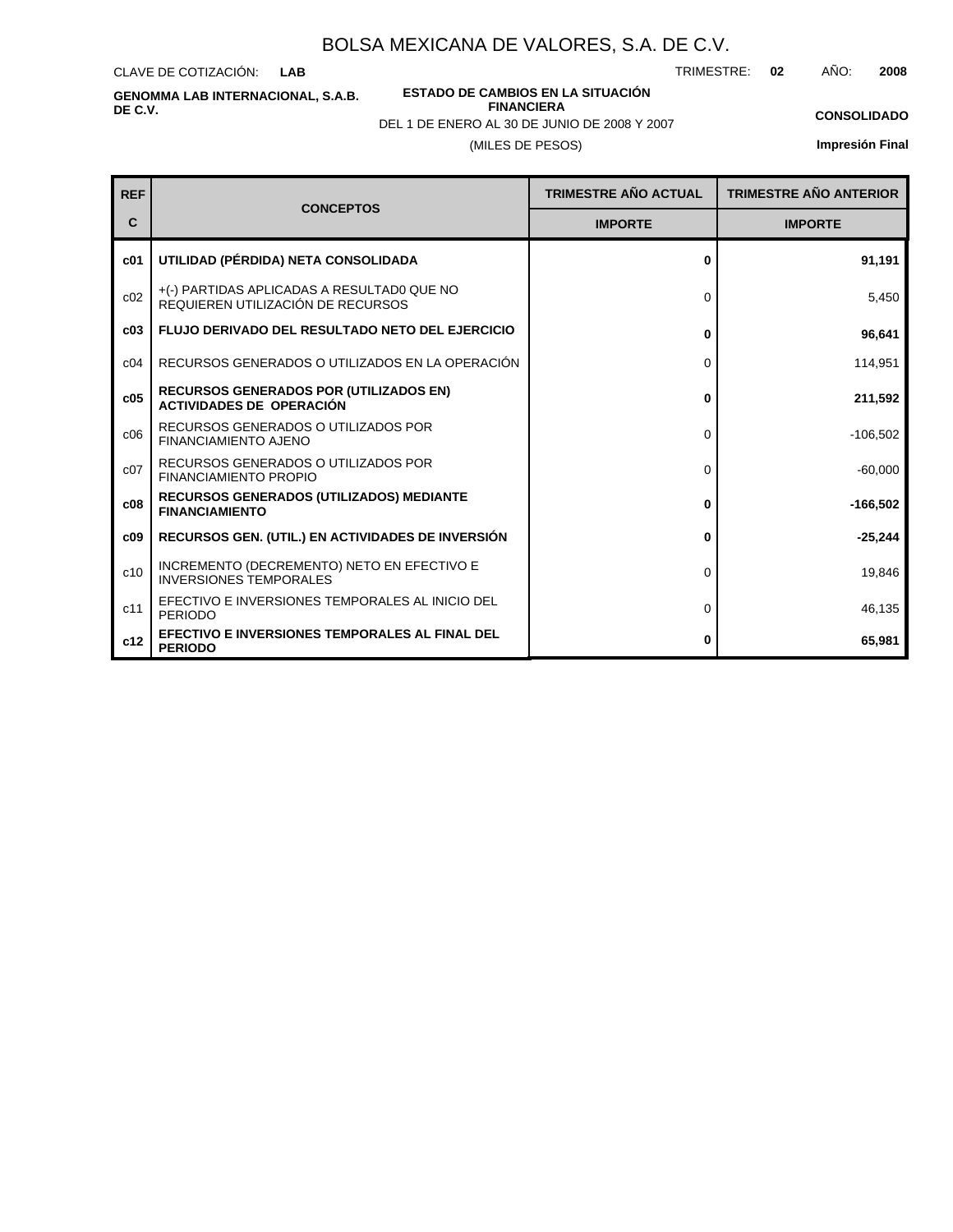CLAVE DE COTIZACIÓN: **LAB**

**GENOMMA LAB INTERNACIONAL, S.A.B. DE C.V.**

### **ESTADO DE CAMBIOS EN LA SITUACIÓN FINANCIERA**

TRIMESTRE: **02** AÑO: **2008**

**CONSOLIDADO**

DESGLOSE DE PRINCIPALES CONCEPTOS

## (MILES DE PESOS)

| <b>REF</b>                    |                                                                                                                                                        | <b>TRIMESTRE AÑO ACTUAL</b> | <b>TRIMESTRE AÑO ANTERIOR</b> |
|-------------------------------|--------------------------------------------------------------------------------------------------------------------------------------------------------|-----------------------------|-------------------------------|
| C                             | <b>CONCEPTOS</b>                                                                                                                                       | <b>IMPORTE</b>              | <b>IMPORTE</b>                |
| c <sub>02</sub><br>c13<br>c41 | +(-) PARTIDAS APLICADAS A RESULTADO QUE NO<br>REQUIEREN UTILIZACIÓN DE RECURSOS<br>+ DEPRECIACIÓN Y AMORTIZACIÓN DEL EJERCICIO<br>+ (-) OTRAS PARTIDAS | 0<br>0<br>0                 | 5,450<br>3,344<br>2,106       |
| c04                           | RECURSOS GENERADOS O UTILIZADOS EN LA OPERACIÓN                                                                                                        | 0                           | 114,951                       |
| c18                           | + (-) DECREMENTO (INCREMENTO) EN CUENTAS POR<br><b>COBRAR</b>                                                                                          | 0                           | $-50,431$                     |
| c19                           | + (-) DECREMENTO (INCREMENTO) EN INVENTARIOS                                                                                                           | 0                           | 1,283                         |
| c20                           | + (-) DECREMENTO (INCREMENTO) EN OTRAS CUENTAS POR<br><b>COBRAR Y OTROS ACTIVOS</b>                                                                    | 0                           | 913                           |
| c21                           | + (-) INCREMENTO (DECREMENTO) EN PROVEEDORES                                                                                                           | 0                           | -14,901                       |
| c22                           | + (-) INCREMENTO (DECREMENTO) EN OTROS PASIVOS                                                                                                         | 0                           | 178,087                       |
| c06                           | <b>RECURSOS GENERADOS O UTILIZADOS POR</b><br><b>FINANCIAMIENTO AJENO</b>                                                                              | 0                           | $-106,502$                    |
| c23                           | + FINANCIAMIENTOS BANCARIOS                                                                                                                            | 0                           | $-107,495$                    |
| c24                           | + FINANCIAMIENTOS BURSÁTILES                                                                                                                           | 0                           | 0                             |
| c25<br>c26                    | + DIVIDENDOS COBRADOS<br>+ OTROS FINANCIAMIENTOS                                                                                                       | 0<br>0                      | 0<br>$\mathbf 0$              |
| c27                           | (-) AMORTIZACIÓN DE FINANCIAMIENTOS BANCARIOS                                                                                                          | 0                           | 0                             |
| c28                           | (-) AMORTIZACIÓN DE FINANCIAMIENTOS BURSÁTILES                                                                                                         | 0                           | 0                             |
| c29                           | (-) AMORTIZACIÓN DE OTROS FINANCIAMIENTOS                                                                                                              | 0                           | 0                             |
| c42                           | + (-) OTRAS PARTIDAS                                                                                                                                   | 0                           | 993                           |
| c07                           | <b>RECURSOS GENERADOS O UTILIZADOS POR</b><br><b>FINANCIAMIENTO PROPIO</b>                                                                             | 0                           | $-60,000$                     |
| c30                           | + (-) INCREMENTO (DECREMENTO) EN EL CAPITAL SOCIAL                                                                                                     | 0                           | 0                             |
| c31                           | (-) DIVIDENDOS PAGADOS                                                                                                                                 | 0                           | $-60,000$                     |
| c32                           | + PRIMA EN VENTA DE ACCIONES                                                                                                                           | 0                           | 0                             |
| c33                           | + APORTACIONES PARA FUTUROS AUMENTOS DE CAPITAL                                                                                                        | 0                           | 0                             |
| c43                           | + (-) OTRAS PARTIDAS                                                                                                                                   | 0                           | $\Omega$                      |
| c09                           | RECURSOS GEN. (UTIL.) EN ACTIVIDADES DE INVERSIÓN                                                                                                      | 0                           | $-25,244$                     |
| c34                           | + (-) DECREMENTO (INCREMENTO) EN INVERSIONES DE<br>ACCS. CON CARACTER PERMANENTE                                                                       | 0                           | 0                             |
| c35<br>c36                    | (-) ADQUISICIÓN DE INMUEBLES, PLANTA Y EQUIPO<br>(-) INCREMENTO EN CONSTRUCCIONES EN PROCESO                                                           | 0<br>0                      | $-4,141$                      |
| c37                           | + VENTAS DE OTRAS INVERSIONES CON CARACTER<br>PERMANENTE                                                                                               | 0                           | 0                             |
| c38                           | + VENTAS DE ACTIVOS FIJOS TANGIBLES                                                                                                                    | 0                           | 0                             |
| c39                           | + (-) OTRAS PARTIDAS                                                                                                                                   | 0                           | $-21,103$                     |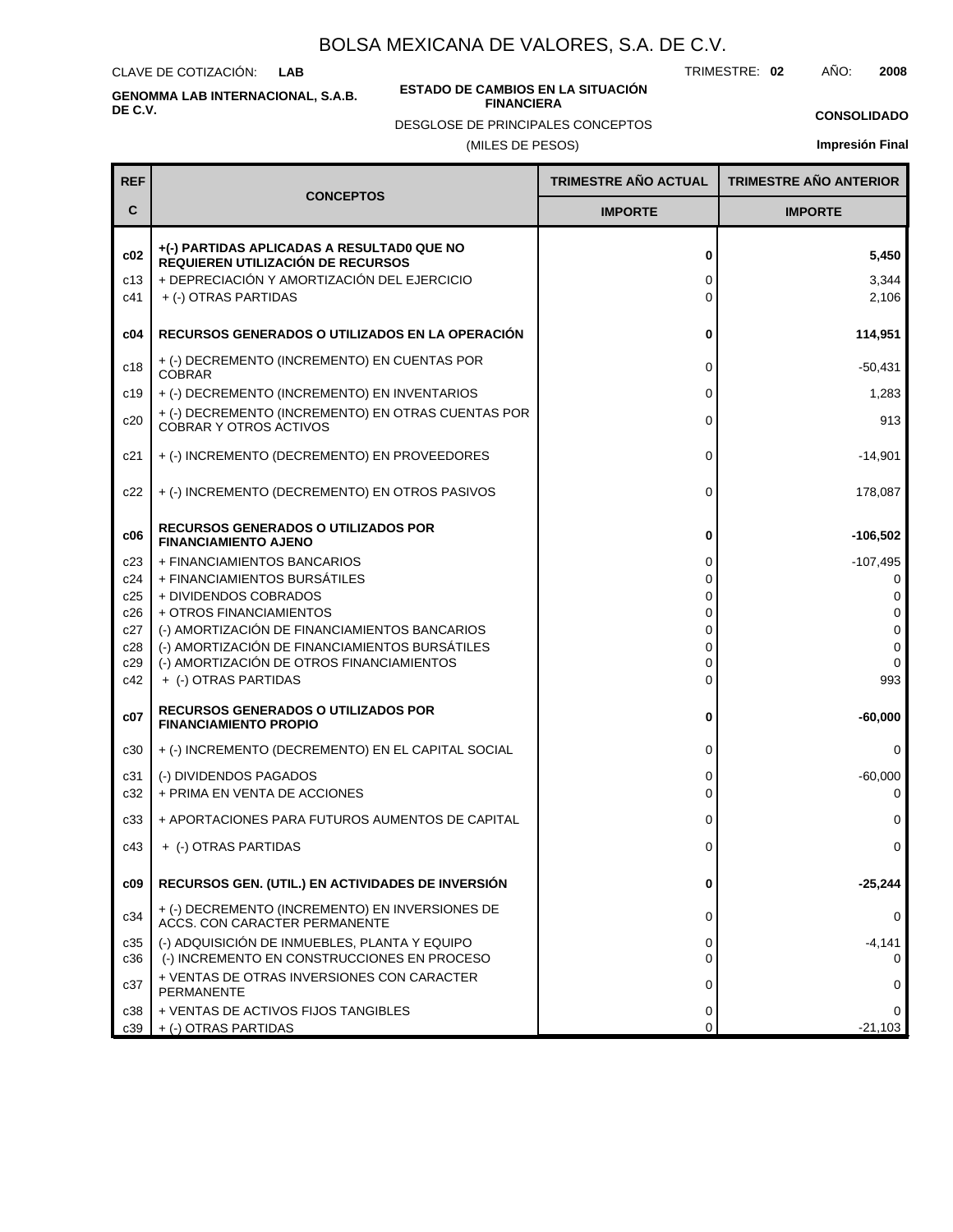CLAVE DE COTIZACIÓN: **LAB**

> **ESTADO DE FLUJO DE EFECTIVO (MÉTODO INDIRECTO)**

TRIMESTRE: **02** AÑO: **2008**

**GENOMMA LAB INTERNACIONAL, S.A.B. DE C.V.**

### PRINCIPALES CONCEPTOS

**Impresión Final**

|  |  | (MILES DE PESOS) |
|--|--|------------------|
|--|--|------------------|

**CONSOLIDADO**

| <b>REF</b> | <b>CONCEPTOS</b>                                                                     | <b>TRIMESTRE ANO</b><br><b>ACTUAL</b> | <b>TRIMESTRE ANO</b><br><b>ANTERIOR</b> |
|------------|--------------------------------------------------------------------------------------|---------------------------------------|-----------------------------------------|
| E          |                                                                                      | <b>IMPORTE</b>                        | <b>IMPORTE</b>                          |
|            | <b>ACTIVIDADES DE OPERACIÓN</b>                                                      |                                       |                                         |
| e01        | UTILIDAD (PÉRDIDA) ANTES DE IMPUESTOS A LA UTILIDAD                                  | 243,711                               | $\Omega$                                |
| e02        | +(-) PARTIDAS SIN IMPACTO EN EL EFECTIVO                                             |                                       | $\Omega$                                |
| e03        | +(-) PARTIDAS RELACIONADAS CON ACTIVIDADES DE INVERSIÓN                              | $-22,023$                             | $\overline{0}$                          |
| e04        | +(-) PARTIDAS RELACIONADAS CON ACTIVIDADES DE FINANCIAMIENTO                         |                                       | $\overline{0}$                          |
| e05        | <b>FLUJO DERIVADO DEL RESULTADO ANTES DE IMPUESTOS A LA UTILIDAD</b>                 | 221,688                               | $\overline{0}$                          |
| e06        | FLUJOS GENERADOS O UTILIZADOS EN LA OPERACIÓN                                        | $-192,553$                            | $\Omega$                                |
| e07        | <b>FLUJOS NETOS DE EFECTIVO DE ACTIVIDADES DE OPERACIÓN</b>                          | 29,135                                | $\Omega$                                |
|            | <b>ACTIVIDADES DE INVERSIÓN</b>                                                      |                                       |                                         |
| e08        | FLUJOS NETOS DE EFECTIVO DE ACTIVIDADES DE INVERSIÓN                                 | $-33,005$                             | $\overline{0}$                          |
| e09        | EFECTIVO EXCEDENTE (REQUERIDO) PARA APLICAR EN ACTIVIDADES DE                        | $-3,870$                              | $\overline{0}$                          |
|            | <b>FINANCIAMIENTO</b>                                                                |                                       |                                         |
|            | <b>ACTIVIDADES DE FINANCIAMIENTO</b>                                                 |                                       |                                         |
| e10        | FLUJOS NETOS DE EFECTIVO DE ACTIVIDADES DE FINANCIAMIENTO                            | 1,139,453                             | $\overline{0}$                          |
| e11        | INCREMENTO (DISMINUCIÓN) NETO DE EFECTIVO Y DEMAS EQUIVALENTES DE<br><b>EFECTIVO</b> | 1,135,583                             | $\Omega$                                |
| e12        | DIFERENCIA EN CAMBIOS EN EL EFECTIVO Y EQUIVALENTES DE EFECTIVO                      | 1,459                                 | $\overline{0}$                          |
| e13        | EFECTIVO Y EQUIVALENTES DE EFECTIVO AL PRINCIPIO DEL PERIODO                         | 62,469                                | $\overline{0}$                          |
| e14        | EFECTIVO Y EQUIVALENTES DE EFECTIVO AL FINAL DEL PERIODO                             | 1,199,511                             | $\overline{0}$                          |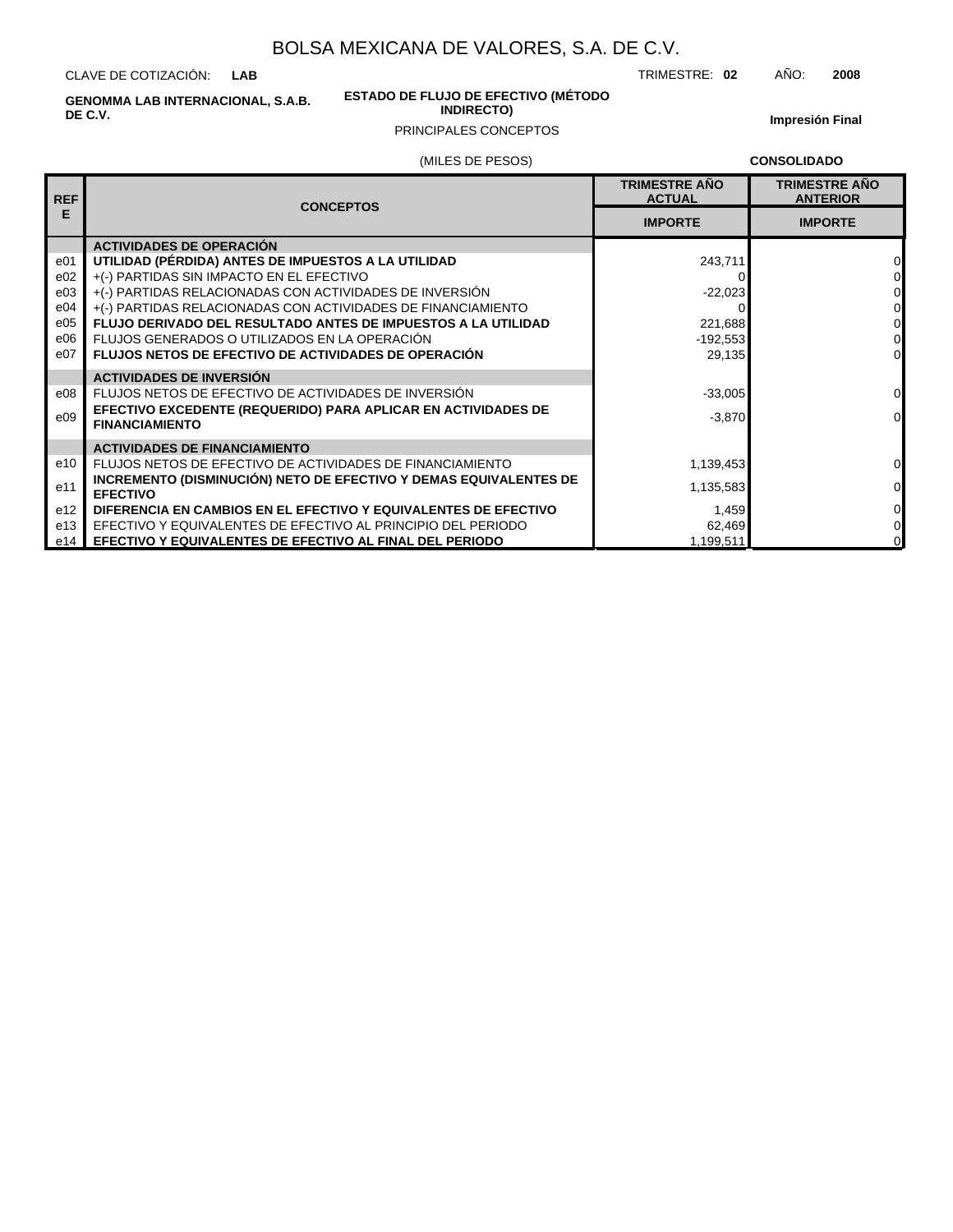CLAVE DE COTIZACIÓN: **LAB**

**ESTADO DE FLUJO DE EFECTIVO (MÉTODO**

**INDIRECTO)**

TRIMESTRE: **02** AÑO: **2008**

**Impresión Final**

## (MILES DE PESOS) DESGLOSE DE PRINCIPALES CONCEPTOS

**CONSOLIDADO**

| <b>REF</b>                                                                                     | <b>CONCEPTOS</b>                                                                                                                                                                                                                                                                                                                                                                                                                                                                                                                                                                   | <b>TRIMESTRE AÑO</b><br><b>ACTUAL</b>                                                                                     | <b>TRIMESTRE AÑO</b><br><b>ANTERIOR</b>                                                                                                                                                                                       |
|------------------------------------------------------------------------------------------------|------------------------------------------------------------------------------------------------------------------------------------------------------------------------------------------------------------------------------------------------------------------------------------------------------------------------------------------------------------------------------------------------------------------------------------------------------------------------------------------------------------------------------------------------------------------------------------|---------------------------------------------------------------------------------------------------------------------------|-------------------------------------------------------------------------------------------------------------------------------------------------------------------------------------------------------------------------------|
| Е                                                                                              |                                                                                                                                                                                                                                                                                                                                                                                                                                                                                                                                                                                    | <b>IMPORTE</b>                                                                                                            | <b>IMPORTE</b>                                                                                                                                                                                                                |
| e02<br>e15<br>e16<br>e17                                                                       | +(-) PARTIDAS SIN IMPACTO EN EL EFECTIVO<br>+ESTIMACIÓN DEL EJERCICIO<br>+PROVISIÓN DEL EJERCICIO<br>+ (-) OTRAS PARTIDAS NO REALIZADAS                                                                                                                                                                                                                                                                                                                                                                                                                                            | 0<br>0<br>0<br>0                                                                                                          | $\mathbf 0$<br>$\mathbf 0$<br>$\mathbf 0$<br>$\mathbf 0$                                                                                                                                                                      |
| e03<br>e18<br>e19<br>e20<br>e21<br>e22<br>e23<br>e24                                           | +(-) PARTIDAS RELACIONADAS CON ACTIVIDADES DE INVERSIÓN<br>+ DEPRECIACIÓN Y AMORTIZACIÓN DEL EJERCICIO *<br>(-)+ UTILIDAD O PÉRDIDA EN VENTA DE INMUEBLES, MAQUINARIA Y EQUIPO<br>+ PÉRDIDA POR DETERIORO<br>(-)+ PARTICIPACIÓN EN ASOCIADAS Y NEGOCIOS CONJUNTOS<br>(-) DIVIDENDOS COBRADOS<br>(-) INTERESES A FAVOR<br>$(-)$ + OTRAS PARTIDAS                                                                                                                                                                                                                                    | $-22,023$<br>7,749<br>0<br>0<br>0<br>0<br>$-29,772$                                                                       | $\pmb{0}$<br>$\pmb{0}$<br>$\mathbf 0$<br>$\pmb{0}$<br>$\pmb{0}$<br>$\pmb{0}$<br>$\pmb{0}$<br>$\mathbf 0$                                                                                                                      |
| e04<br>e25<br>e26                                                                              | +(-) PARTIDAS RELACIONADAS CON ACTIVIDADES DE FINANCIAMIENTO<br>+ INTERESES DEVENGADOS<br>+(-) OTRAS PARTIDAS                                                                                                                                                                                                                                                                                                                                                                                                                                                                      | 0<br>0<br>0                                                                                                               | $\pmb{0}$<br>$\mathbf 0$<br>$\mathbf 0$                                                                                                                                                                                       |
| e06<br>e27<br>e28<br>e29<br>e30<br>e31<br>e32                                                  | <b>FLUJOS GENERADOS O UTILIZADOS EN LA OPERACIÓN</b><br>+(-) DECREMENTO (INCREMENTO) EN CUENTAS POR COBRAR<br>+(-) DECREMENTO (INCREMENTO) EN INVENTARIOS<br>+(-) DECREMENTO (INCREMENTO) EN OTRAS CUENTAS POR COBRAR Y OTROS<br><b>ACTIVOS</b><br>+(-) INCREMENTO (DECREMENTO) EN PROVEEDORES<br>+(-) INCREMENTO (DECREMENTO) EN OTROS PASIVOS<br>+(-) IMPUESTOS A LA UTILIDAD PAGADOS O DEVUELTOS                                                                                                                                                                                | $-192,553$<br>$-304,537$<br>$-51,923$<br>$-4,192$<br>183,339<br>36,706<br>$-51,946$                                       | $\pmb{0}$<br>$\pmb{0}$<br>$\overline{0}$<br>$\mathbf 0$<br>$\pmb{0}$<br>$\pmb{0}$<br>$\mathbf 0$                                                                                                                              |
| e08<br>e33<br>e34<br>e35<br>e36<br>e37<br>e38<br>e39<br>e40<br>e41<br>e42<br>e43<br>e44        | FLUJOS NETOS DE EFECTIVO DE ACTIVIDADES DE INVERSIÓN<br>- INVERSIÓN DE ACCS. CON CARÁCTER PERMANENTE<br>+ DISPOSICIÓN DE ACCIONES CON CARÁCTER PERMANENTE<br>- INVERSIÓN EN INMUEBLES, PLANTA Y EQUIPO<br>+ VENTA DE INMUEBLES, PLANTA Y EQUIPO<br>- INVERSIÓN EN ACTIVOS INTANGIBLES<br>+ DISPOSICIÓN DE ACTIVOS INTANGIBLES<br>- OTRAS INVERSIONES CON CARÁCTER PERMANENTE<br>+DISPOSICIÓN DE OTRAS INVERSIONES CON CARÁCTER PERMANENTE<br>+ DIVIDENDOS COBRADOS<br>+ INTERESES COBRADOS<br>+(-) DECREMENTO (INCREMENTO) ANTICIPOS Y PRESTAMOS A TERCEROS<br>+(-) OTRAS PARTIDAS | $-33,005$<br>0<br>0<br>0<br>$-26,953$<br>0<br>0<br>0<br>0<br>0<br>0<br>$-6,052$                                           | $\pmb{0}$<br>$\pmb{0}$<br>$\pmb{0}$<br>$\mathbf 0$<br>$\mathbf 0$<br>$\pmb{0}$<br>$\pmb{0}$<br>$\mathsf{O}\xspace$<br>$\pmb{0}$<br>$\mathbf 0$<br>$\pmb{0}$<br>$\pmb{0}$<br>$\mathbf 0$                                       |
| e10<br>e45<br>e46<br>e47<br>e48<br>e49<br>e50<br>e51<br>e52<br>e53<br>e54<br>e55<br>e56<br>e57 | <b>FLUJOS NETOS DE EFECTIVO DE ACTIVIDADES DE FINANCIAMIENTO</b><br>+ FINANCIAMIENTOS BANCARIOS<br>+ FINANCIAMIENTOS BURSÁTILES<br>+ OTROS FINANCIAMIENTOS<br>(-) AMORTIZACIÓN DE FINANCIAMIENTOS BANCARIOS<br>(-) AMORTIZACIÓN DE FINANCIAMIENTOS BURSÁTILES<br>(-) AMORTIZACIÓN DE OTROS FINANCIAMIENTOS<br>+(-) INCREMENTO (DECREMENTO) EN EL CAPITAL SOCIAL<br>(-) DIVIDENDOS PAGADOS<br>+ PRIMA EN VENTA DE ACCIONES<br>+ APORTACIONES PARA FUTUROS AUMENTOS DE CAPITAL<br>- INTERESES PAGADOS<br>- RECOMPRA DE ACCIONES<br>+(-) OTRAS PARTIDAS                               | 1,139,453<br>431,985<br>0<br>$-687,224$<br>0<br>$\Omega$<br>1,491,822<br>$-95,797$<br>0<br>0<br>$-1,333$<br>0<br>$\Omega$ | $\pmb{0}$<br>$\mathsf{O}\xspace$<br>$\mathbf 0$<br>$\pmb{0}$<br>$\pmb{0}$<br>$\mathsf{O}\xspace$<br>$\pmb{0}$<br>$\pmb{0}$<br>$\mathbf 0$<br>$\mathsf{O}\xspace$<br>$\pmb{0}$<br>$\mathsf{O}\xspace$<br>$\pmb{0}$<br>$\Omega$ |

\* EN CASO DE QUE DICHO IMPORTE SEA DIFERENTE A LA CUENTA R47 DEBERÁ EXPLICAR EN NOTAS.

**GENOMMA LAB INTERNACIONAL, S.A.B. DE C.V.**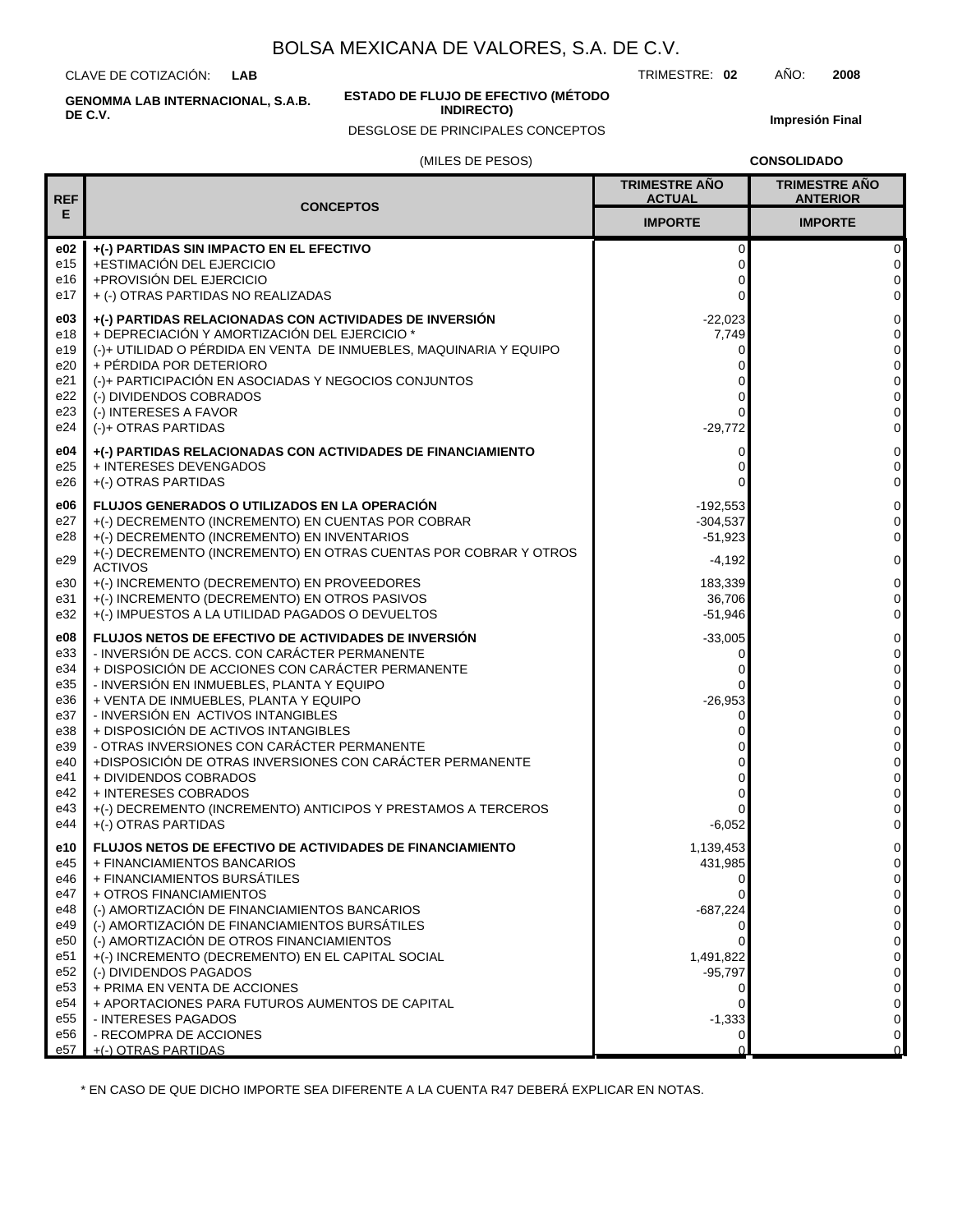**GENOMMA LAB INTERNACIONAL, S.A.B.** CLAVE DE COTIZACIÓN: TRIMESTRE: **02** AÑO: **2008 LAB**

### **DE C.V. DATOS POR ACCIÓN**

### **Impresión Final CONSOLIDADO**

| Impresión Final |  |
|-----------------|--|
|-----------------|--|

|                 |                                                                                     |                             |               |                |                               | <b>IIIIDI ESIOII FIII</b> dI |  |  |
|-----------------|-------------------------------------------------------------------------------------|-----------------------------|---------------|----------------|-------------------------------|------------------------------|--|--|
| <b>REF</b>      |                                                                                     | <b>TRIMESTRE AÑO ACTUAL</b> |               |                | <b>TRIMESTRE AÑO ANTERIOR</b> |                              |  |  |
| D               | <b>CONCEPTOS</b>                                                                    | <b>IMPORTE</b>              |               | <b>IMPORTE</b> |                               |                              |  |  |
| d <sub>01</sub> | UTILIDAD BÁSICA POR ACCIÓN ORDINARIA (**)                                           | \$<br>0.91                  |               | \$             | 0.29                          |                              |  |  |
| d02             | UTILIDAD BÁSICA POR ACCIÓN PREFERENTE (**)                                          | \$<br>0.00                  |               | \$             | 0.00                          |                              |  |  |
| d03             | UTILIDAD DILUIDA POR ACCIÓN (**)                                                    | \$<br>0.00                  |               | \$             | 0                             |                              |  |  |
| d04             | UTILIDAD (PÉRDIDA) ANTES DE OPERACIONES<br>DISCONTINUADAS POR ACCIÓN ORDINARIA (**) | \$<br>0.90                  |               | \$             | 0.30                          |                              |  |  |
| d05             | EFECTO DE OPERACIONES DISCONTINUADAS SOBRE LA<br>UTILIDAD (PÉRDIDA) POR ACCIÓN (**) | \$<br>$\mathbf 0$           |               | \$             | 0                             |                              |  |  |
| d08             | VALOR EN LIBROS POR ACCIÓN                                                          | \$<br>3.61                  |               | \$             | 0.90                          |                              |  |  |
| d09             | DIVIDENDO EN EFECTIVO ACUMULADO POR ACCIÓN                                          | \$<br>0.23                  |               | \$             | 0.14                          |                              |  |  |
| d10             | DIVIDENDO EN ACCIONES POR ACCIÓN                                                    |                             | 0.00 acciones |                |                               | $\alpha$ acciones            |  |  |
| d11             | PRECIO DE MERCADO (ULTIMO HECHO) A VALOR EN<br><b>LIBROS</b>                        | 4.38                        | veces         |                | $\Omega$                      | veces                        |  |  |
| d12             | PRECIO DE MERCADO (ULTIMO HECHO) A UTILIDAD<br>BÁSICA POR ACCIÓN ORDINARIA (**)     | 17.45                       | veces         |                | 0.00                          | veces                        |  |  |
| d13             | PRECIO DE MERCADO (ULTIMO HECHO) A UTILIDAD<br>BÁSICA POR ACCIÓN PREFERENTE (**)    | 0.00                        | veces         |                | $\Omega$                      | veces                        |  |  |

(\*\*) INFORMACIÓN ULTIMOS DOCE MESES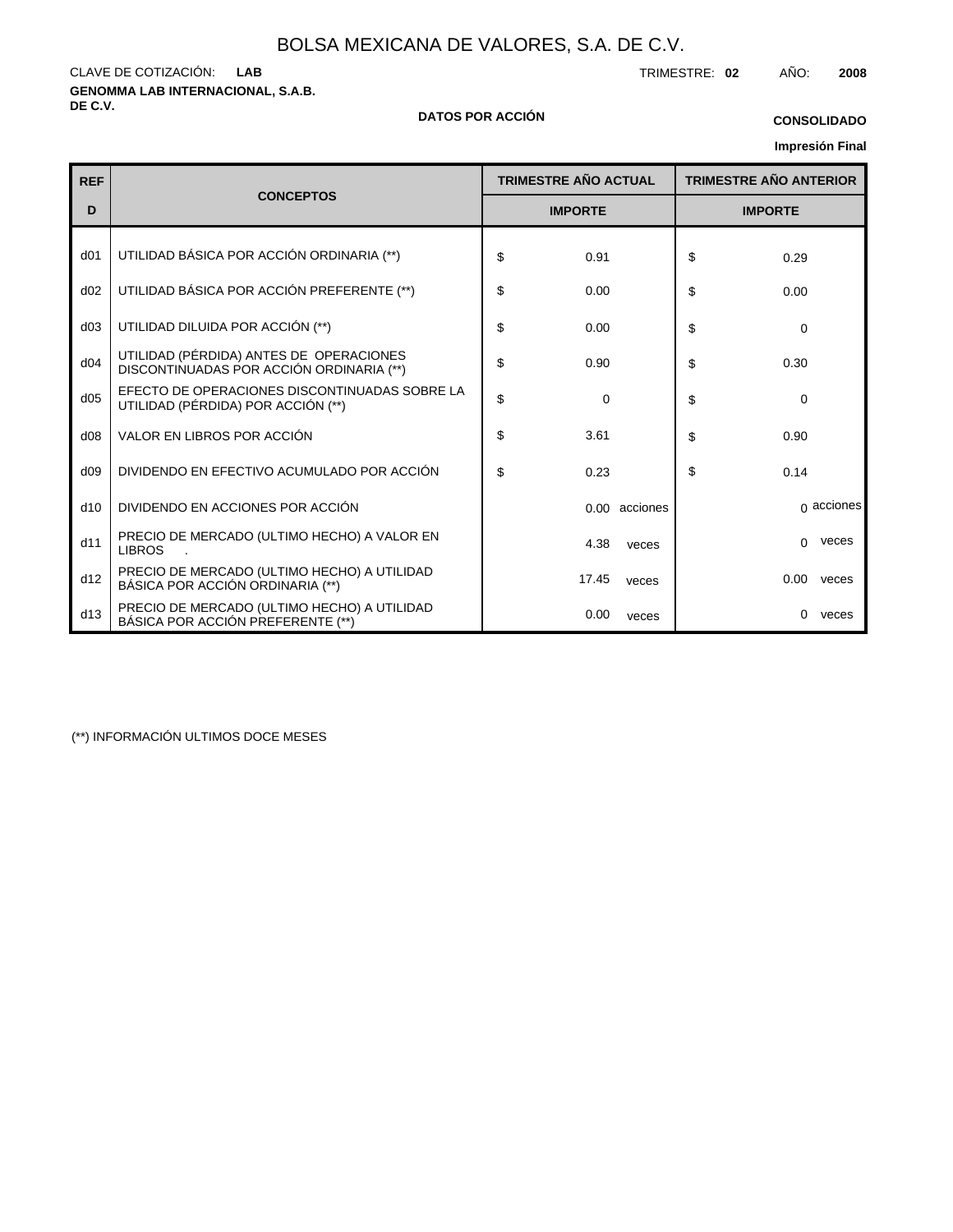**GENOMMA LAB INTERNACIONAL, S.A.B. DE C.V.** CLAVE DE COTIZACIÓN: TRIMESTRE: **02** AÑO: **2008 LAB**

### **RAZONES Y PROPORCIONES**

## **CONSOLIDADO**

**Impresión Final**

| <b>REF</b><br>P | <b>CONCEPTOS</b>                                                          | <b>TRIMESTRE AÑO ACTUAL</b> |       | <b>TRIMESTRE AÑO ANTERIOR</b> |               |  |  |
|-----------------|---------------------------------------------------------------------------|-----------------------------|-------|-------------------------------|---------------|--|--|
| p01             | <b>RENDIMIENTO</b><br>UTILIDAD (PÉRDIDA) NETA CONSOLIDADA A VENTAS NETAS  | 14.37                       | %     | 11.14                         | %             |  |  |
| p02             | UTILIDAD (PÉRDIDA) NETA CONSOLIDADA A CAPITAL<br>CONTABLE (**)            | 20.30                       | $\%$  | 32.96                         | %             |  |  |
| p03             | UTILIDAD (PÉRDIDA) NETA CONSOLIDADA A ACTIVO TOTAL (**)                   | 15.30                       | $\%$  | 15.23                         | %             |  |  |
| p04             | DIVIDENDOS EN EFECTIVO A RESULTADO NETO DEL<br>EJERCICIO ANTERIOR         | 0.31                        | %     | 0.33                          | %             |  |  |
| p05             | RESULTADO POR POSICIÓN MONETARIA A UTILIDAD<br>(PÉRDIDA) NETA CONSOLIDADA | $-0.82$                     | %     | 0.08                          | $\frac{0}{0}$ |  |  |
|                 | <b>ACTIVIDAD</b>                                                          |                             |       |                               |               |  |  |
| p06             | VENTAS NETAS A ACTIVO TOTAL (**)                                          | 0.89                        | veces | 2.01                          | veces         |  |  |
| p07             | VTAS NETAS A INMUEBLES, PLANTA Y EQUIPO (NETO) (**)                       | 34.07                       | veces | 62.09                         | veces         |  |  |
| p08             | ROTACIÓN DE INVENTARIOS(**)                                               | 2.76                        | veces | 3.21                          | veces         |  |  |
| p09             | DIAS DE VENTAS POR COBRAR                                                 | 94                          | dias  | 88                            | dias          |  |  |
| p10             | INTERESES PAGADOS A PASIVO TOTAL CON COSTO (**)                           | 1,633.75                    | $\%$  | 442.58                        | $\frac{0}{0}$ |  |  |
|                 | <b>APALACAMIENTO</b>                                                      |                             |       |                               |               |  |  |
| p11             | PASIVO TOTAL A ACTIVO TOTAL                                               | 24.60                       | %     | 53.80                         | $\frac{0}{0}$ |  |  |
| p12             | PASIVO TOTAL A CAPITAL CONTABLE                                           | 0.33                        | veces | 1.16                          | veces         |  |  |
| p13             | PASIVO EN MONEDA EXTRANJERA A PASIVO TOTAL                                | 9.97                        | $\%$  | 17.81                         | %             |  |  |
| p14             | PASIVO A LARGO PLAZO A INMUEBLES, PLANTA Y EQUIPO<br>(NETO)               | 0.00                        | %     | 0.00                          | $\frac{0}{0}$ |  |  |
| p15             | UTILIDAD (PÉRDIDA) DESPUES DE GTOS. GRALES. A<br><b>INTERESES PAGADOS</b> | 17.04                       | veces | 27.30                         | veces         |  |  |
| p16             | VENTAS NETAS A PASIVO TOTAL (**)                                          | 3.63                        | veces | 3.74                          | veces         |  |  |
|                 | <b>LIQUIDEZ</b>                                                           |                             |       |                               |               |  |  |
| p17             | ACTIVO CIRCULANTE A PASIVO CIRCULANTE                                     | 3.87                        | veces | 1.81                          | veces         |  |  |
| p18             | ACTIVO CIRCULANTE MENOS INVENTARIOS A PASIVO<br><b>CIRCULANTE</b>         | 3.41                        | veces | 1.46                          | veces         |  |  |
| p19             | ACTIVO CIRCULANTE A PASIVO TOTAL                                          | 3.81                        | veces | 1.73                          | veces         |  |  |
| p20             | EFECTIVO E INVERSIONES TEMPORALES A PASIVO<br><b>CIRCULANTE</b>           | 197.50                      | %     | 15.62                         | %             |  |  |

(\*\*) INFORMACION ULTIMOS DOCE MESES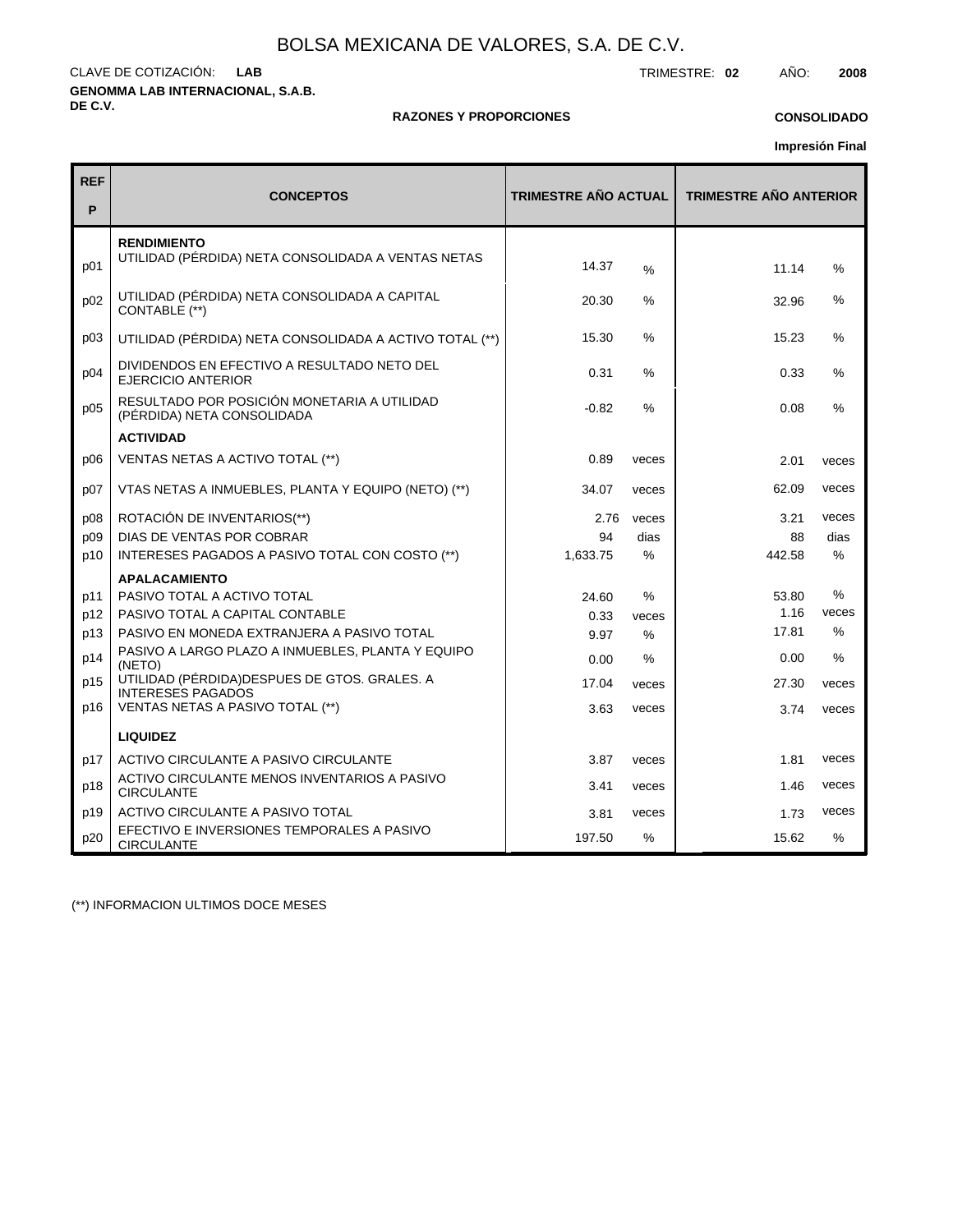CLAVE DE COTIZACIÓN: **LAB** TRIMESTRE: **02** AÑO: **2008**

**GENOMMA LAB INTERNACIONAL, S.A.B.**

### **COMENTARIOS Y ANALISIS DE LA ADMINISTRACION<br>
COMENTARIOS Y ANALISIS DE LA ADMINISTRACION MARIE DE CONTRACION DE CONTRACION DE CONTRACION DE CONTRACION DE CONTRACION DE CONTRACION DE CONTRACION DE CONTRACION DE CONTRACION SOBRE LOS RESULTADOS DE OPERACION Y SITUACION FINANCIERA DE LA COMPAÑIA**

 $1/4$ **CONSOLIDADO Impresión Final**

GENOMMA LAB INTERNACIONAL REPORTA RESULTADOS DEL SEGUNDO TRIMESTRE 2008 México, D.F. a 22 de Julio de 2008

El día de hoy Genomma Lab Internacional, S.A.B. de C.V. (BMV: LAB) (Genomma Lab o la Compañía), una empresa líder en México en productos farmacéuticos de libre venta (over-the-counter-pharmaceuticals OTC) y productos de cuidado personal (CP), dio a conocer los resultados correspondientes al segundo trimestre de 2008. Los resultados que se acompañan se presentan de acuerdo a las Normas de Información Financiera (NIF). Las cifras del período actual se presentan en términos nominales y las correspondientes al año anterior han sido ajustadas a pesos con poder adquisitivo del 31 de Diciembre de 2007. Resultados y Hechos Relevantes del Segundo Trimestre 2008

- Ventas de \$661.9 Millones de pesos durante el segundo trimestre y crecimiento de 37.6% comparado al mismo trimestre de 2007 - Utilidad Bruta de \$499.3 Millones de pesos durante el trimestre y crecimiento de 36.8% con respecto al segundo trimestre de 2007 - EBITDA de \$188.0 Millones de pesos durante el segundo trimestre y crecimiento de 46.1% con respecto al mismo trimestre de 2007 - Utilidad Neta de \$118.9 Millones de pesos durante el segundo trimestre y crecimiento de 91.1% con respecto al mismo trimestre de 2007 - La Utilidad por Acción del segundo trimestre de 2008 se incrementó en 203.4% a 0.88 pesos comparado con 0.29 pesos en el segundo trimestre de 2007 - Durante el segundo trimestre lanzamos 15 productos bajo 8 marcas existentes o base como parte de nuestra estrategia de extensión de líneas - Asimismo, lanzamos 3 productos bajo 3 marcas nuevas de acuerdo a nuestro plan de lanzamientos

Comentarios del Presidente y Director General:

El Sr. Rodrigo Herrera, Presidente del Consejo de Administración y Director General de la Compañía, mencionó:

Estoy entusiasmado en presentar el primer reporte trimestral de Genomma Lab después de haber completado exitosamente su Oferta Pública Inicial en la Bolsa Mexicana de Valores en el mes de Junio. Como una compañía pública, ahora Genomma Lab tiene el compromiso y la responsabilidad de reportar sus resultados financieros y operativos a los mercados de capitales globales. Esperamos que la información aquí contenida permita a nuestros inversionistas entender mejor nuestra compañía, sus marcas líderes y los mercados en los que compite.

Genomma Lab es hoy la única empresa de productos farmacéuticos OTC y de cuidado personal pública en México y es por tanto la única vía para quien quiera invertir en esta industria en nuestro país. Los más de \$ 150 millones de dólares que ingresaron a la empresa derivados de la oferta, serán usados principalmente para pago de deuda de corto plazo, usos corporativos generales, financiar incrementos en el capital de trabajo, financiar el desarrollo interno de productos.

Resultados Consolidados del Segundo Trimestre de 2008 La siguiente tabla presenta el Estado de Resultados condensados consolidados, en millones de pesos (excepto la UPA ), mostrando el margen de cada concepto como porcentaje de ventas, así como la variación porcentual del trimestre y del semestre terminado el 30 de Junio de 2008 en comparación con los mismos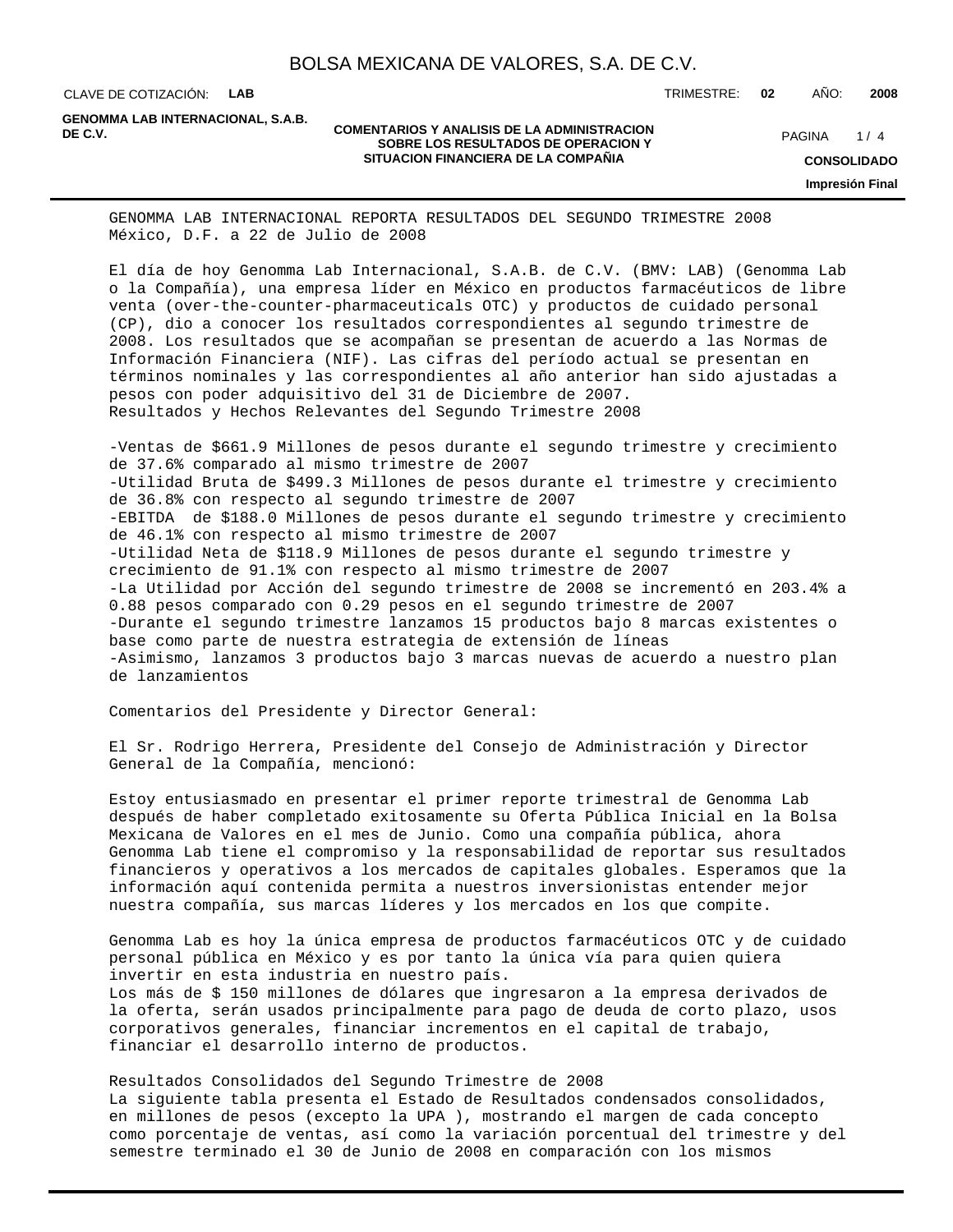CLAVE DE COTIZACIÓN: **LAB**

**GENOMMA LAB INTERNACIONAL, S.A.B.**

### **COMENTARIOS Y ANALISIS DE LA ADMINISTRACION<br>COMENTARIOS Y ANALISIS DE LA ADMINISTRACION Y PAGINA 2/4 SOBRE LOS RESULTADOS DE OPERACION Y SITUACION FINANCIERA DE LA COMPAÑIA**

 $2/4$ 

**CONSOLIDADO**

**Impresión Final**

períodos de 2007.

Las Ventas Netas aumentaron 37.6% a 661.9 millones de pesos en el segundo trimestre de 2008 en comparación con 481.0 millones de pesos en el mismo trimestre del año anterior. Este incremento es derivado de: i) un sólido crecimiento en las marcas de la Línea Base junto con las extensiones de línea de estas marcas (ventas de 442.8 millones de pesos y crec. YoY 16.6% equivalente a 63.0 millones de pesos), ii) El efecto de el incremento en las ventas derivado de los Lanzamientos del Año Anterior que se hicieron en la segunda mitad del 2007 aunado a las extensiones de línea de esas marcas (ventas de 141.2 millones de pesos y crec. YoY 80.1% equivalente a 62.8 millones de pesos), iii) El lanzamiento de 3 Productos Nuevos bajo 3 marcas nuevas en el primer trimestre y otros tres nuevos productos bajo 3 marcas nuevas en el segundo trimestre (ventas de 29.4 millones de pesos en el segundo trimestre), y iv) Un fuerte crecimiento de Internacional (ventas de 48.5 millones de pesos, crec. YoY 112.7% equivalente a 25.7 millones de pesos).

La Compañía clasifica la venta de las marcas de la siguiente manera: 1) Línea Base = Venta de marcas lanzadas en el año en curso - 2 años (2006, 2005, etc). 2) Lanzamientos del Año Anterior = Ventas de marcas lanzadas en el año en curso 1 año (2007). 3) Productos Nuevos = Ventas de marcas lanzadas en el año en curso (2008). 4) Internacional = Ventas de las operaciones internacionales en el año en curso (2008).

La Utilidad Bruta aumentó 36.8% para llegar a 499.3 millones de pesos en el segundo trimestre de 2008 en comparación con 365.0 millones de pesos en el segundo trimestre de 2007. El margen bruto disminuyó 0.5 puntos porcentuales al pasar de 75.9% en el primer trimestre de 2007 a 75.4% en el mismo período de 2008. Este decremento en el margen bruto se debió principalmente a la creación de reservas en inventarios derivado del cambio de imagen de algunos productos y a un incremento en el costo como porcentaje de ventas en las operaciones internacionales.

Los Gastos Generales, de Venta y Administración decrecieron 1.9 puntos porcentuales de 49.5% en el segundo trimestre de 2007 a 47.6% en el segundo trimestre de 2008. Este incremento se debió principalmente a economías de escala en los gastos administrativos y de ventas, combinado con una fuerte reducción en los gastos de distribución como porcentaje de las ventas derivado de la consolidación de procesos y optimización de las rutas. El EBITDA aumentó 46.1% para llegar a 188.0 millones de pesos en el segundo trimestre de 2008 en comparación con 128.6 millones de pesos en el mismo trimestre de 2007. El margen EBITDA creció 1.7 puntos porcentuales al pasar de 26.7% en el segundo trimestre de 2007 a 28.4% en el mismo período de 2008.

La Utilidad de Operación aumentó 45.1% para llegar a 184.1 millones de pesos en el segundo trimestre de 2008 en comparación con 126.9 millones de pesos en el mismo trimestre de 2007. El margen operativo creció 1.4 puntos porcentuales al pasar de 26.4% en el segundo trimestre de 2007 a 27.8% en el mismo período de 2008. El incremento porcentual es menor que el del EBITDA derivado principalmente de un crecimiento en la depreciación de la empresa que se da principalmente como resultado de la adquisición de activo fijo, como es el equipo de laboratorio, equipo de computo, equipo de transporte y el efecto de amortizar anticipadamente las mejoras a bienes arrendados que se dieron por el cambio al nuevo centro de distribución.

TRIMESTRE: **02** AÑO: **2008**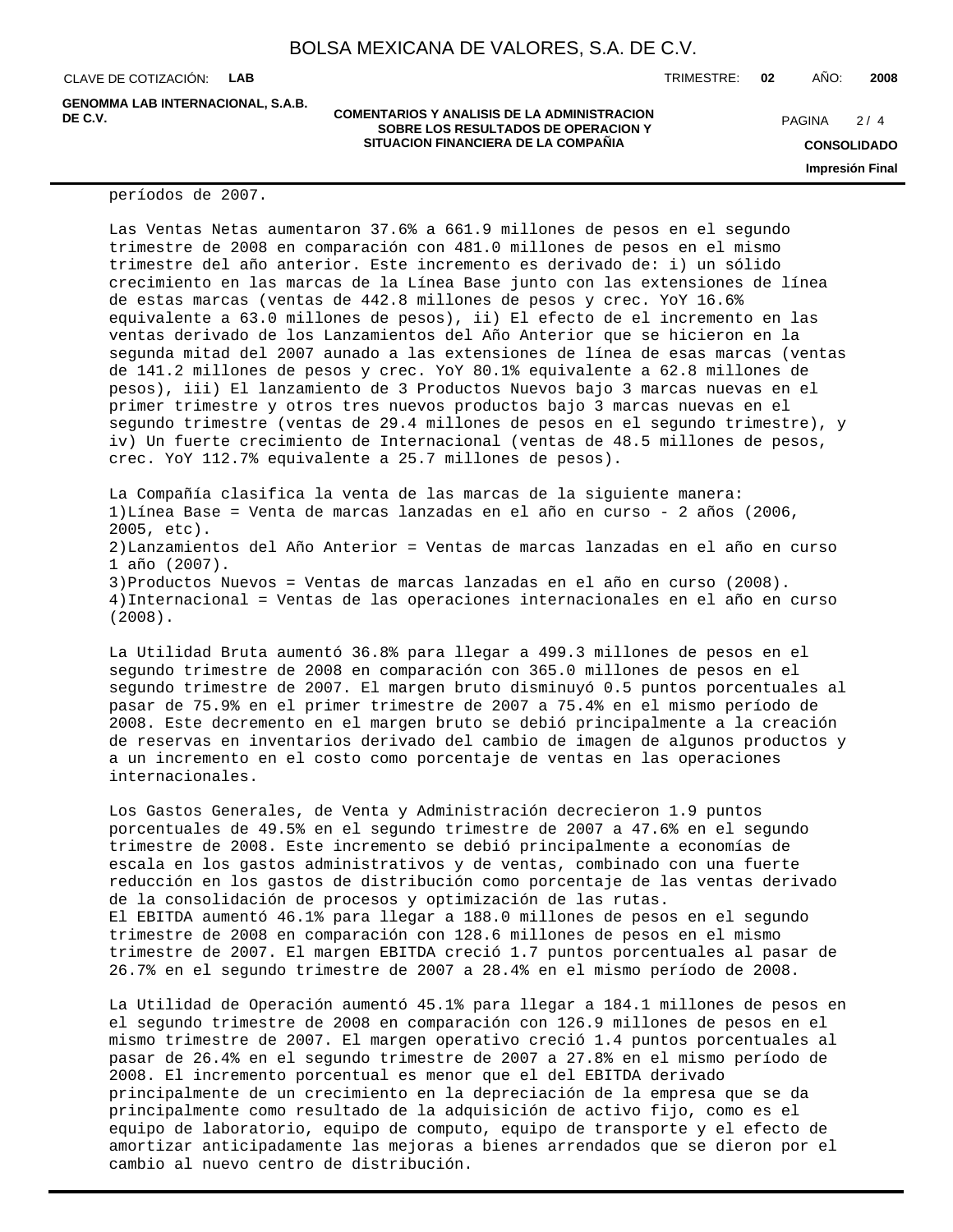CLAVE DE COTIZACIÓN: **LAB**

**GENOMMA LAB INTERNACIONAL, S.A.B.**

### **COMENTARIOS Y ANALISIS DE LA ADMINISTRACION SOBRE LOS RESULTADOS DE OPERACION Y DE C.V.** PAGINA / 4 **SITUACION FINANCIERA DE LA COMPAÑIA**

TRIMESTRE: **02** AÑO: **2008**

 $3/4$ 

**CONSOLIDADO**

**Impresión Final**

El RIF para el trimestre resultó en un gasto de 8.6 millones de pesos que representó un incremento de 7.2 millones de pesos contra 1.4 millones de pesos en el mismo periodo del año pasado derivado principalmente de i) un aumento en el gasto por intereses pagados pasando de 2.1 millones de pesos a 9.2 millones de pesos como resultado de un saldo mayor de deuda bancaria promedio durante el segundo trimestre del presente año; y ii) El resultado por posición monetaria disminuyó de una ganancia de 1.8 millones de pesos a una pérdida de 1.3 millones de pesos en el segundo trimestre de 2008 derivado de un cambio en el NIF por lo que los efectos inflacionarios en el 2008 sólo se calculan para nuestras operaciones en Argentina y en el 2007 incluían a todos los países generando una diferencia en la base de comparación.

El 23 de Junio de 2008, la Compañía pagó 290.9 millones de pesos de sus pasivos de corto plazo dejando un saldo de 1.5 millones de pesos. Al final del trimestre la Compañía cuenta con una caja e inversiones temporales equivalentes a 1,199.5 millones de pesos.

Como resultado de todo lo anterior, la Utilidad Neta aumentó 91.1%, pasando de 62.2 millones de pesos en el segundo trimestre de 2007 a 118.9 millones de pesos en el segundo trimestre de 2008.

Durante el Segundo trimestre de 2008, el flujo de operación y el saldo en caja fue suficiente para financiar los requerimientos de liquidez de la Compañía.

Resumen Operativo

Ventas

En el segundo trimestre del 2008, las ventas de medicamentos de libre venta (OTC) aumentaron 46.9% contra el mismo periodo del 2007. Esto fue el resultado del lanzamiento de 9 productos durante el semestre (5 en el primer trimestre y 4 en el segundo trimestre). Las ventas de productos de cuidado personal aumentaron 21.1% en el segundo trimestre de 2008, contra el segundo trimestre del 2007. El principal impulsor de crecimiento fue el lanzamiento de 16 productos durante el primer semestre de 2008 (2 en el primer trimestre y 14 en el segundo trimestre), acompañado del efecto de las ventas de los productos de cuidado personal lanzados en la segunda mitad del 2007. Las ventas de nuestras operaciones internacionales aumentaron 112.3% a 48.5 millones de pesos en el segundo trimestre de 2008, en comparación con 22.8 millones de pesos el segundo trimestre de 2007 derivado principalmente a nuestras ventas en Centro y Sudamérica. Lanzamiento de nuevos productos y extensiones de línea Los siguientes lanzamientos de nuevos productos se dieron durante el segundo trimestre del 2008: Durante este trimestre se lanzaron 15 productos como extensiones de línea de productos base y 3 productos nuevos bajo 3 nuevas marcas.

Algunas de estos lanzamientos son:

- Dermoprada. Es una marca que participaba en la categoría de eliminación de verrugas y que fue adquirida en el 2007 después de haber sido competencia de nuestro lanzamiento, Pointts. La marca fue relanzada en el segundo trimestre de 2008 con una estrategia de precio y posicionamiento diferenciados de Pointts buscando elevar el valor del total de la categoría y minimizar la canibalización entre marcas.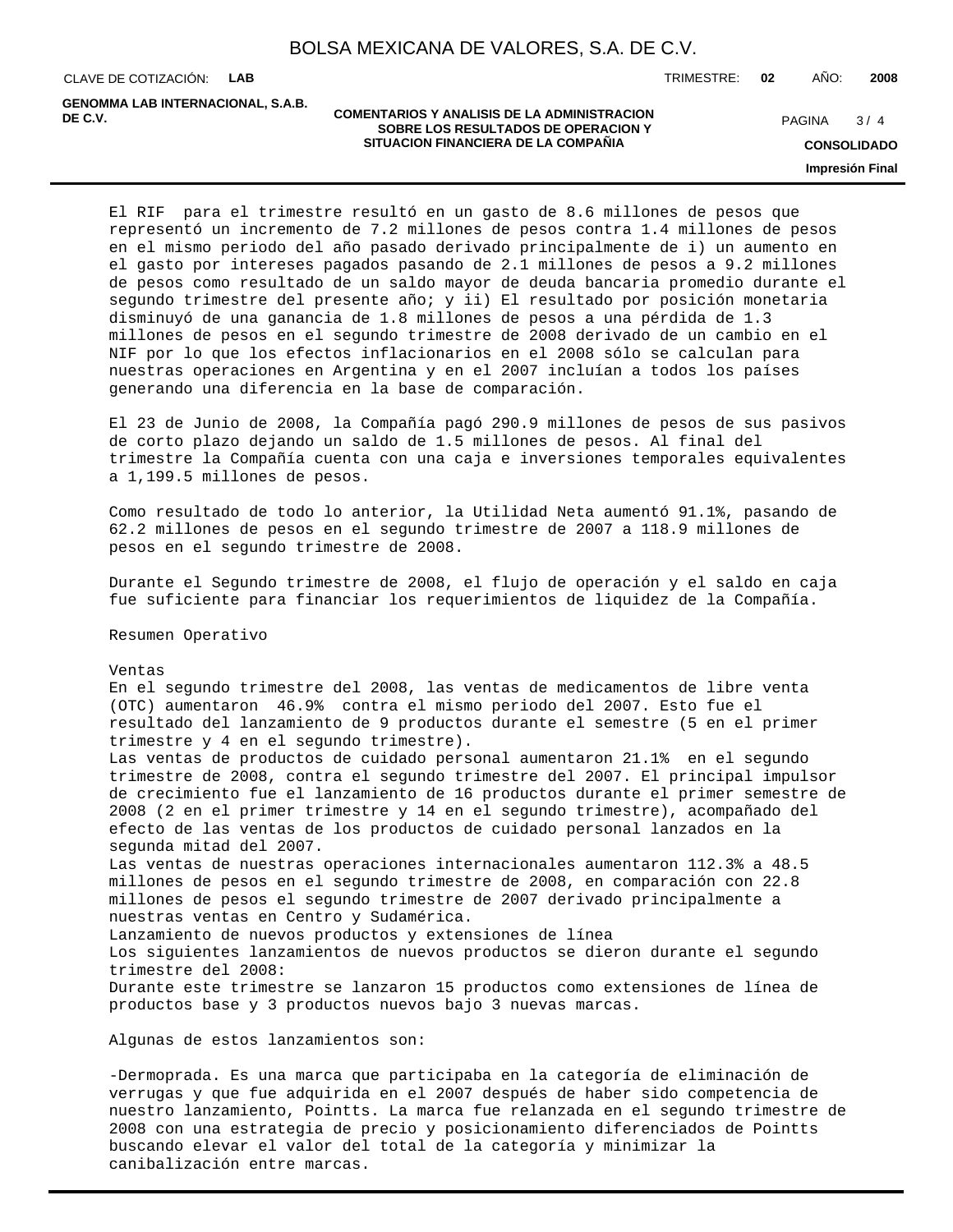CLAVE DE COTIZACIÓN: **LAB**

**GENOMMA LAB INTERNACIONAL, S.A.B.**

### **COMENTARIOS Y ANALISIS DE LA ADMINISTRACION SOBRE LOS RESULTADOS DE OPERACION Y DE C.V.** PAGINA / 4 **SITUACION FINANCIERA DE LA COMPAÑIA**

 $4/4$ 

TRIMESTRE: **02** AÑO: **2008**

**CONSOLIDADO**

**Impresión Final**

- Condón M natural y Condón M texturizado. Condones M fue uno de nuestros lanzamientos más exitosos en los últimos años. Con el lanzamiento de Condón M natural y Condón M texturizado como extensiones de línea durante este trimestre, esperamos continuar con el crecimiento de la marca con versiones innovadoras para este producto.

- Gelbeck. Es una nueva marca lanzada en el segundo trimestre de 2008 siendo un producto OTC contra el insomnio ocasional. Esta categoría es poco competida en México, ya que antes del lanzamiento de Gelbeck, había una sola marca en OTC atendiendo el nicho sin actividad publicitaria importante (Nytol).

- Quit. Es un nuevo lanzamiento de este trimestre el cuál combate la adicción al tabaco de una manera única ya que funciona como un enjuague bucal que deja un sabor a menta en la boca, el cuál al ser expuesto al humo del tabaco genera una reacción química que provoca un sabor desagradable. Con el lanzamiento de Quit esperamos crecer la categoría, la cual hoy sólo cuenta con dos marcas importantes, activando la categoría en medios masivos y aprovechando la tendencia creada por las nuevas regulaciones en torno al cigarro.

### Eventos Recientes

- En Julio se firmó la compra de un terreno en el cuál se construirán foros para la producción de comerciales. Actualmente la Compañía renta foros en los que se hacen las grabaciones de dichos comerciales. Los estudios de filmación que actualmente rentamos se encuentran en la misma área de la ciudad.

### Control Interno

Nuestros estatutos sociales prevén la existencia de los Comités de Auditoria y Prácticas Societarias para auxiliar al Consejo de Administración en el desempeño de sus funciones. El Comité de Auditoría esta integrado por Consejeros independientes. El Comité se asegura de que existan mecanismos que les permita determinar si la empresa cumple con las disposiciones legales aplicables. El Comité se apoya en el área interna de control (Auditoria Interna) y en los asesores externos que considere convenientes.

En términos de la Ley del Mercado de Valores, el Comité de Prácticas Societarias tendrá a su cargo las siguientes actividades: a) Dar opinión al Consejo de Administración sobre los asuntos que le competan conforme a la Ley del Mercado de Valores.

b) Solicitar la opinión de expertos independientes en los casos que juzgue conveniente, para el adecuado desempeño de sus funciones o cuando conforme a la Ley del Mercado de Valores o a las disposiciones de carácter general emanadas de ella así se requiera.

c) Convocar a Asambleas de Accionistas y hacer que se inserten en el orden del día de dichas Asambleas los puntos que estimen pertinentes.

d) Apoyar al Consejo de Administración en la elaboración de los informes a que se refiere el artículo 28, fracción IV, incisos d) y e) de la Ley del Mercado de Valores.

e) Las demás que la Ley del Mercado de Valores o estos estatutos sociales prevean, acordes con sus funciones.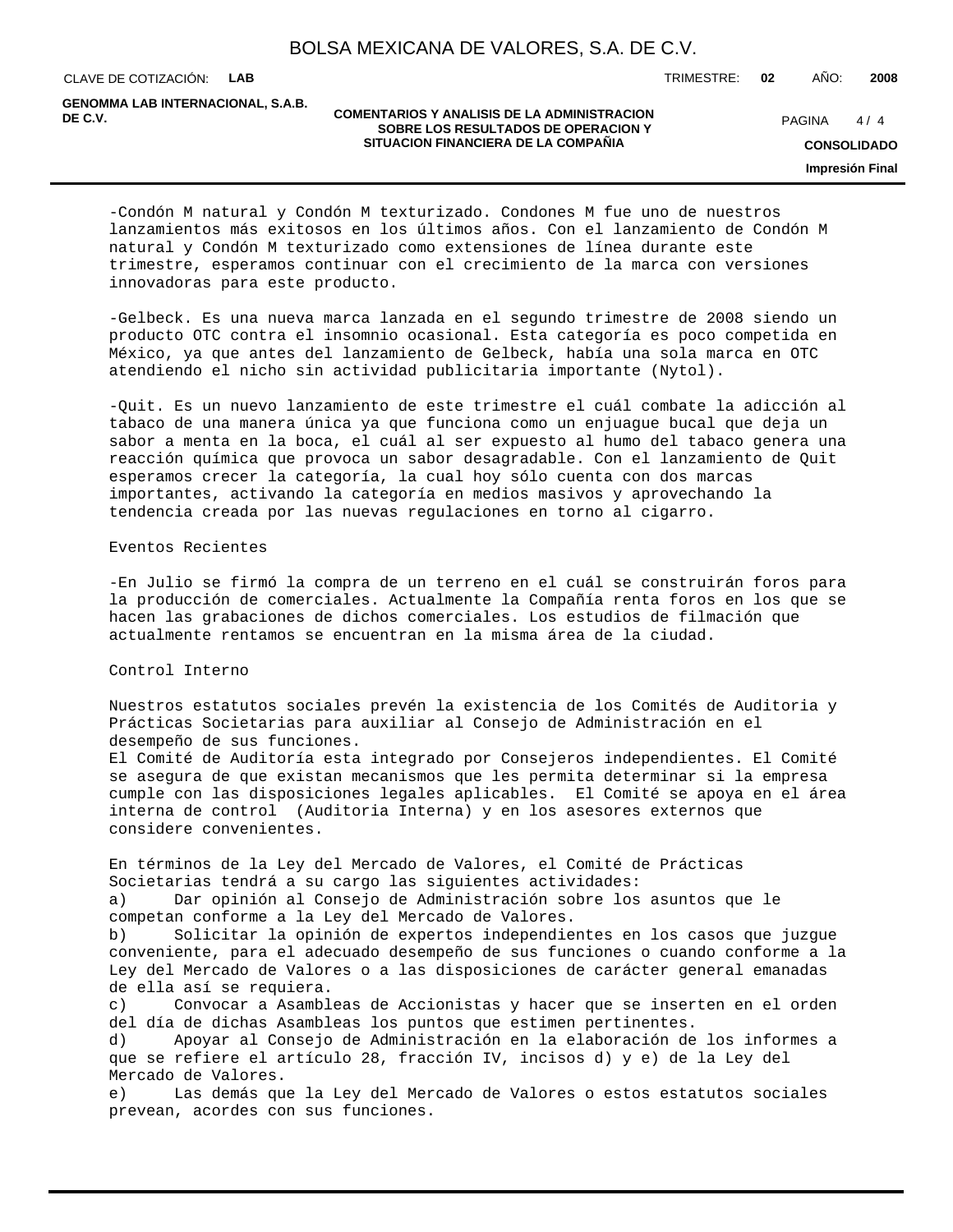**LAB**

CLAVE DE COTIZACIÓN: TRIMESTRE: **02** AÑO: **2008**

GENOMMA LAB INTERNACIONAL, S.A.B<mark>.</mark><br>DE C.V. **DE C.V.** PAGINA 1/10

**CONSOLIDADO**

**Impresión Final**

Genomma Lab Internacional, S. A. B. de C. V. y Subsidiarias

Notas a los estados financieros consolidados

Por los periodos de seis meses que terminaron el 30 de junio de 2008 y 2007 (En miles de pesos nominales para las cifras al 30 de junio del 2008 y en miles de pesos de poder adquisitivo de diciembre de 2007 para las cifras al 30 de junio de 2007)

1.Actividades y eventos importantes

Genomma Lab Internacional, S. A. B. de C. V. y subsidiarias (la Compañía) se dedican a la venta de productos OTC farmacéuticos que no requieren prescripción médica (en adelante productos OTC farmacéuticos) y productos de cuidado personal en México con una creciente presencia internacional.

La Compañía desarrolla, vende y comercializa una amplia gama de productos de primera clase con marcas propias, ofreciendo más de 100 productos en varias categorías, entre los que se encuentran antiacné, protección y mejora sexual, antiarrugas, pomadas removedoras de cicatrices, tratamiento de hemorroides, antiácidos, tratamiento contra varices, osteoporosis y tratamientos removedores de verrugas. La Compañía está enfocada en incrementar el valor de las marcas de sus productos por medio de campañas publicitarias, principalmente a través de campañas televisivas. Las ventas de las subsidiarias en el extranjero representan aproximadamente el 7% y 6% de las ventas netas consolidadas en 2008 y 2007.

Cambio de razón social ?En Asamblea General Extraordinaria de Accionistas celebrada el 11 de junio de 2008, la Compañía adoptó el régimen de Sociedad Anónima Bursátil de Capital Variable.

Bases de presentación

a.-Consolidación de estados financieros - Los estados financieros consolidados incluyen los de Genomma Lab Internacional, S. A. B. de C. V. y los de sus subsidiarias, cuya participación accionaria en su capital social se muestra a continuación:

Compañía/Participación 2008 y 2007/Actividad

Genomma Laboratories México, S. A. de C.V.(compañía constituida en México) /99%/ Investigación y desarrollo de productos OTC farmacéuticos y de cuidado personal.

Television Products Retail,S.A.deC.V.(compañía constituida en México) /99%/ Prestación de servicios profesionales.

Genomma Laboratorios Médicos, S.L.(compañía constituida en España) /85%/ Venta de productos OTC farmacéuticos y de cuidado personal.

Genomma Lab Perú, S. A.(antes Infovisión Perú, S.A.C.(compañía constituida en Perú)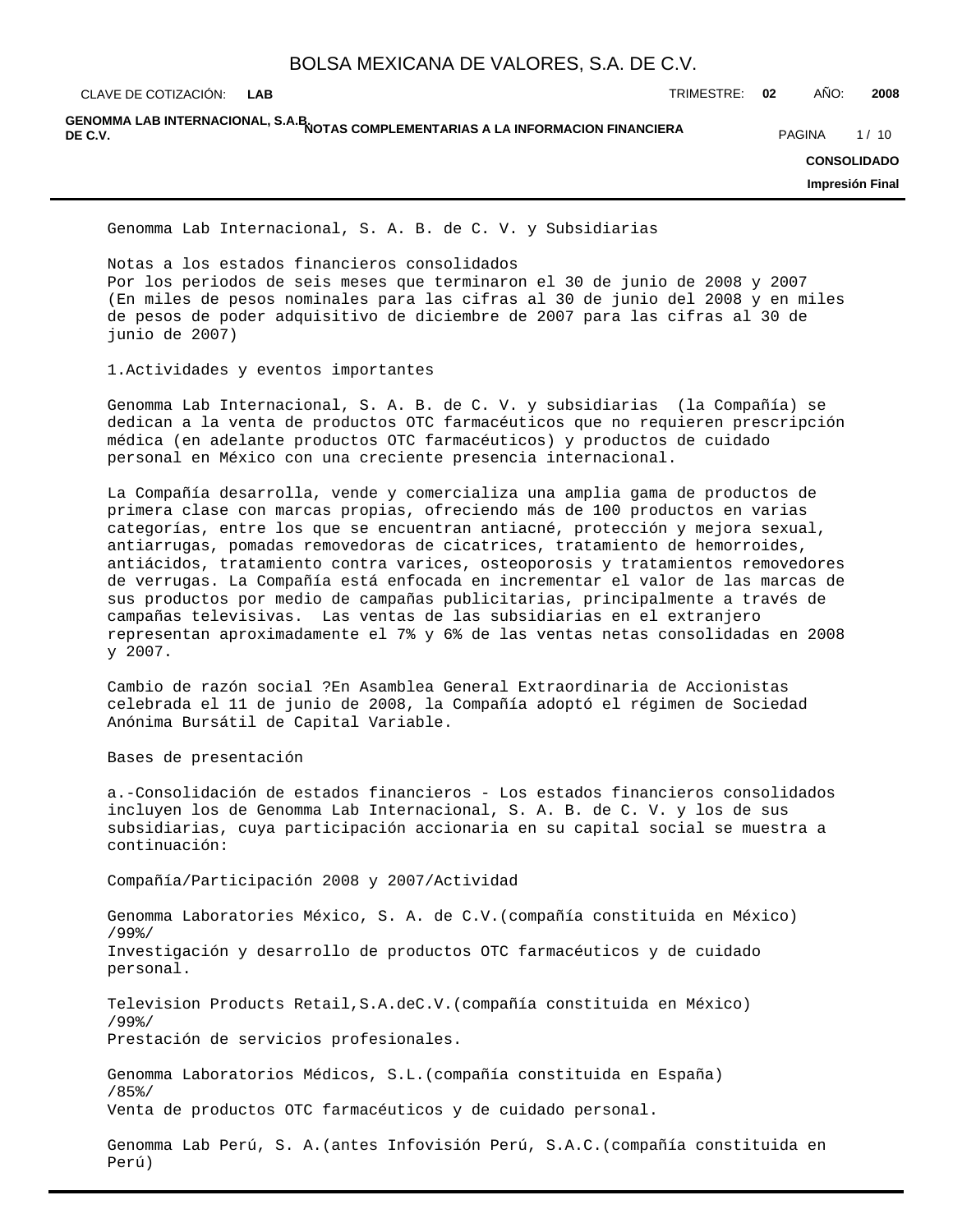CLAVE DE COTIZACIÓN: TRIMESTRE: **02** AÑO: **2008 LAB**

GENOMMA LAB INTERNACIONAL, S.A.B.<br>DE C.V. **DE C.V.** PAGINA 2/10

**CONSOLIDADO**

**Impresión Final**

/99%/ Venta de productos OTC farmacéuticos y de cuidado personal. Producciones Televisivas Infovisión de Costa Rica, S. A. (compañía constituida en Costa Rica) /97%/ Venta de productos OTC farmacéuticos y de cuidado personal. Infovisión Chile, S. A. (compañía constituida en Chile) /99%/ Venta de productos OTC farmacéuticos y de cuidado personal. Genomma Lab Ecuador, S. A. (compañía constituida en Ecuador) /99%/ Venta de productos OTC farmacéuticos y de cuidado personal. Genomma Laboratories Argentina,S.A.(compañía constituida en Argentina) /85%/ Venta de productos OTC farmacéuticos y de cuidado personal. Los saldos y operaciones intercompañías importantes, han sido eliminados en estos estados financieros consolidados. b.-Conversión de estados financieros de subsidiarias extranjeras. A partir del 1 de enero de 2008, para consolidar los estados financieros de subsidiarias extranjeras, se aplican las mismas políticas contables de la Compañía, si las subsidiarias en el extranjero se encuentran en un entorno económico inflacionario, se actualizan por la inflación del país en que operan; si se encuentran en un entorno no inflacionario, dicha actualización no se efectúa. Asimismo, si la moneda funcional es diferente a la moneda registro, esta se convierte a la moneda funcional, y posteriormente se convierte a la moneda de informe. Las monedas utilizadas para la Conversión de estados financieros de subsidiarias extranjeras y los tipos de cambio utilizados son los siguientes: País Moneda Registro Tipo de Cambio de Moneda Registro a Moneda Funcional (Dólar Estadounidense) /Tipo de Cambio de Moneda Funcional a Moneda de Informe (Pesos) Argentina /Pesos Argentinos /0.331300 /\$10.2841 Chile /Pesos Chilenos /0.001950 /\$10.2841 Costa Rica /Colones /0.001958 /\$10.2841 Ecuador /Dólares Estadounidense /1.000000 /\$10.2841 España /Euros /1.579900 /\$10.2841 Perú /Soles /0.343400 /\$10.2841

Anterior al 1 de enero de 2008, para consolidar los estados financieros de subsidiarias extranjeras que operaban en forma independiente de la Compañía, se aplicaban las mismas políticas contables de la Compañía, se actualizaban por la inflación del país en que operan y se expresaban en moneda de poder adquisitivo al cierre del ejercicio y posteriormente, todos los activos,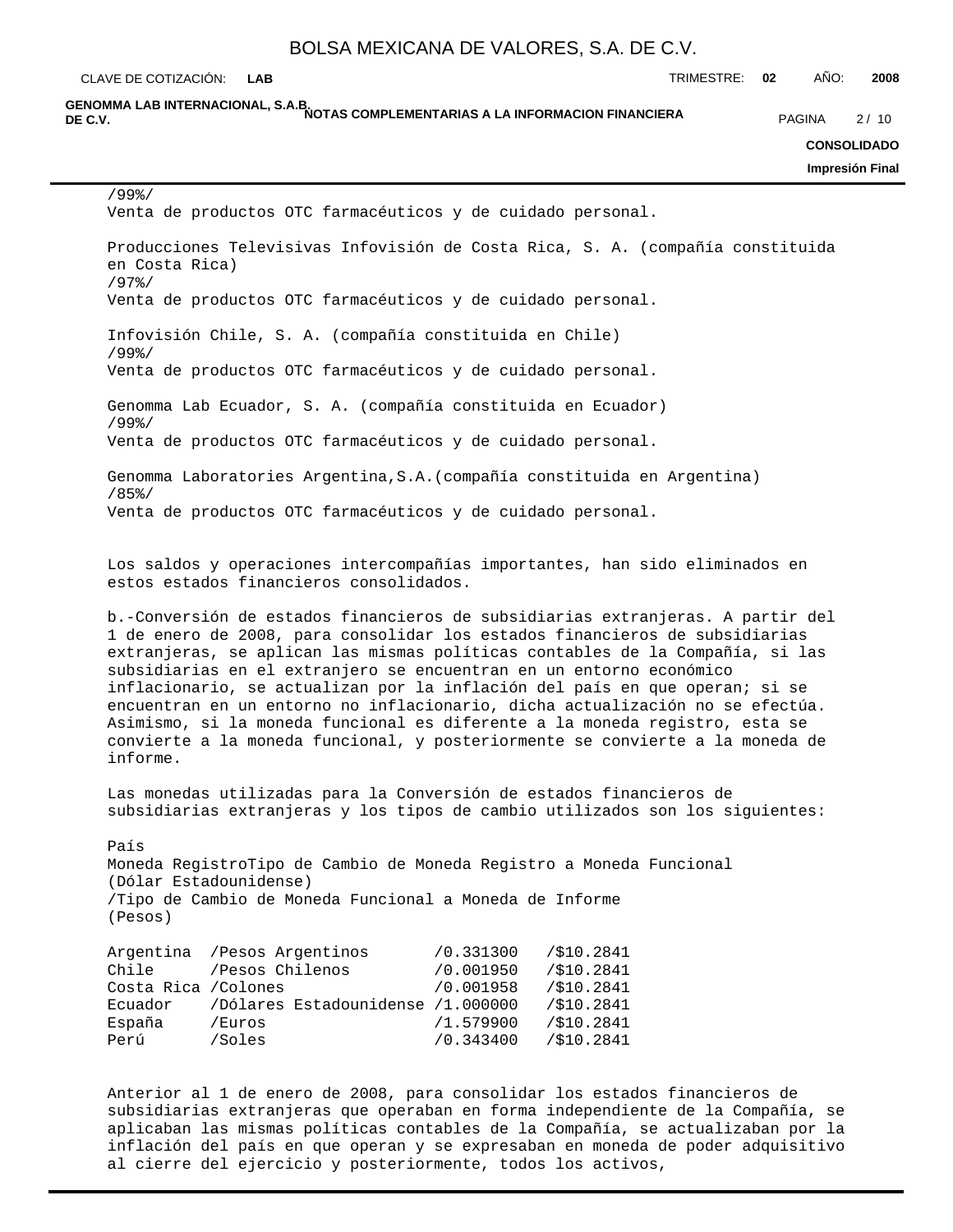GENOMMA LAB INTERNACIONAL, S.A.B.<br>DE C.V. **DE C.V.** PAGINA 3/10

### **CONSOLIDADO**

### **Impresión Final**

pasivos, ingresos, costos y gastos se convertían al tipo de cambio en vigor al cierre del ejercicio del periodo que se informa. Los efectos de conversión se presentaban en el capital contable. Para consolidar los estados financieros de subsidiarias extranjeras cuyas operaciones se consideran como integradas a las de la Compañía, los activos y pasivos monetarios se convertían al tipo de cambio de cierre del balance general, y los activos y pasivos no monetarios y el capital contable se convertían al tipo de cambio histórico de la fecha en que se realizaron las operaciones y las aportaciones, respectivamente. Los ingresos, costos y gastos, se convertían al tipo de cambio promedio ponderado del ejercicio, y las cifras resultantes se actualizan aplicando el Índice Nacional de Precios al Consumidor (INPC) en México. Los efectos de conversión se registraban en los resultados del ejercicio en el resultado integral de financiamiento.

c.- Clasificación de costos y gastos - Los costos y gastos presentados en el estado de resultados fueron clasificados atendiendo a su función debido a que permite calcular el margen de utilidad bruta, por lo que se separó el costo de ventas de los demás costos y gastos.

d.- Utilidad de operación - La utilidad de operación se obtiene de disminuir a las ventas netas el costo de ventas y los gastos de venta, generales y de administración. Aún cuando la norma de información financiera NIF B-3 no lo requiere, se incluye este renglón en los estados de resultados consolidados que se presentan ya que contribuye a un mejor entendimiento del desempeño económico y financiero de la Compañía.

### 3. Resumen de las principales políticas contables

Los estados financieros consolidados adjuntos cumplen con las Normas de Información Financiera (NIF). Su preparación requiere que la administración de la Compañía efectúe ciertas estimaciones y utilice determinados supuestos para valuar algunas de las partidas de los estados financieros y para efectuar las revelaciones que se requieren en los mismos. Sin embargo, los resultados reales pueden diferir de dichas estimaciones. La administración de la Compañía, aplicando el juicio profesional, considera que las estimaciones y supuestos utilizados fueron los adecuados en las circunstancias. Las principales políticas contables seguidas por la Compañía son las siguientes:

a. Cambios contables :

Estado de flujos de efectivo - A partir del 1 de enero de 2008, la Compañía adoptó la nueva NIF B-2, Estado de flujos de efectivo (NIF B-2). La NIF B-2 establece las normas generales para la presentación, estructura y elaboración del estado de flujos de efectivo, así como las revelaciones que complementan a dicho estado. Sustituye al estado de cambios en la situación financiera e indica que se deben mostrar las entradas y salidas de efectivo que ocurrieron en la entidad durante el periodo. Los rubros que se muestran deben presentarse preferentemente en términos brutos. Los flujos de efectivo por actividades de financiamiento se presentarán después de los de inversión, a diferencia del estado de cambios donde éstas se presentaban después. Adicionalmente, establece la posibilidad de determinar y presentar los flujos de efectivo de las actividades de operación usando el método directo o el método indirecto, según lo decida la entidad. Derivado de este cambio se presenta el estado de flujos de efectivo para el periodo terminado el 30 de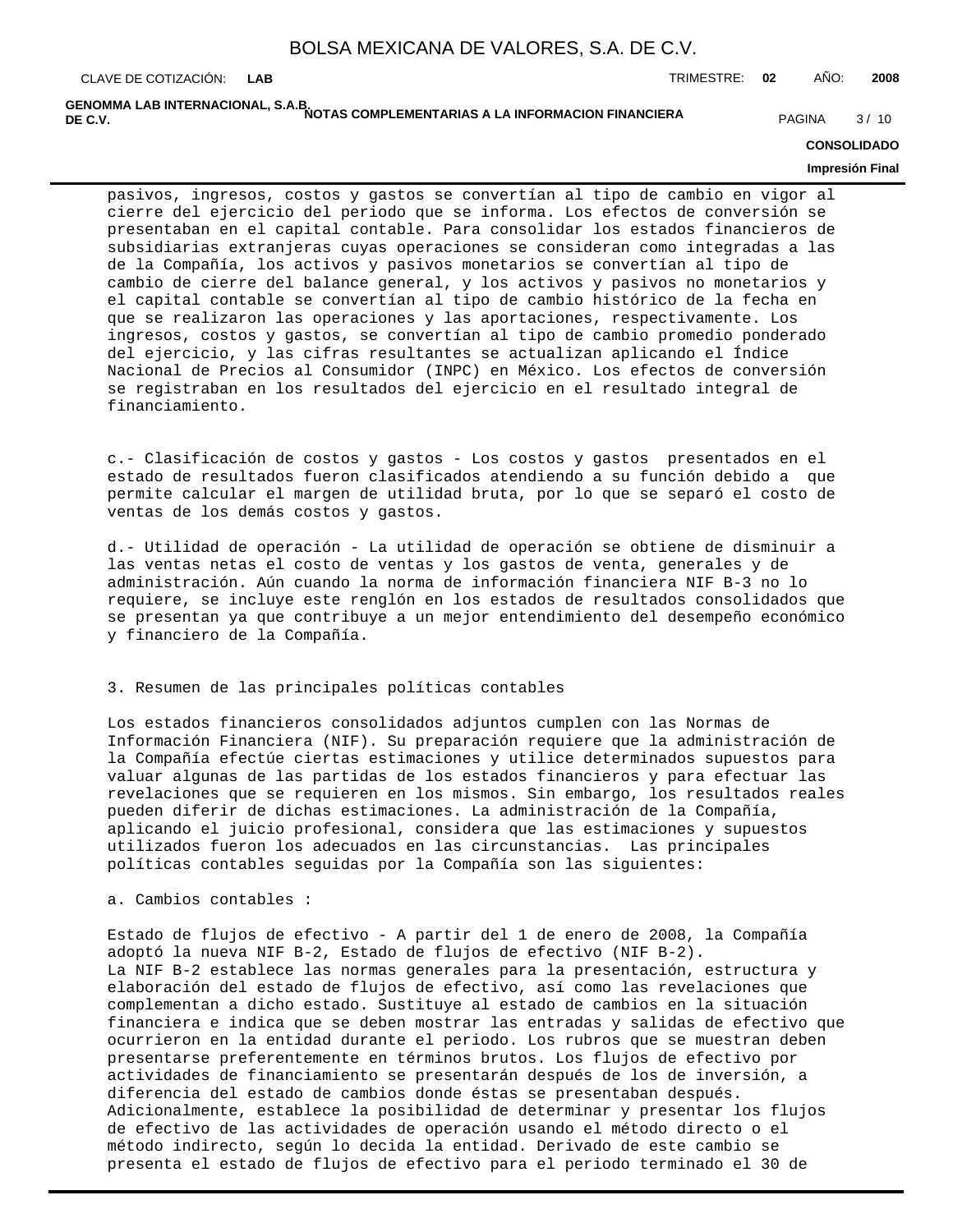GENOMMA LAB INTERNACIONAL, S.A.B.<br>DE C.V. **DE C.V.** PAGINA 4/10

**CONSOLIDADO**

**Impresión Final**

junio de 2008 y el estado de cambios en la situación financiera para el periodo terminado el 30 de junio de 2007.

Efectos de la inflación - A partir del 1 de enero de 2008, la Compañía adoptó las disposiciones de la NIF B-10, Efectos de inflación. La NIF B-10 establece dos entornos económicos: a) entorno inflacionario, cuando la inflación acumulada de los tres ejercicios anuales anteriores es igual o superior a 26%, caso en el cual, requiere el reconocimiento de los efectos de la inflación mediante la aplicación del método integral, y b) entorno no inflacionario, cuando la inflación acumulada de los tres ejercicios anuales anteriores es menor a 26% y en este caso, establece que no se deben reconocer los efectos de la inflación en los estados financieros. Además elimina los métodos de valuación de costos de reposición e indización específica para inventarios y activo fijo, respectivamente y requiere que el resultado por tenencia de activos no monetarios acumulado se reclasifique a resultados acumulados, si es que se identifica como realizado y el no realizado se mantendrá en el capital contable para aplicarlo al resultado del período en el que se realice la partida que le dio origen. Los efectos de esta NIF fueron reconocidos en los estados financieros adjuntos de 2008.

Conversión de monedas extranjeras - A partir del 1 de enero de 2008, la Compañía adoptó las disposiciones de la NIF B-15, Conversión de monedas extranjeras. La NIF B-15 desaparece las clasificaciones de operación extranjera integrada y de entidad extranjera en virtud de que se incorporan los conceptos de moneda de registro, moneda funcional y moneda de informe; establece los procedimientos para convertir la información financiera de una operación extranjera: i) de la moneda de registro a la funcional; y, ii) de la moneda funcional a la de informe y permite que la entidad presente sus estados financieros en una moneda de informe diferente a su moneda funcional. Los efectos de esta NIF fueron reconocidos en los estados financieros adjuntos de 2008.

Beneficios a los empleados - A partir del 1 de enero de 2008, la Compañía adoptó las disposiciones de la NIF D-3, misma que incorpora la PTU causada y diferida, como parte de su normatividad y establece que la diferida se deberá determinar con la misma metodología de la NIF D-4. Se incluye el concepto de carrera salarial y el periodo de amortización de la mayor parte de las partidas se disminuye a 5 años, como sigue:

Se amortizan en 5 años o menos si la vida laboral remanente es menor:

-El saldo inicial del pasivo de transición de beneficios por terminación y de beneficios al retiro. -El saldo inicial de servicios anteriores y modificaciones al plan. -El saldo inicial de las ganancias y pérdidas actuariales de beneficios por terminación, se amortiza contra los resultados de 2008. -El saldo inicial de las ganancias y pérdidas actuariales de beneficios al retiro, se amortiza en 5 años (neto del pasivo de transición), con la opción de amortizarlo todo contra los resultados de 2008.

La entrada en vigor de esta nueva NIF no tuvo efectos importantes en los estados financieros adjuntos de 2008.

Impuestos a la utilidad - A partir del 1 de enero de 2008, la Compañía adoptó las disposiciones de la NIF D-4, Impuestos a la utilidad. La D-4 reubica las normas de reconocimiento contable relativas a PTU causada y diferida en la NIF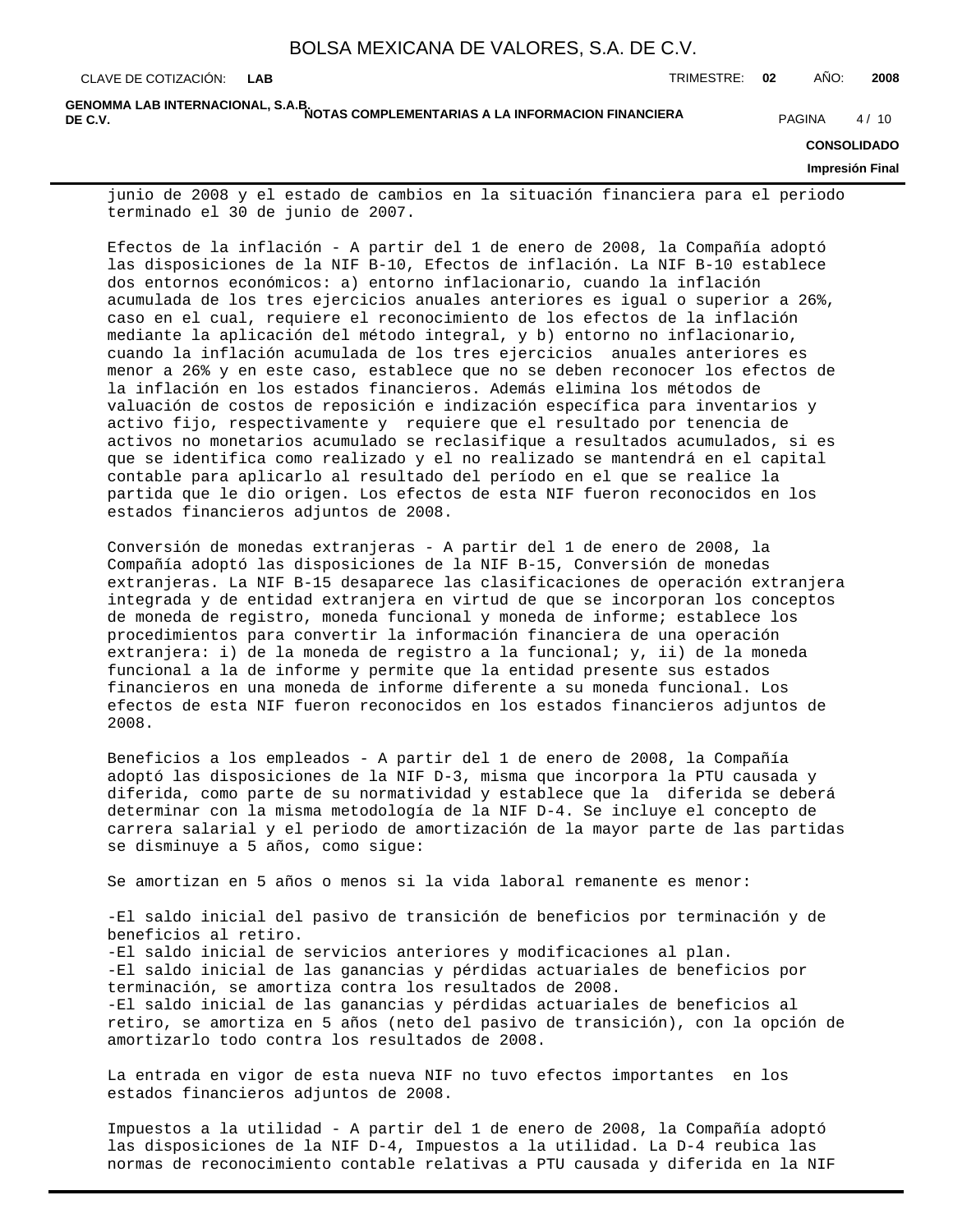GENOMMA LAB INTERNACIONAL, S.A.B.<br>DE C.V. **DE C.V.** PAGINA 5/10

**CONSOLIDADO**

**Impresión Final**

D-3, elimina el término de diferencia permanente, precisa e incorpora algunas definiciones y requiere que el saldo del rubro efecto acumulado de ISR se reclasifique a resultados acumulados, a menos que se identifique con alguna de las otras partidas integrales que a la fecha estén pendientes de aplicarse a resultados. La adopción de esta NIF no tuvo efectos significativos en los estados financieros de la Compañía.

Reclasificaciones - Los estados financieros por el periodo de seis meses que terminó el 30 de junio de 2007 han sido reclasificados en ciertos rubros para conformar su presentación con la utilizada en 2008. Hasta el 31 de diciembre del 2007, se presentaban por separado los rubros de exceso en la actualización del capital y el efecto acumulado del impuesto sobre la renta diferido; sin embargo la NIF B-10 y la NIF D-4, establece la reclasificación de dichos rubros contra los resultados acumulados, motivo por el cual los efectos de este cambio contable se aplicaron retrospectivamente en el capital contable de la Compañía. Cabe mencionar que en virtud de que no fue posible identificar el resultado por tenencia de activos no monetarios ni las diferencias temporales que originaron el efecto acumulado inicial de impuesto sobre la renta diferido, se reclasificó el total del saldo.

b.- Reconocimiento de los efectos de la inflación - A partir del 1 de enero de 2008, la Compañía dejó de reconocer los efectos de la inflación en su información financiera, debido a que a partir de esa fecha adoptó las disposiciones de la nueva NIF B-10 Efectos de Inflación, la cual establece que si la Compañía se encuentra dentro de un entorno no inflacionario, no se reconocerán los efectos de la inflación por el período correspondiente. En el caso de operaciones extranjeras que se encuentren operando en un entorno inflacionario, se reconocen los efectos de la inflación actualizando sus estados financieros en términos de pesos de poder adquisitivo de la fecha del último balance general que se presenta. Asimismo, los estados financieros de 2007, se presentan reexpresados en pesos de poder adquisitivo del 31 de diciembre de 2007.

c.- Efectivo y equivalentes de efectivo - Consisten principalmente en depósitos bancarios en cuentas de cheques e inversiones diarias de excedentes de efectivo con disponibilidad inmediata. Se valúan a su valor nominal y los rendimientos que se generan se reconocen en los resultados conforme se devengan.

d.- Inversiones en valores - Desde su adquisición las inversiones en valores, tanto de deuda como capital, se clasifican de acuerdo a la intención de la Compañía en alguna de las siguientes categorías:

a.- Con fines de negociación, cuando son instrumentos de deuda o capital, y la Compañía tiene el propósito de negociarlos a corto plazo y antes de su vencimiento; estas inversiones se valúan a valor razonable y reconocen las fluctuaciones en valuación en los resultados del periodo;

b.- Conservadas a vencimiento, cuando la Compañía tiene la intención y la capacidad financiera de mantenerlas durante toda su vigencia; se reconocen y conservan al costo amortizado; y c.- Disponibles para la venta, i.- corresponden a las inversiones que no son clasificadas en algunas de las categorías anteriores; ii. estas inversiones se valúan a valor razonable

iii. las ganancias y pérdidas por realizar que se derivan de su valuación,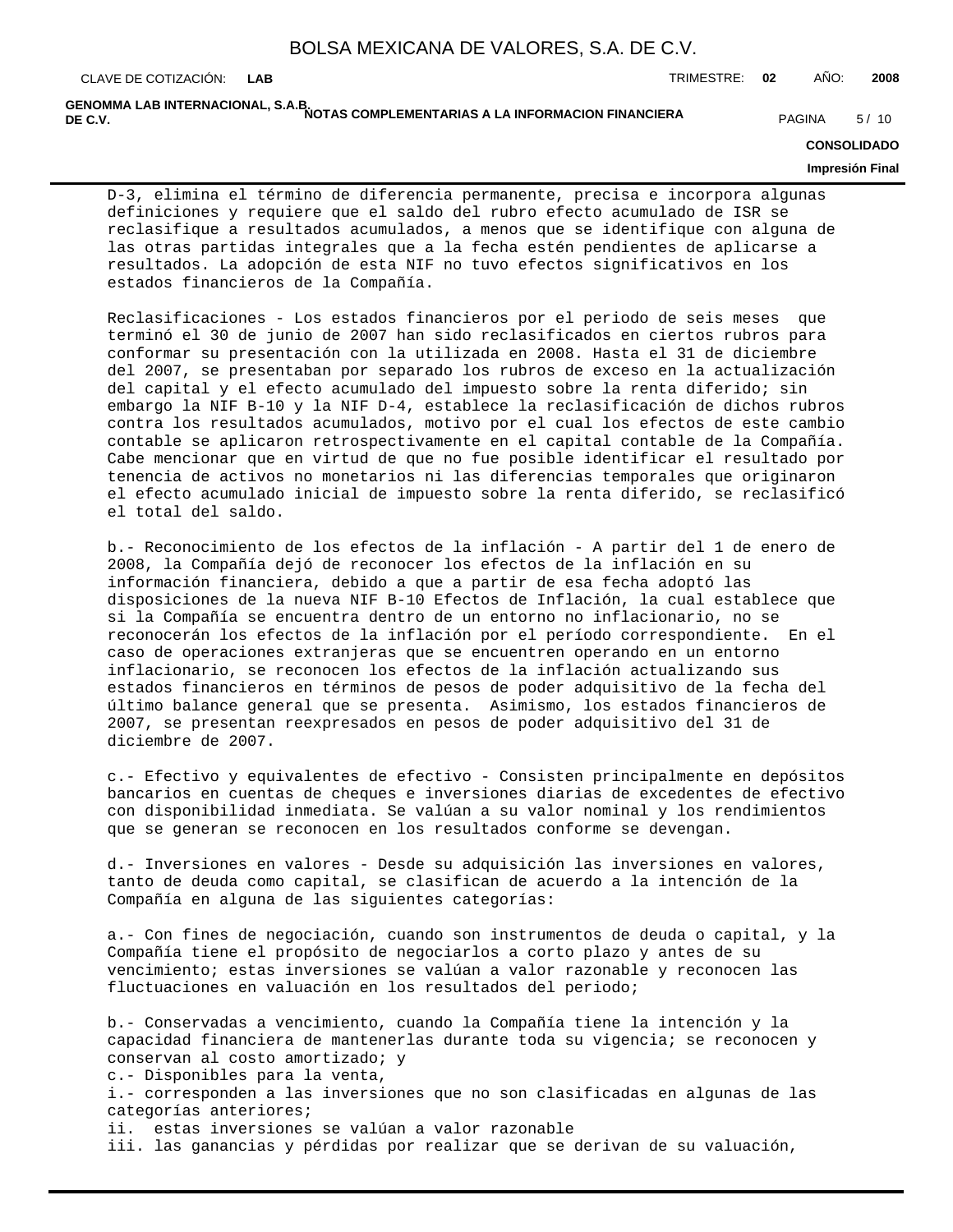CLAVE DE COTIZACIÓN: TRIMESTRE: **02** AÑO: **2008 LAB**

GENOMMA LAB INTERNACIONAL, S.A.B.<br>DE C.V. **DE C.V.** PAGINA 6/10

### **CONSOLIDADO**

### **Impresión Final**

netas del impuesto sobre la renta, se registran en la utilidad integral dentro del capital contable, y se reciclan a los resultados al momento de su venta; si hubiera,

iv. el efecto por posición monetaria de activos o pasivos reconocidos, se registra en la utilidad integral, y

v. el valor razonable se determina con precios de mercados reconocidos y cuando los instrumentos no cotizan en un mercado, se determina con modelos técnicos de valuación reconocidos en el ámbito financiero.

Las inversiones en valores clasificadas como conservadas a vencimiento y disponibles para la venta están sujetas a pruebas de deterioro y ante la evidencia de que no serán recuperados en su totalidad, el deterioro esperado se reconoce en resultados.

e.- Inventarios y costo de ventas - Los inventarios se valúan al costo promedio de adquisición, sin exceder su valor de realización. El costo de ventas, el cual principalmente se integra por el costo de productos comprados a terceras partes, materias primas y de empaque, se determina utilizando el costo promedio a la fecha de la venta.

f.- Equipo - Aquellas adquisiciones efectuadas hasta el 31 de diciembre de 2007, se registran a su costo de adquisición actualizado hasta esa fecha. Las adquisiciones a partir del 1 de enero de 2008, se registran a su costo de adquisición. La depreciación se calcula conforme al método de línea recta con base en las tasas de depreciación siguientes:

Porcentaje anual 2008 y 2007 Equipo de laboratorio y moldes 35% Equipo de transporte 25% Equipo de cómputo 30% Equipo de producción y grabación 30% Mobiliario y equipo de oficina y venta 10%

g.- Deterioro de activos de larga duración en uso - La Compañía revisa el valor en libros de los activos de larga duración en uso, ante la presencia de algún indicio de deterioro que pudiera indicar que el valor en libros pudiera no ser recuperable, considerando el mayor del valor presente de los flujos netos de efectivo futuros o el precio neto de venta en el caso de su eventual disposición. El deterioro se registra si el valor en libros excede al mayor de los valores antes mencionados. Los indicios de deterioro que se consideran para estos efectos, son entre otros, las pérdidas de operación o flujos de efectivo negativos en el periodo si es que están combinados con un historial o proyección de pérdidas, depreciaciones y amortizaciones cargadas a resultados que en términos porcentuales, en relación con los ingresos, sean substancialmente superiores a las de ejercicios anteriores, efectos de obsolescencia, reducción en la demanda de los productos que se fabrican o los servicios que se prestan, competencia y otros factores económicos y legales. Al 30 de junio de 2008 y 2007 no fue necesario registrar ningún ajuste por deterioro.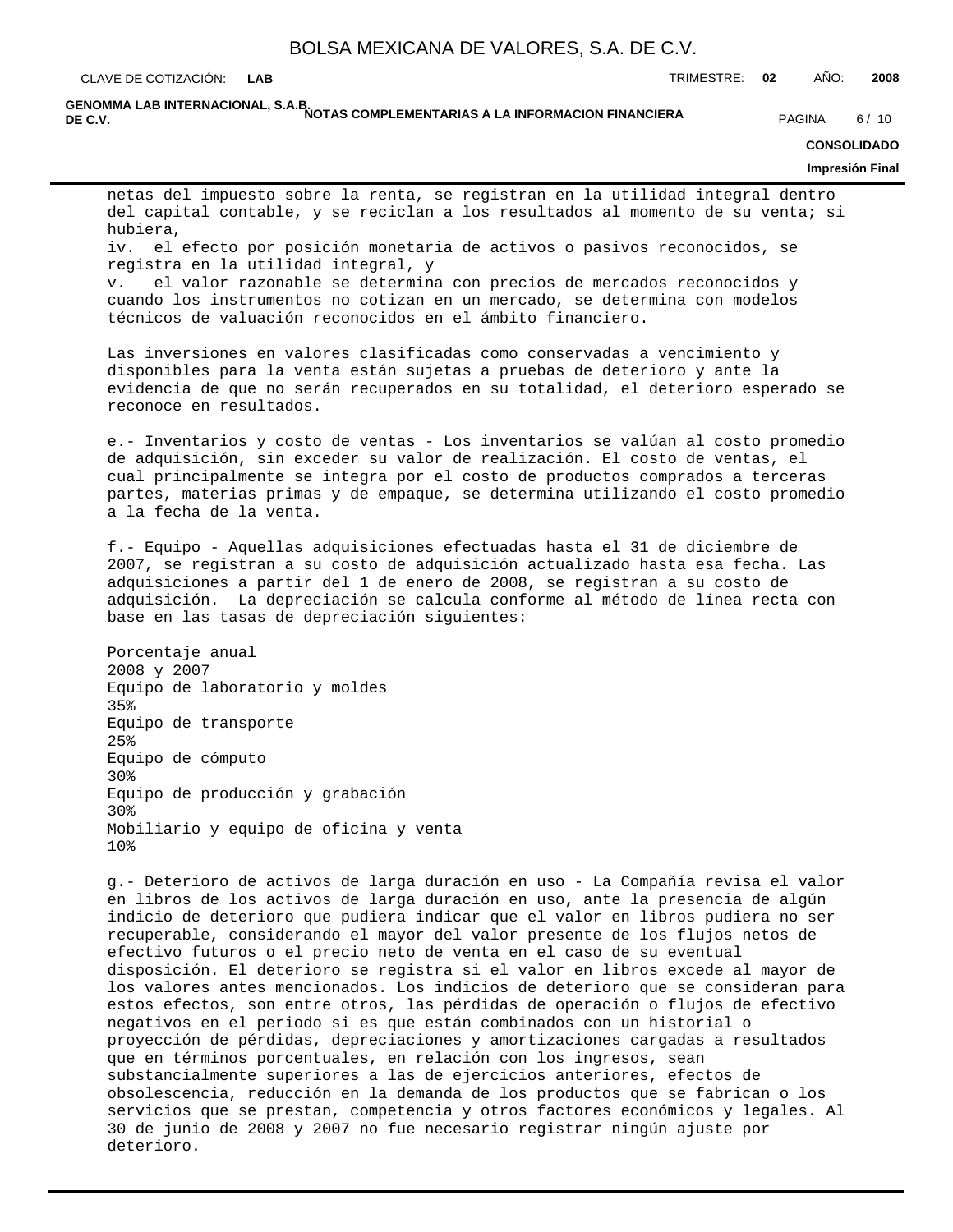GENOMMA LAB INTERNACIONAL, S.A.B.<br>DE C.V. **DE C.V.** PAGINA 7/10

**CONSOLIDADO**

### **Impresión Final**

h.- Obligaciones laborales al retiro - El pasivo por primas de antigüedad, beneficios al retiro e indemnizaciones por terminación de la relación laboral se registra conforme se devenga, el cual se calcula por actuarios independientes con base en el método de crédito unitario proyectado utilizando tasas de interés nominales. Por lo tanto, se está reconociendo el pasivo que a valor presente, se estima cubrirá la obligación por estos beneficios a la fecha estimada de retiro del conjunto de empleados que labora en la Compañía.

i.- Otros activos - Estos activos representan erogaciones cuyos beneficios serán recibidos en el futuro. La Compañía clasifica sus activos intangibles en activos con vida útil indefinida y activos con vida útil definida, de acuerdo con el periodo en el cual la Compañía espera recibir los beneficios.

Activos de vida útil indefinida: Corresponden a marcas, por las que la Compañía espera generar ingresos de manera indefinida, por lo que no se amortizan, pero su valor se sujeta a pruebas de deterioro, usando la metodología descrita anteriormente en el inciso g.

Activos de vida útil definida: Corresponden a depósitos en garantía pagados por renta de inmuebles, que se registran al valor del efectivo dado en garantía y que se estima recuperar al final del contrato de arrendamiento.

j.- Provisiones - Se reconocen cuando se tiene una obligación presente como resultado de un evento pasado, que probablemente resulte en la salida de recursos económicos y que pueda ser estimada razonablemente.

k.- Participación de los trabajadores en las utilidades - La PTU se registra en los resultados del año en que se causa y se presenta en el rubro de otros ingresos y gastos en el estado de resultados consolidado adjunto. Se reconoce la PTU diferida proveniente de las diferencias temporales entre el resultado contable y la renta gravable, sólo cuando se pueda presumir razonablemente que van a provocar un pasivo o beneficio, y no exista algún indicio de que vaya a cambiar esa situación, de tal manera que los pasivos o los beneficios no se materialicen.

l.- Impuestos a la utilidad - El impuesto sobre la renta (ISR) se registra en los resultados del año en que se causa. A partir de octubre de 2007, para reconocer el impuesto diferido se determina si, con base en proyecciones financieras, la Compañía causará ISR o Impuesto Empresarial a Tasa Única (IETU) y reconoce el impuesto diferido que corresponda al impuesto que esencialmente pagará. El diferido se reconoce aplicando la tasa correspondiente a las diferencias temporales que resultan de la comparación de los valores contables y fiscales de los activos y pasivos, y en su caso, se incluyen los beneficios de las pérdidas fiscales por amortizar y de algunos créditos fiscales. El impuesto diferido activo se registra sólo cuando existe alta probabilidad de que pueda recuperarse. El ISR diferido de activo y pasivo no puede compensarse cuando se origina en jurisdicciones fiscales diferentes.

El impuesto al activo (IMPAC) pagado que se espera recuperar, se registra como un anticipo de ISR.

Las provisiones del ISR de las subsidiarias en el extranjero se determinan con base en la utilidad gravable de cada compañía en lo individual.

m.- Operaciones en moneda extranjera - Las operaciones en moneda extranjera se registran al tipo de cambio vigente a la fecha de su celebración. Los activos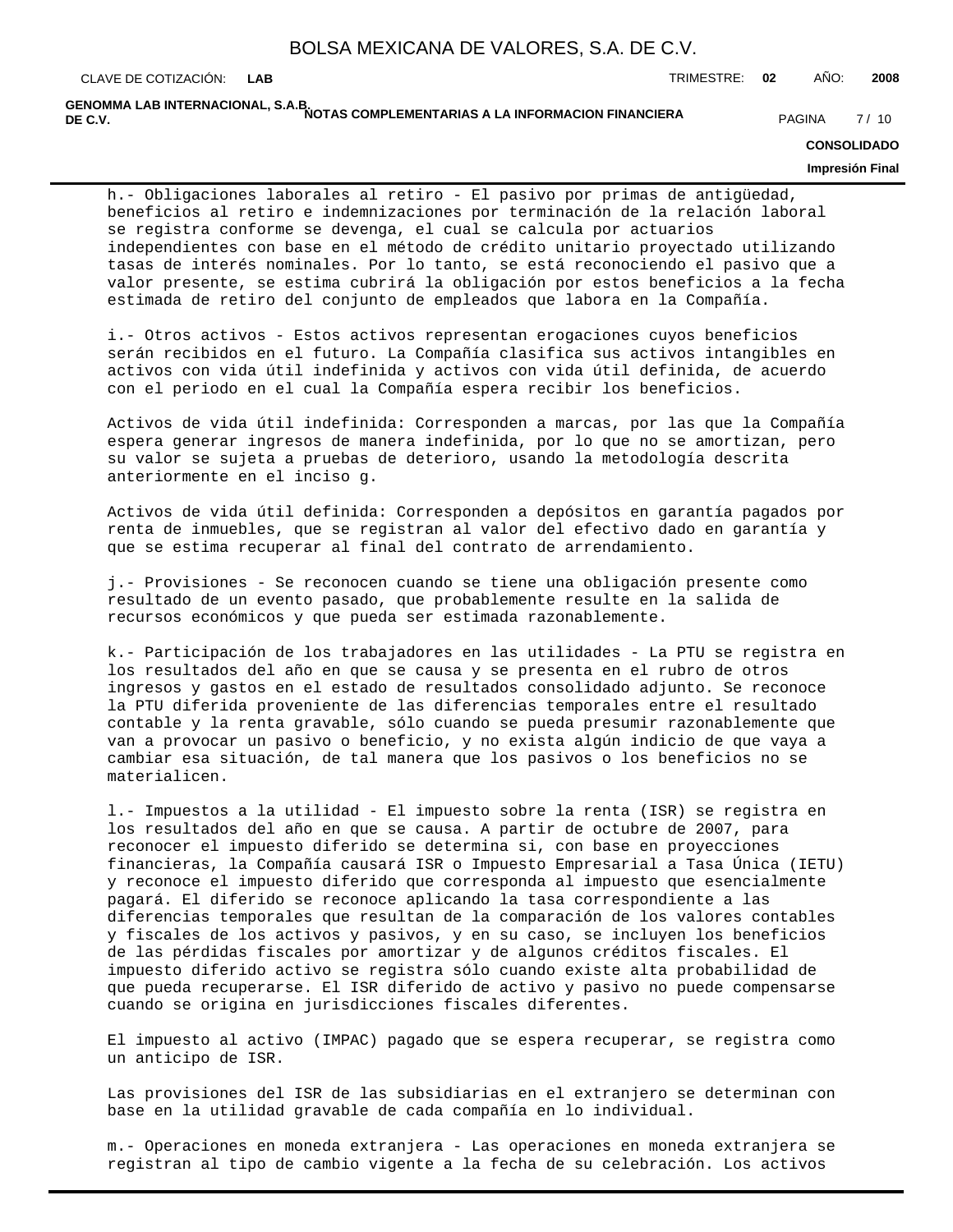CLAVE DE COTIZACIÓN: TRIMESTRE: **02** AÑO: **2008 LAB**

GENOMMA LAB INTERNACIONAL, S.A.B.<br>DE C.V. **DE C.V.** PAGINA 8/10

### **CONSOLIDADO**

**Impresión Final**

y pasivos monetarios en moneda extranjera se valúan en moneda nacional al tipo de cambio vigente a la fecha de los estados financieros. Las fluctuaciones cambiarias se registran en los resultados.

n.- Reconocimiento de ingresos - Los ingresos se reconocen en el periodo en el que se transfieren los riesgos y beneficios de los inventarios a los clientes, lo cual generalmente ocurre cuando se entregan dichos inventarios y él asume la responsabilidad sobre los mismos.

o.- Utilidad por acción - La utilidad básica por acción ordinaria se calcula dividiendo la utilidad neta mayoritaria entre el promedio ponderado de acciones ordinarias en circulación durante el ejercicio.

4.- Capital contable

a.- El capital social a valor nominal al 30 de junio de 2008 y 2007, se integra como sigue:

2008 Capital Fijo Serie B - 624,000 acciones - Importe \$150

Capital variable Serie B - 521,712,696 acciones - Importe \$1,703,111

Total 522,366,696 acciones - Importe \$1,703,261

2007 Capital Fijo Serie B - 624,000 acciones - Importe \$150

Capital Variable Serie B - 421,074,000 acciones - Importe \$211,289

Total 421,698,000 acciones - Importe \$211,439

El capital social está integrado por acciones comunes nominativas sin valor nominal.

b.- En Asamblea General Extraordinaria de accionistas celebrada el 3 de mayo de 2007, se decretó el pago de un dividendo en efectivo por \$60,000 a valor nominal.

c.- En Asamblea General Ordinaria de accionistas celebrada el 20 de marzo de 2008, se decretó el pago de un dividendo de hasta \$363,577, de los cuales, hasta \$100,000 serían pagados en efectivo y el saldo remanente en especie. Asimismo, se delegó al Consejo de Administración de la Compañía la facultad de determinar las fechas, términos y forma de dichos dividendos. En sesión del Consejo de Administración celebrada el 27 de marzo de 2008, se resolvió que el dividendo en efectivo seria por la cantidad de \$95,797 y el dividendo en especie por \$267,781, mediante la cesión de los derechos de cobro derivados de las cuentas por cobrar que se describen en la Nota 1. Dado que la suma de los dividendos decretados es mayor por \$45,315 al capital ganado a esa fecha, dicha cantidad se registró para efectos contables como una reducción del capital social.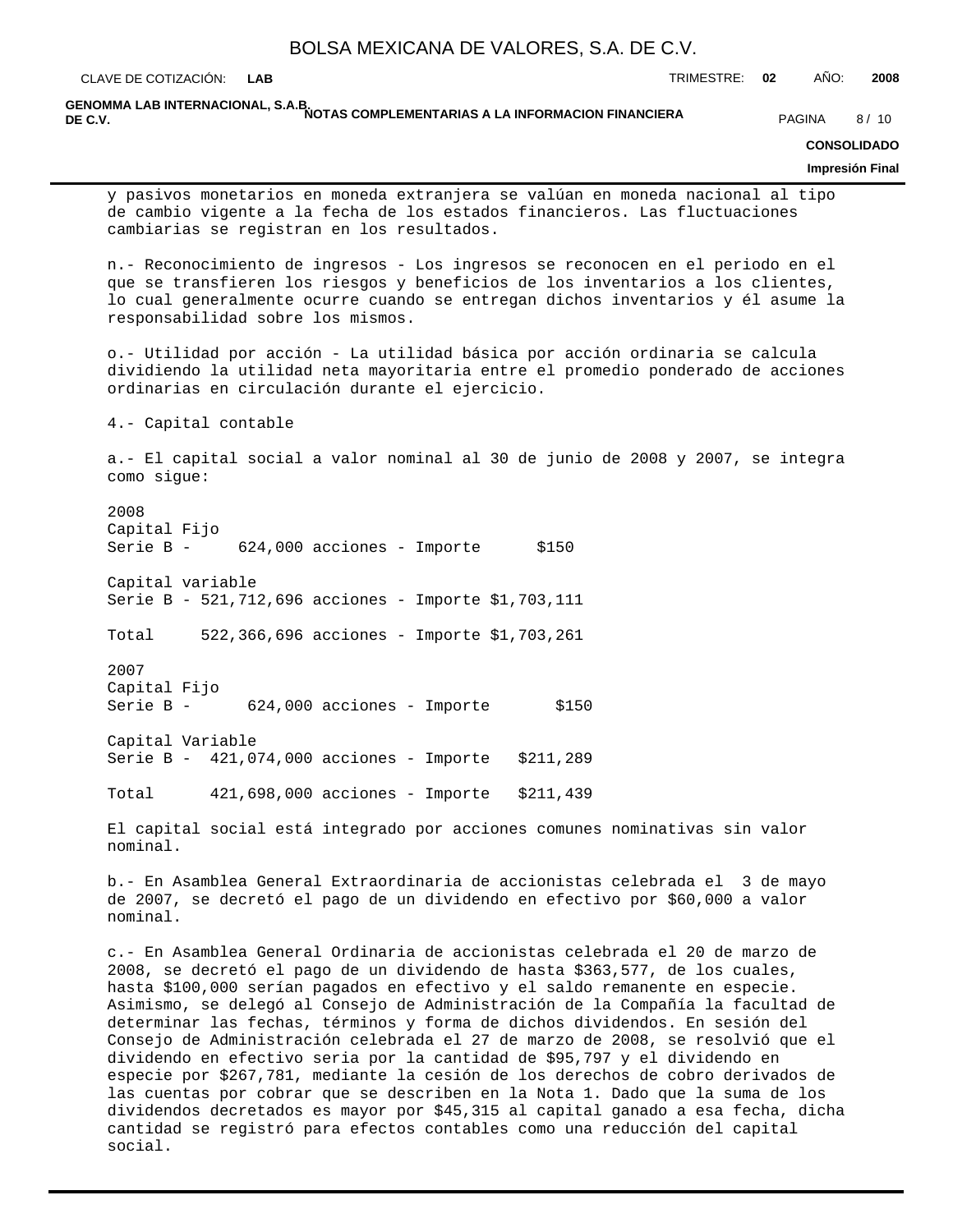GENOMMA LAB INTERNACIONAL, S.A.B.<br>DE C.V. **DE C.V.** PAGINA 9/10

### **CONSOLIDADO**

### **Impresión Final**

d.- En Asamblea General Extraordinaria de accionistas celebrada el 21 de mayo de 2008, se aprobó la oferta pública por 110, 453,913 acciones, con un incremento en el capital variable.

e.- Las utilidades retenidas incluyen la reserva legal. De acuerdo con la Ley General de Sociedades Mercantiles, de las utilidades netas del ejercicio debe separarse un 5% como mínimo para formar la reserva legal, hasta que su importe ascienda al 20% del capital social a valor nominal. La reserva legal puede capitalizarse, pero no debe repartirse a menos que se disuelva la sociedad, y debe ser reconstituida cuando disminuya por cualquier motivo.

f.- La distribución del capital contable, excepto por los importes actualizados del capital social aportado y de las utilidades retenidas fiscales, causará el impuesto sobre la renta a cargo de la Compañía a la tasa vigente al momento de la distribución. El impuesto que se pague por dicha distribución, se podrá acreditar contra el impuesto sobre la renta del ejercicio en el que se pague el impuesto sobre dividendos y en los dos ejercicios inmediatos siguientes, contra el impuesto del ejercicio y los pagos provisionales de los mismos.

### 5.- Impuestos a la utilidad

La Compañía está sujeta al ISR y hasta 2007 estuvo sujeta al IMPAC. El ISR se calcula considerando como gravables o deducibles ciertos efectos de la inflación, tales como la depreciación calculada sobre valores en pesos constantes, se acumula o deduce el efecto de la inflación sobre ciertos pasivos y activos monetarios a través del ajuste anual por inflación, el cual es similar en concepto al resultado por posición monetaria. A partir de 2007 la tasa fue el 28% y; por las modificaciones a las leyes fiscales en vigor a partir de 2007, se puede obtener un crédito fiscal equivalente al 0.5% ó 0.25% del resultado fiscal, cuando se trate de contribuyentes dictaminados para efectos fiscales y que presenten en tiempo y en forma adecuada sus pagos provisionales. Para efectos del ISR, a partir de 2005 se deduce el costo de ventas en lugar de las adquisiciones de inventarios y en dicho año se permitió optar por acumular el saldo del inventario al 31 de diciembre de 2004 en un periodo de 11 años, determinados con base en las reglas fiscales de acuerdo con su rotación. También se disminuye en su totalidad la participación a los trabajadores en las utilidades que se paga.

El IMPAC se causó en 2007, a razón del 1.25% sobre el valor del activo del ejercicio, sin disminuir del mismo, el importe de las deudas, y se pagó únicamente por el monto en que excedió al ISR del año.

El 1 de octubre de 2007 se publicó la Ley del Impuesto Empresarial a Tasa Única (LIETU), que entró en vigor el 1 de enero de 2008. Asimismo, el 5 de noviembre de 2007 y 31 de diciembre de 2007 se publicaron el Decreto de Beneficios Fiscales y la Tercera Resolución Miscelánea Fiscal, respectivamente, que precisan y amplían la aplicación transitoria por las operaciones que provienen de 2007 y tendrán impacto en 2008. Este impuesto grava las enajenaciones de bienes, las prestaciones de servicios independientes y el otorgamiento del uso o goce temporal de bienes, en los términos definidos en dicha ley, menos ciertas deducciones autorizadas. El impuesto por pagar se calcula restando al impuesto determinado ciertos créditos fiscales. Tanto los ingresos como las deducciones y ciertos créditos fiscales se determinan con base en flujos de efectivo que se generen a partir del 1 de enero de 2008. La LIETU establece que el impuesto se causará al 16.5%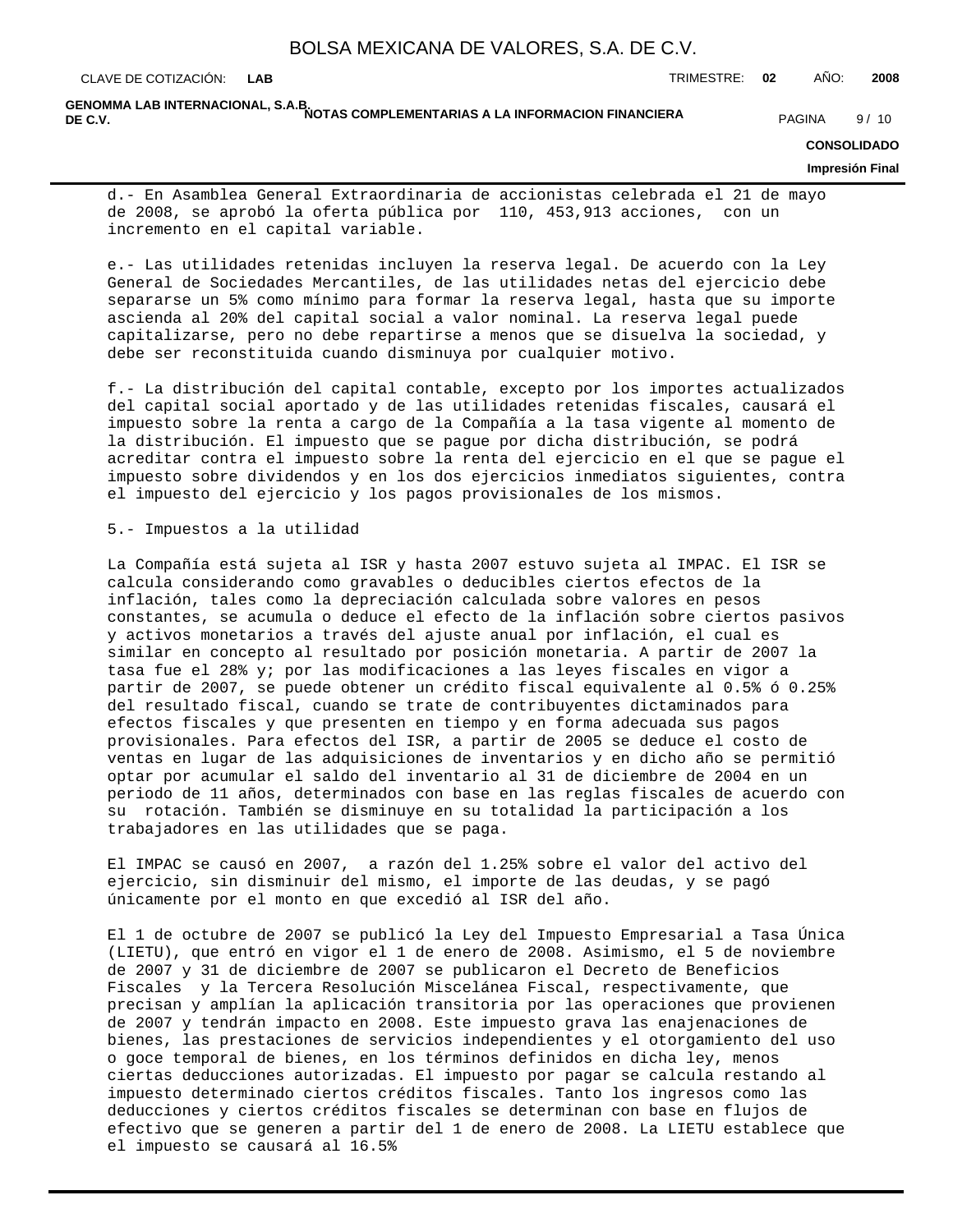CLAVE DE COTIZACIÓN: TRIMESTRE: **02** AÑO: **2008 LAB**

GENOMMA LAB INTERNACIONAL, S.A.B.<br>DE C.V. **DE C.V.** PAGINA 10/10 IN INVITAD COMPLEMENTANIAS A LA INFORMACION FINANCIERA PAGINA 10/10

### **CONSOLIDADO**

### **Impresión Final**

de la utilidad determinada para 2008, 17.0% para 2009 y 17.5% a partir de 2010. Asimismo, al entrar en vigor esta ley se abroga la Ley del Impuesto al Activo permitiendo, bajo ciertas circunstancias, la devolución del impuesto pagado en los diez ejercicios inmediatos anteriores a aquél en que se pague ISR, en los términos de las disposiciones fiscales.

Con base en proyecciones financieras, la Compañía identificó que esencialmente sólo pagará ISR en el futuro, por lo tanto, la entrada en vigor del IETU no tuvo efectos en su información financiera adjunta, porque reconoce únicamente el ISR diferido.

Las tasas de ISR en España y en los países de Centro y Sudamérica en donde la Compañía opera van de un rango entre el 15% al 38%. Adicionalmente, los periodos en los que pueden ser aplicadas las pérdidas fiscales en dichos países van de tres a ocho años.

Las operaciones en Argentina están sujetas al impuesto al activo.

a.-Los impuestos a la utilidad se integran como sigue:

2008 ISR Causado - \$108,935 Diferido- (34,602) Total - 74,333 2007 ISR Causado - \$69,473 Diferido - 2,106 Total - 71,579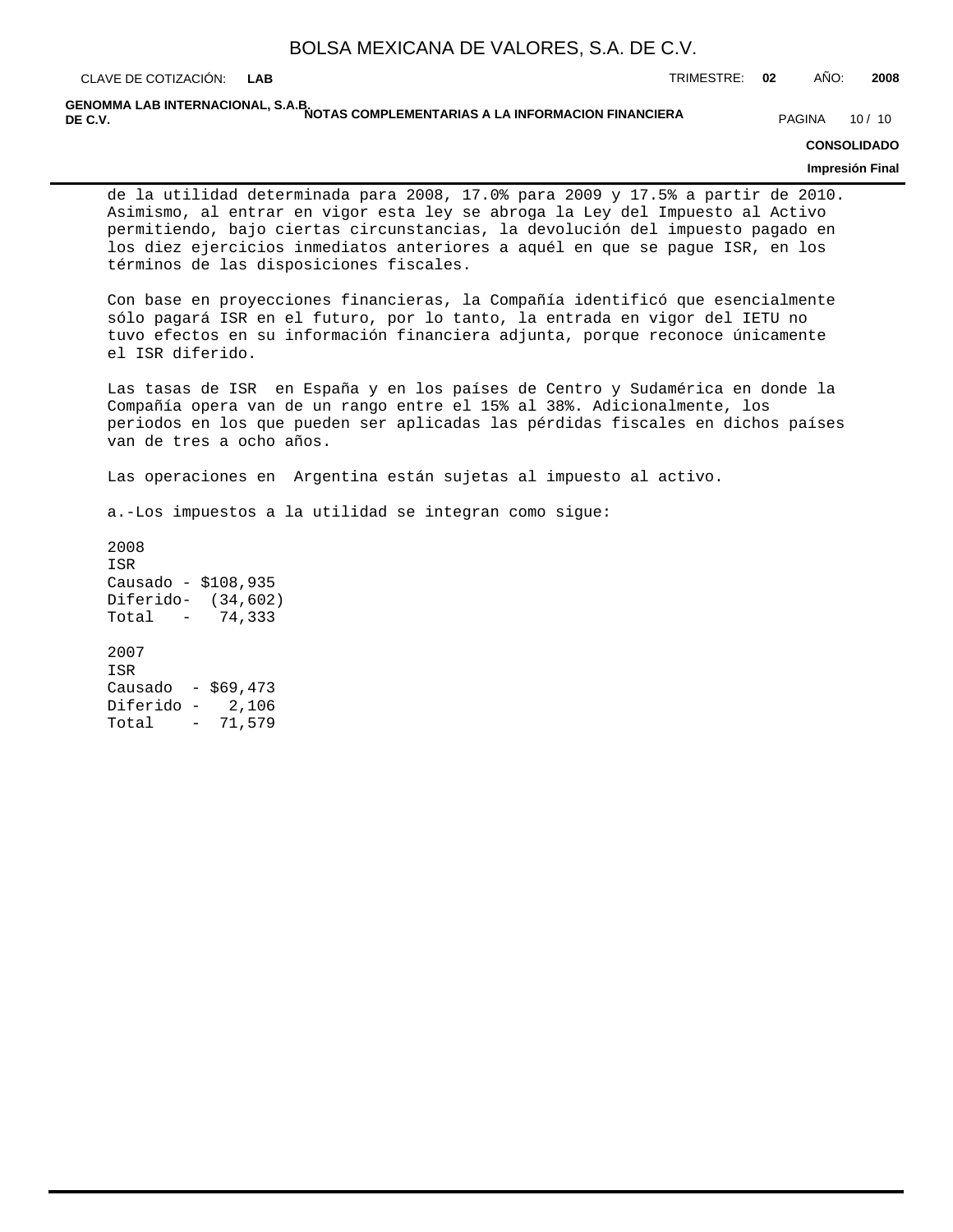CLAVE DE COTIZACIÓN TRIMESTRE **02** AÑO **2008 LAB**

**GENOMMA LAB INTERNACIONAL, S.A.B. DE C.V.**

## **RELACIÓN DE INVERSIÓN EN ACCIONES**

# **CONSOLIDADO**

### SUBSIDIARIAS

| <b>NOMBRE DE LA EMPRESA</b> | <b>ACTIVIDAD PRINCIPAL</b> | <b>NO. DE ACCIONES</b> | $%$ DE TEN. |
|-----------------------------|----------------------------|------------------------|-------------|
|-----------------------------|----------------------------|------------------------|-------------|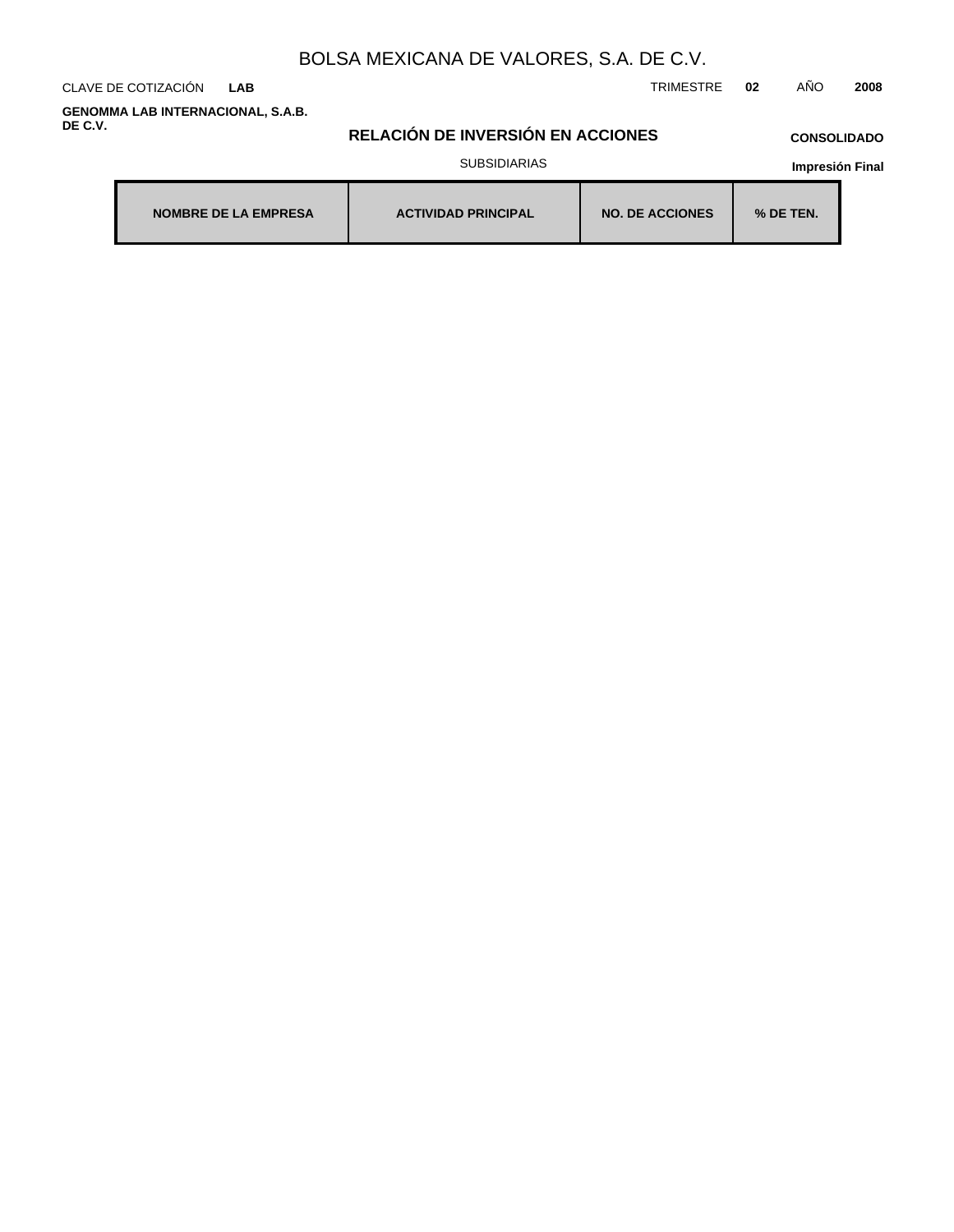### CLAVE DE COTIZACIÓN **LAB**

**GENOMMA LAB INTERNACIONAL, S.A.B. DE C.V.**

## **DESGLOSE DE CRÉDITOS**

## (MILES DE PESOS)

**CONSOLIDADO**

**Impresión Final**

| TIPO DE CRÉDITO/INSTITUCIÓN | <b>CON</b><br><b>INSTITUCIÓN</b><br><b>EXTRANJERA</b> |                                               | <b>FECHA DE</b> | TASA DE<br>INTERÉS y/o<br>Sobretasa | VENCTOS. O AMORT. DENOMINADOS EN MONEDA NACIONAL |                    |                     |                     |              |                                     | VENCTOS. O AMORT. DENOMINADOS EN MONEDA EXTRANJERA |                            |                     |                     |              |                                     |  |  |
|-----------------------------|-------------------------------------------------------|-----------------------------------------------|-----------------|-------------------------------------|--------------------------------------------------|--------------------|---------------------|---------------------|--------------|-------------------------------------|----------------------------------------------------|----------------------------|---------------------|---------------------|--------------|-------------------------------------|--|--|
|                             |                                                       | <b>FECHA DE</b><br>FIRMA/CONTRATO VENCIMIENTO |                 |                                     | <b>INTERVALO DE TIEMPO</b>                       |                    |                     |                     |              |                                     |                                                    | <b>INTERVALO DE TIEMPO</b> |                     |                     |              |                                     |  |  |
|                             |                                                       |                                               |                 |                                     | AÑO ACTUAL                                       | <b>HASTA 1 AÑO</b> | <b>HASTA 2 AÑOS</b> | <b>HASTA 3 AÑOS</b> | HASTA 4 AÑOS | <b>HASTA 5 AÑOS O</b><br><b>MAS</b> | AÑO ACTUAL                                         | <b>HASTA 1 AÑO</b>         | <b>HASTA 2 AÑOS</b> | <b>HASTA 3 AÑOS</b> | HASTA 4 AÑOS | <b>HASTA 5 AÑOS O</b><br><b>MAS</b> |  |  |
| <b>BANCARIOS</b>            |                                                       |                                               |                 |                                     |                                                  |                    |                     |                     |              |                                     |                                                    |                            |                     |                     |              |                                     |  |  |
| <b>COMERCIO EXTERIOR</b>    |                                                       |                                               |                 |                                     |                                                  |                    |                     |                     |              |                                     |                                                    |                            |                     |                     |              |                                     |  |  |
| <b>CON GARANTÍA</b>         |                                                       |                                               |                 |                                     |                                                  |                    |                     |                     |              |                                     |                                                    |                            |                     |                     |              |                                     |  |  |
| <b>BANCA COMERCIAL</b>      |                                                       |                                               |                 |                                     |                                                  |                    |                     |                     |              |                                     |                                                    |                            |                     |                     |              |                                     |  |  |
| <b>BBVA SA</b>              | 51                                                    | 31/03/2008                                    | 01/04/2009      | 7%                                  |                                                  |                    |                     |                     |              |                                     |                                                    | 1,511                      |                     |                     |              |                                     |  |  |
| <b>OTROS</b>                |                                                       |                                               |                 |                                     |                                                  |                    |                     |                     |              |                                     |                                                    |                            |                     |                     |              |                                     |  |  |
| <b>TOTAL BANCARIOS</b>      |                                                       |                                               |                 |                                     |                                                  |                    |                     |                     |              |                                     |                                                    | 1,511                      |                     |                     |              |                                     |  |  |

TRIMESTRE **02** AÑO **2008**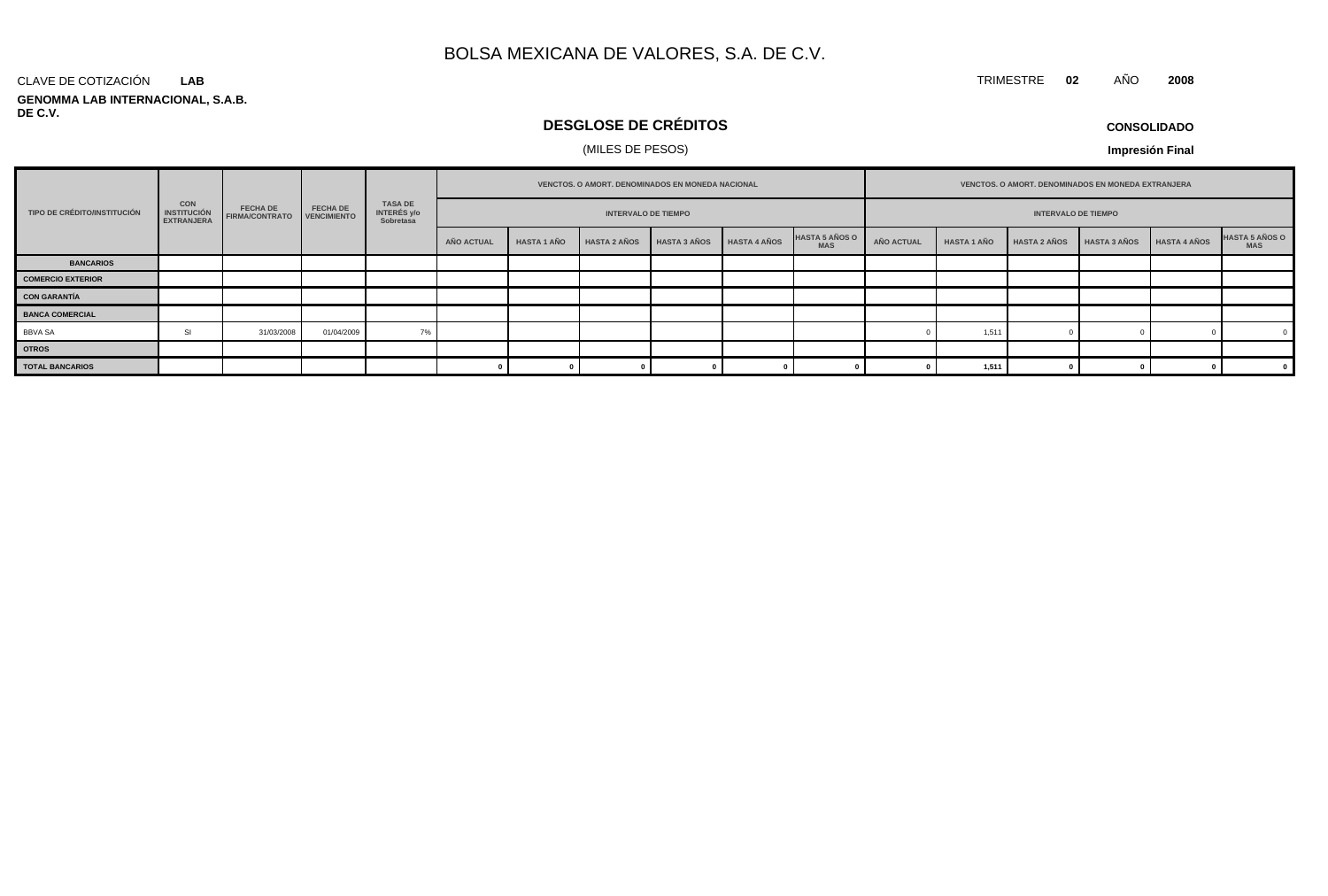### CLAVE DE COTIZACIÓN TRIMESTRE **02** AÑO **2008 LAB**

### **GENOMMA LAB INTERNACIONAL, S.A.B. DE C.V.**

## **DESGLOSE DE CRÉDITOS**

### (MILES DE PESOS)

|                                                    | <b>CON</b><br><b>INSTITUCIÓN</b><br><b>EXTRANJERA</b> | <b>FECHA DE</b><br><b>FIRMA/CONTRATO</b> |                                       |                                     | VENCTOS. O AMORT. DENOMINADOS EN MONEDA NACIONAL |             |                     |                            |                     |                                     | VENCTOS. O AMORT. DENOMINADOS EN MONEDA EXTRANJERA |                    |                     |                     |                     |                                     |
|----------------------------------------------------|-------------------------------------------------------|------------------------------------------|---------------------------------------|-------------------------------------|--------------------------------------------------|-------------|---------------------|----------------------------|---------------------|-------------------------------------|----------------------------------------------------|--------------------|---------------------|---------------------|---------------------|-------------------------------------|
| TIPO DE CRÉDITO/INSTITUCIÓN                        |                                                       |                                          | <b>FECHA DE</b><br><b>VENCIMIENTO</b> | TASA DE<br>INTERÉS y/o<br>Sobretasa |                                                  |             |                     | <b>INTERVALO DE TIEMPO</b> |                     | <b>INTERVALO DE TIEMPO</b>          |                                                    |                    |                     |                     |                     |                                     |
|                                                    |                                                       |                                          |                                       |                                     | AÑO ACTUAL                                       | HASTA 1 AÑO | <b>HASTA 2 AÑOS</b> | <b>HASTA 3 AÑOS</b>        | <b>HASTA 4 AÑOS</b> | <b>HASTA 5 AÑOS O</b><br><b>MAS</b> | <b>AÑO ACTUAL</b>                                  | <b>HASTA 1 AÑO</b> | <b>HASTA 2 AÑOS</b> | <b>HASTA 3 AÑOS</b> | <b>HASTA 4 AÑOS</b> | <b>HASTA 5 AÑOS O</b><br><b>MAS</b> |
| <b>BURSATILES</b>                                  |                                                       |                                          |                                       |                                     |                                                  |             |                     |                            |                     |                                     |                                                    |                    |                     |                     |                     |                                     |
| LISTADAS EN BOLSA (MEXICO Y/O<br>EXTRANJERO)       |                                                       |                                          |                                       |                                     |                                                  |             |                     |                            |                     |                                     |                                                    |                    |                     |                     |                     |                                     |
| QUIROGRAFARIOS                                     |                                                       |                                          |                                       |                                     |                                                  |             |                     |                            |                     |                                     |                                                    |                    |                     |                     |                     |                                     |
| <b>CON GARANTÍA</b>                                |                                                       |                                          |                                       |                                     |                                                  |             |                     |                            |                     |                                     |                                                    |                    |                     |                     |                     |                                     |
| <b>COLOCACIONES PRIVADAS</b>                       |                                                       |                                          |                                       |                                     |                                                  |             |                     |                            |                     |                                     |                                                    |                    |                     |                     |                     |                                     |
| QUIROGRAFARIOS                                     |                                                       |                                          |                                       |                                     |                                                  |             |                     |                            |                     |                                     |                                                    |                    |                     |                     |                     |                                     |
| <b>CON GARANTÍA</b>                                |                                                       |                                          |                                       |                                     |                                                  |             |                     |                            |                     |                                     |                                                    |                    |                     |                     |                     |                                     |
| TOTAL BURSÁTILES Y COLOCACIONES<br><b>PRIVADAS</b> |                                                       |                                          |                                       |                                     |                                                  |             |                     |                            |                     |                                     |                                                    |                    |                     |                     |                     |                                     |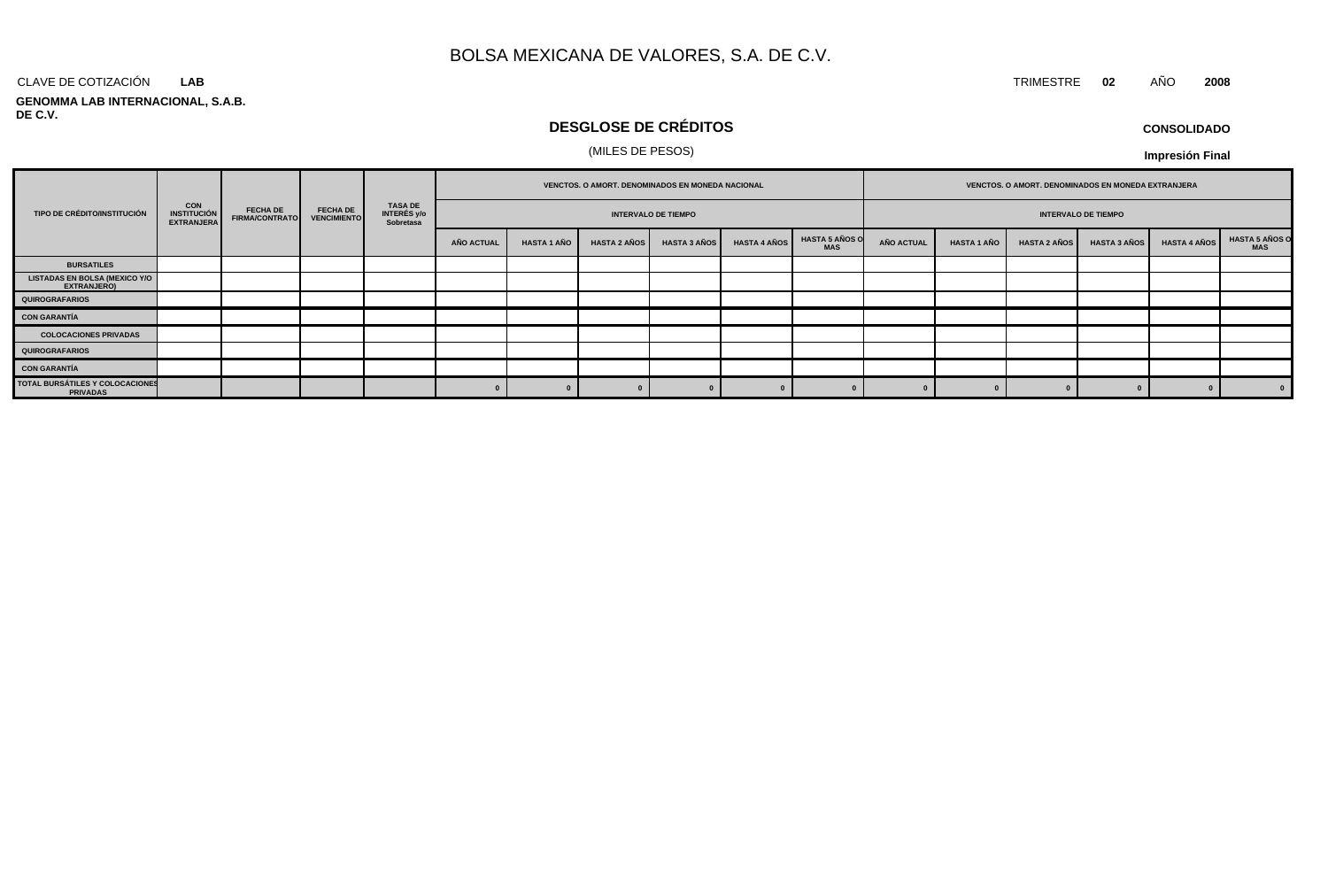### **LAB**

### **GENOMMA LAB INTERNACIONAL, S.A.B. DE C.V.**

## **DESGLOSE DE CRÉDITOS**

## (MILES DE PESOS)

|                              |                                             | <b>FECHA</b><br><b>CONCERTACIÓN</b> |                                       |                |                   |                    |                            | VENCTOS. O AMORT. DENOMINADOS EN MONEDA NACIONAL |                     |                                     |                   |                    |                     | VENCTOS. O AMORT. DENOMINADOS EN MONEDA EXTRANJERA |                     |                                     |  |
|------------------------------|---------------------------------------------|-------------------------------------|---------------------------------------|----------------|-------------------|--------------------|----------------------------|--------------------------------------------------|---------------------|-------------------------------------|-------------------|--------------------|---------------------|----------------------------------------------------|---------------------|-------------------------------------|--|
| TIPO DE CRÉDITO/INSTITUCIÓN  | <b>CON INSTITUCIÓN</b><br><b>EXTRANJERA</b> |                                     | <b>FECHA DE</b><br><b>VENCIMIENTO</b> |                |                   |                    | <b>INTERVALO DE TIEMPO</b> |                                                  |                     | <b>INTERVALO DE TIEMPO</b>          |                   |                    |                     |                                                    |                     |                                     |  |
|                              |                                             |                                     |                                       |                | <b>AÑO ACTUAL</b> | <b>HASTA 1 AÑO</b> | <b>HASTA 2 AÑOS</b>        | <b>HASTA 3 AÑOS</b>                              | <b>HASTA 4 AÑOS</b> | <b>HASTA 5 AÑOS O</b><br><b>MAS</b> | <b>AÑO ACTUAL</b> | <b>HASTA 1 AÑO</b> | <b>HASTA 2 AÑOS</b> | <b>HASTA 3 AÑOS</b>                                | <b>HASTA 4 AÑOS</b> | <b>IASTA 5 AÑOS O</b><br><b>MAS</b> |  |
| <b>PROVEEDORES</b>           |                                             |                                     |                                       |                |                   |                    |                            |                                                  |                     |                                     |                   |                    |                     |                                                    |                     |                                     |  |
| FRANCOBEL COMERCIALIZADORA S | NA                                          | 18/03/2008                          | 28/10/2008                            | $\overline{0}$ | 18,456            | $\overline{0}$     | $\overline{0}$             | $\Omega$                                         | $\Omega$            | $\Omega$                            |                   |                    |                     |                                                    |                     |                                     |  |
| LABORATORIOS DERMATOLOGICOS  | <b>NA</b>                                   | 07/05/2008                          | 05/08/2008                            | $\Omega$       | 9,868             | $\Omega$           | $\overline{0}$             |                                                  | $\Omega$            | $\epsilon$                          |                   |                    |                     |                                                    |                     |                                     |  |
| INDUSTRIAS UNIDAS INTEGRADAS | <b>NA</b>                                   | 18/03/2008                          | 07/10/2008                            | $\overline{0}$ | 4,840             | $\mathbf{0}$       | $\overline{0}$             | - 0                                              | $\Omega$            | -0                                  |                   |                    |                     |                                                    |                     |                                     |  |
| IMPORTADORA COMERCIAL DEL NT | <b>NA</b>                                   | 29/04/2008                          | 29/08/2008                            | $\Omega$       | 4,617             | $\mathbf{0}$       | $\overline{0}$             | - 0                                              | $\Omega$            |                                     |                   |                    |                     |                                                    |                     |                                     |  |
| LAMINACIONES Y EMPAQUES SA D | <b>NA</b>                                   | 17/03/2008                          | 25/10/2008                            | $\overline{0}$ | 4,145             | $\Omega$           | $\overline{0}$             | $\Omega$                                         | $\Omega$            |                                     |                   |                    |                     |                                                    |                     |                                     |  |
| GRUPO CONVERMEX SA DE CV     | <b>NA</b>                                   | 25/04/2008                          | 28/07/2008                            | $\Omega$       | 2,676             | $\Omega$           | $\overline{0}$             | - 0                                              | $\Omega$            |                                     |                   |                    |                     |                                                    |                     |                                     |  |
| INDUSTRIAS LAVIN DE MEXICO S | <b>NA</b>                                   | 21/06/2008                          | 28/10/2008                            | $\Omega$       | 1,577             | $\Omega$           | $\overline{0}$             | $\Omega$                                         | $^{\circ}$          |                                     |                   |                    |                     |                                                    |                     |                                     |  |
| OLNATURA SA DE CV            | <b>NA</b>                                   | 26/06/2008                          | 28/10/2008                            | $\Omega$       | 1,530             | $\Omega$           | $\overline{0}$             | $\Omega$                                         | $\mathbf{0}$        |                                     |                   |                    |                     |                                                    |                     |                                     |  |
| EDITORIAL OFFSET ADRIANA SA  | <b>NA</b>                                   | 24/06/2008                          | 17/10/2008                            | $\Omega$       | 1,486             | $\Omega$           | $\overline{0}$             | $\Omega$                                         | $\mathbf{0}$        |                                     |                   |                    |                     |                                                    |                     |                                     |  |
| SUMINISTROS PARA LA INDUSTRI | <b>NA</b>                                   | 12/06/2008                          | 23/10/2008                            | $\mathbf{0}$   | 1,422             | $\Omega$           | $\overline{0}$             | $\Omega$                                         | $\mathbf{0}$        |                                     |                   |                    |                     |                                                    |                     |                                     |  |
| GRUPO PROVEEDOR DE HOTELERIA | <b>NA</b>                                   | 12/05/2008                          | 05/07/2008                            | $\Omega$       | 1,410             | $\Omega$           | $\overline{0}$             |                                                  | $\Omega$            |                                     |                   |                    |                     |                                                    |                     |                                     |  |
| NAFAR LABORATORIOS SA DE CV  | NA                                          | 09/05/2008                          | 08/07/2008                            | $\Omega$       | 1,365             | $\mathbf{0}$       | $\overline{0}$             |                                                  | $\Omega$            |                                     |                   |                    |                     |                                                    |                     |                                     |  |
| PROVEEDORES VARIOS           | <b>NA</b>                                   | 29/06/2008                          | 29/09/2008                            | $\mathbf{0}$   | 70,941            | $\Omega$           | $\overline{0}$             |                                                  | $\Omega$            |                                     |                   |                    |                     |                                                    |                     |                                     |  |
| PROVEEDORES VARIOS           | NA                                          | 08/05/2008                          | 08/08/2008                            | $\mathbf{0}$   | 42,387            | $\Omega$           | $\overline{0}$             |                                                  | $\Omega$            |                                     |                   |                    |                     |                                                    |                     |                                     |  |
| PROVEEDORES VARIOS           | <b>NA</b>                                   | 30/04/2008                          | 30/07/2008                            | $\mathbf{0}$   | 50,395            |                    | $\overline{0}$             |                                                  | $\Omega$            |                                     |                   |                    |                     |                                                    |                     |                                     |  |
| PROVEEDORES VARIOS           | <b>NA</b>                                   | 28/03/2008                          | 02/07/2008                            | $\Omega$       | 4,279             |                    | $\overline{0}$             |                                                  | $\Omega$            |                                     |                   |                    |                     |                                                    |                     |                                     |  |
| ALMACENES Y LOGISTICA SA     | SI                                          | 08/05/2008                          | 03/07/2008                            | $\overline{0}$ |                   |                    |                            |                                                  |                     |                                     | 10                | C.                 | $\mathbf{0}$        | $\Omega$                                           | <sup>0</sup>        |                                     |  |
| DOGANA SA AGENTES AF         | SI                                          | 11/06/2008                          | 05/07/2008                            | $\Omega$       |                   |                    |                            |                                                  |                     |                                     | 10                | $\Omega$           | $\Omega$            | $\Omega$                                           |                     |                                     |  |
| EXPEDITORS INTERNATIONAL SA  | SI                                          | 01/05/2008                          | 14/06/2008                            | $\Omega$       |                   |                    |                            |                                                  |                     |                                     | 32                | $\Omega$           | $\Omega$            | $\Omega$                                           |                     |                                     |  |
| EXPEDITORS PERU SA C         | SI                                          | 09/11/2007                          | 25/07/2008                            | $\Omega$       |                   |                    |                            |                                                  |                     |                                     | 118               | $\Omega$           | $\mathbf{0}$        | $\Omega$                                           |                     |                                     |  |
| LYK ASESORES S.A.C.          | SI                                          | 24/06/2008                          | 09/07/2008                            | $\Omega$       |                   |                    |                            |                                                  |                     |                                     | 108               | $\Omega$           | $\Omega$            | $\Omega$                                           |                     |                                     |  |
| ANDINA DE RADIODIFUSION SA   | SI                                          | 20/05/2008                          | 07/08/2008                            | $\Omega$       |                   |                    |                            |                                                  |                     |                                     | 1,524             | $\Omega$           | $\mathbf{0}$        | $\Omega$                                           |                     |                                     |  |
| DE NICOLO SA                 | SI                                          | 06/05/2008                          | 06/07/2008                            | $\Omega$       |                   |                    |                            |                                                  |                     |                                     | 1,040             | $\Omega$           | $\mathbf{0}$        | $\Omega$                                           |                     |                                     |  |
| NEWPROD SA                   | SI                                          | 01/01/2008                          | 02/07/2008                            | $\Omega$       |                   |                    |                            |                                                  |                     |                                     | 2,695             | $\overline{0}$     | $\mathbf{0}$        | $\Omega$                                           |                     |                                     |  |
| TELECUATRO GUAYAQUIL S.A.    | SI                                          | 18/03/2008                          | 08/09/2008                            |                |                   |                    |                            |                                                  |                     |                                     | 1,405             | $\sqrt{ }$         | $\mathbf{0}$        | $\Omega$                                           |                     |                                     |  |
| MILBANK TWEED                | SI                                          | 30/06/2008                          | 30/07/2008                            | $\Omega$       |                   |                    |                            |                                                  |                     |                                     | 10,248            | $\sqrt{ }$         | $\mathbf 0$         | $\Omega$                                           |                     |                                     |  |
| ORASURE TECNOLOGIES INC      | SI                                          | 09/04/2008                          | 16/07/2008                            |                |                   |                    |                            |                                                  |                     |                                     | 2,067             | C.                 | $\mathbf 0$         | $\Omega$                                           |                     |                                     |  |
| VILLAREAL BUENFIL Y CIA SA D | <b>NO</b>                                   | 16/06/2008                          | 15/10/2008                            |                |                   |                    |                            |                                                  |                     |                                     | 370               |                    | $\Omega$            |                                                    |                     |                                     |  |
| INDUSTRIAL SANTA CLARA SA DE | <b>NO</b>                                   | 27/06/2008                          | 24/10/2008                            | $\Omega$       |                   |                    |                            |                                                  |                     |                                     | 1,066             | $\Omega$           | $\Omega$            | $\Omega$                                           |                     |                                     |  |
| OTROS PROVEEDORES NACIONALES | <b>NO</b>                                   | 28/05/2008                          | 24/07/2008                            | $\Omega$       |                   |                    |                            |                                                  |                     |                                     | 182               |                    | $\Omega$            |                                                    |                     |                                     |  |
| OTROS PROVEEDORES EXTRANJERO | SI                                          | 30/05/2008                          | 05/07/2008                            | $\overline{0}$ |                   |                    |                            |                                                  |                     |                                     | 18.963            | $\Omega$           | $\Omega$            | $\Omega$                                           | $\Omega$            |                                     |  |

**TOTAL PROVEEDORES** 221,394 0 0 0 0 0 39,838 0 0 0 0 0

CLAVE DE COTIZACIÓN TRIMESTRE **02** AÑO **2008**

**CONSOLIDADO**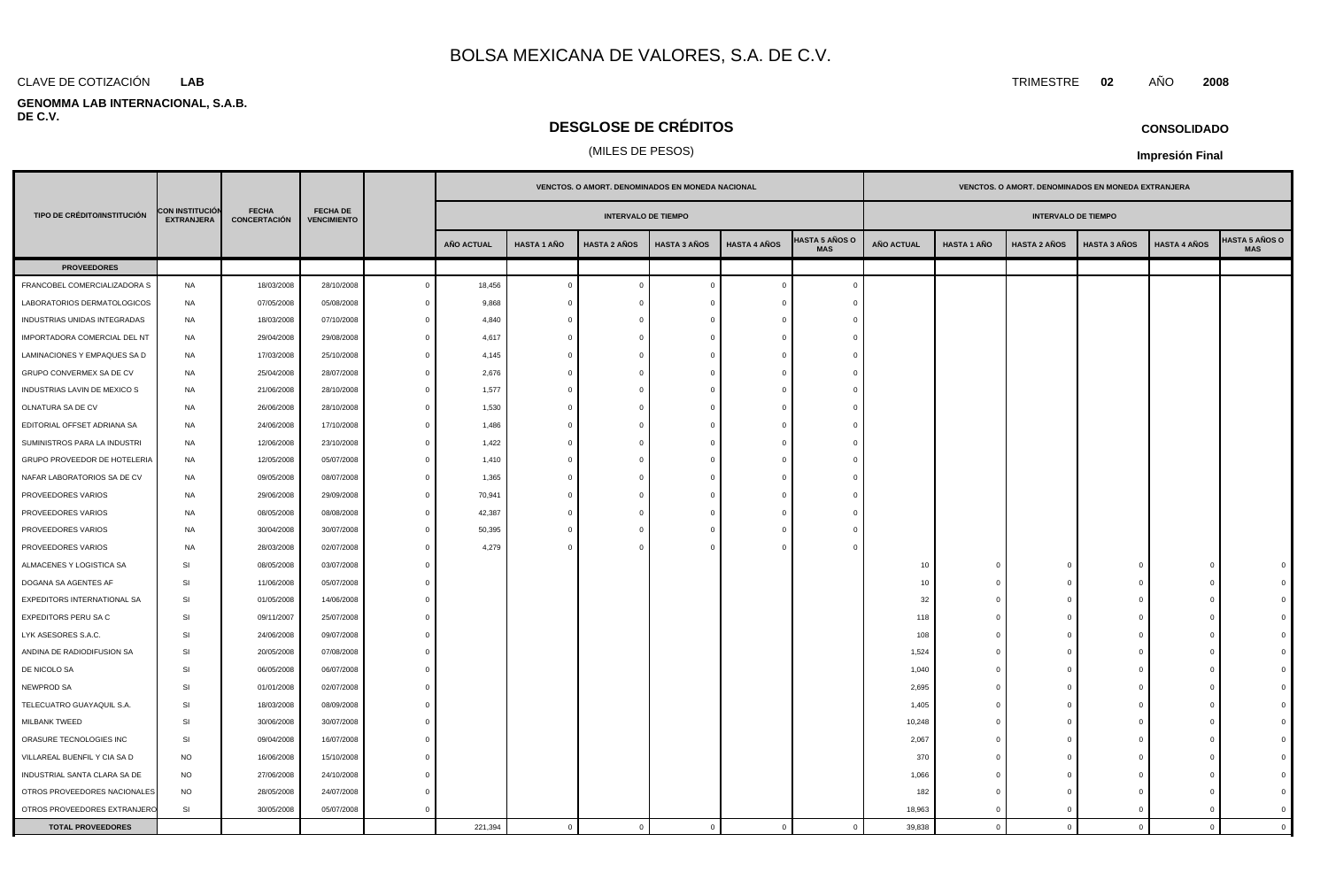### CLAVE DE COTIZACIÓN TRIMESTRE **02** AÑO **2008 LAB**

### **GENOMMA LAB INTERNACIONAL, S.A.B. DE C.V.**

## **DESGLOSE DE CRÉDITOS**

### (MILES DE PESOS)

**CONSOLIDADO**

|                                                                       |                                             |                              |                                       |  |                   |                    | VENCTOS. O AMORT. DENOMINADOS EN MONEDA NACIONAL |                     |                     | VENCTOS. O AMORT. DENOMINADOS EN MONEDA EXTRANJERA |                   |                    |                            |                     |                     |                |
|-----------------------------------------------------------------------|---------------------------------------------|------------------------------|---------------------------------------|--|-------------------|--------------------|--------------------------------------------------|---------------------|---------------------|----------------------------------------------------|-------------------|--------------------|----------------------------|---------------------|---------------------|----------------|
| TIPO DE CRÉDITO/INSTITUCIÓN                                           | <b>CON INSTITUCIÓN</b><br><b>EXTRANJERA</b> | <b>FECHA</b><br>CONCERTACIÓN | <b>FECHA DE</b><br><b>VENCIMIENTO</b> |  |                   |                    | <b>INTERVALO DE TIEMPO</b>                       |                     |                     |                                                    |                   |                    | <b>INTERVALO DE TIEMPO</b> |                     |                     |                |
|                                                                       |                                             |                              |                                       |  | <b>AÑO ACTUAL</b> | <b>HASTA 1 AÑO</b> | <b>HASTA 2 AÑOS</b>                              | <b>HASTA 3 AÑOS</b> | <b>HASTA 4 AÑOS</b> | <b>HASTA 5 AÑOS O</b><br><b>MAS</b>                | <b>AÑO ACTUAL</b> | <b>HASTA 1 AÑO</b> | <b>HASTA 2 AÑOS</b>        | <b>HASTA 3 AÑOS</b> | <b>HASTA 4 AÑOS</b> | HASTA 5 AÑOS O |
|                                                                       |                                             |                              |                                       |  |                   |                    |                                                  |                     |                     |                                                    |                   |                    |                            |                     |                     |                |
| OTROS CRÉDITOS CON COSTO A<br>CORTO Y LARGO PLAZO (S103 Y S30)        |                                             |                              |                                       |  |                   |                    |                                                  |                     |                     |                                                    |                   |                    |                            |                     |                     |                |
|                                                                       | <b>NA</b>                                   |                              |                                       |  |                   | $\Omega$           |                                                  |                     |                     |                                                    |                   |                    |                            |                     |                     |                |
|                                                                       | <b>NO</b>                                   |                              |                                       |  |                   |                    |                                                  |                     |                     |                                                    |                   | $\cap$             |                            | $\sqrt{ }$          |                     | $\mathbf{0}$   |
| <b>TOTAL OTROS CRÉDITOS CON</b><br><b>COSTO A CORTO Y LARGO PLAZO</b> |                                             |                              |                                       |  |                   |                    |                                                  |                     |                     |                                                    |                   | $\sqrt{ }$         |                            | $\Omega$            |                     | $\Omega$       |
|                                                                       |                                             |                              |                                       |  |                   |                    |                                                  |                     |                     |                                                    |                   |                    |                            |                     |                     |                |
| OTROS PASIVOS CIRCULANTES SIN<br><b>COSTO (S26)</b>                   |                                             |                              |                                       |  |                   |                    |                                                  |                     |                     |                                                    |                   |                    |                            |                     |                     |                |
| IMPUESTOS PROVISIONES Y OTRO                                          | <b>NA</b>                                   |                              |                                       |  | 201,848           | $\Omega$           |                                                  |                     |                     |                                                    |                   |                    |                            |                     |                     |                |
| IMPTOS, PROVISIONES Y OTROS                                           |                                             |                              |                                       |  |                   |                    |                                                  |                     |                     |                                                    | 20,061            | $\Omega$           |                            |                     |                     |                |
| <b>TOTAL OTROS PASIVOS</b><br><b>CIRCULANTES SIN COSTO</b>            |                                             |                              |                                       |  | 201,848           | $\Omega$           |                                                  |                     |                     |                                                    | 20,061            | $\Omega$           |                            |                     |                     |                |
|                                                                       |                                             |                              |                                       |  |                   |                    |                                                  |                     |                     |                                                    |                   |                    |                            |                     |                     |                |
| <b>TOTAL GENERAL</b>                                                  |                                             |                              |                                       |  | 423,242           | $\mathbf{0}$       |                                                  |                     |                     |                                                    | 59,899            | 1,511              |                            | $\Omega$            |                     | $\mathbf 0$    |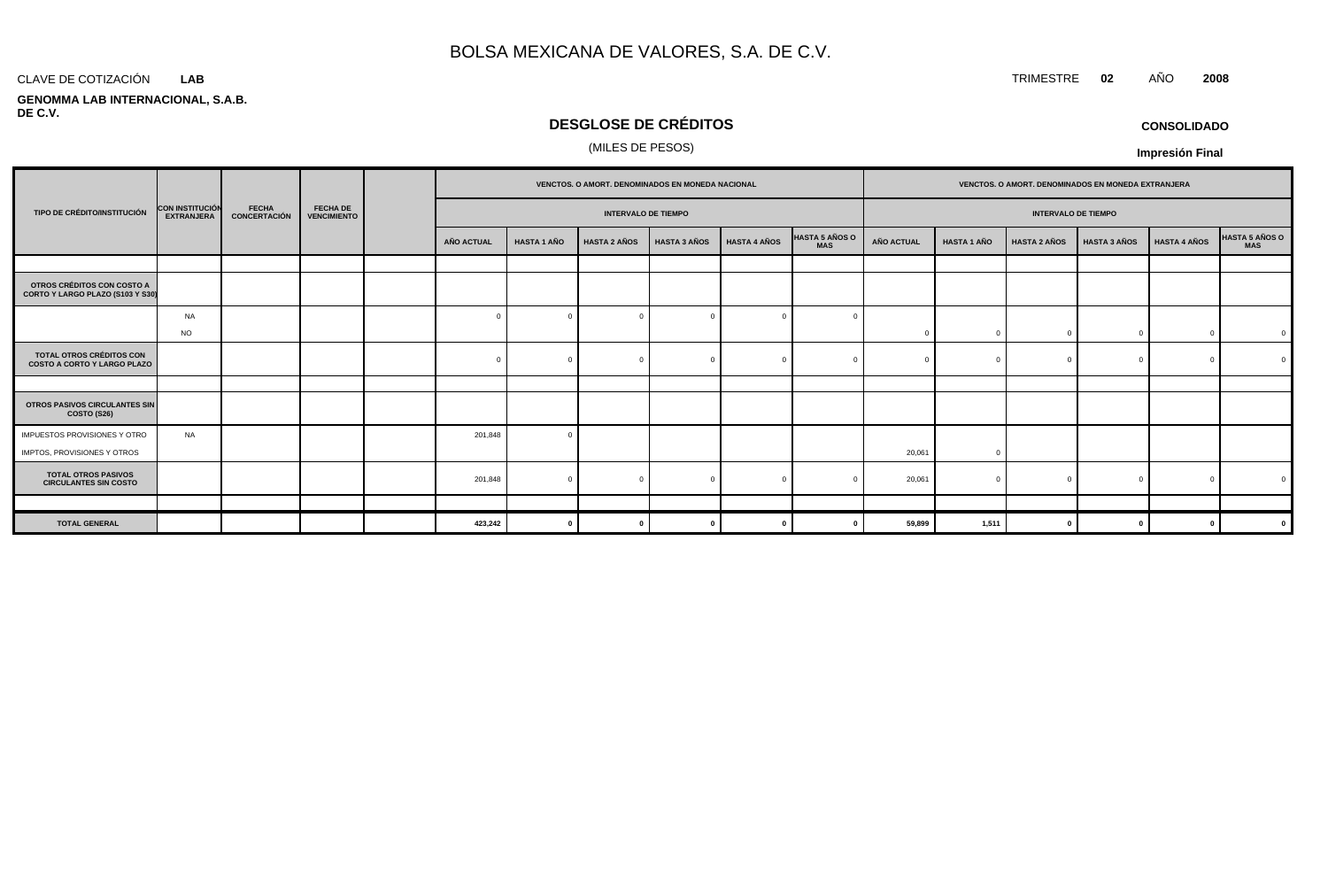### CLAVE DE COTIZACIÓN: **LAB GENOMMA LAB INTERNACIONAL, S.A.B. DE C.V.**

### **POSICIÓN MONETARIA EN MONEDA EXTRANJERA**

(MILES DE PESOS)

### **CONSOLIDADO**

TRIMESTRE: **02** AÑO: **2008**

**Impresión Final**

|                               | DÓLARES (1)                                                     |          | <b>OTRAS MONEDAS (1)</b> | <b>TOTAL MILES DE</b> |                |
|-------------------------------|-----------------------------------------------------------------|----------|--------------------------|-----------------------|----------------|
| POSICIÓN EN MONEDA EXTRANJERA | MILES DE DÓLARES MILES DE PESOS MILES DE DÓLARES MILES DE PESOS |          |                          |                       | <b>PESOS</b>   |
| <b>ACTIVO MONETARIO</b>       | 607                                                             | 6,244    | 7,448                    | 76,599                | 82,843         |
| <b>PASIVO</b>                 | 1,359                                                           | 13,975   | 4,612                    | 47,435                | 61,410         |
| CORTO PLAZO                   | 1,359                                                           | 13,975   | 4,612                    | 47,435                | 61,410         |
| <b>LARGO PLAZO</b>            | 0                                                               | 0        | $\mathbf 0$              | 0                     | $\overline{0}$ |
| <b>SALDO NETO</b>             | $-752$                                                          | $-7,731$ | 2,836                    | 29,164                | 21,433         |

(1) EN LA SECCIÓN DE OBSERVACIONES SE DEBE ESPECIFICAR LA MONEDA Y EL TIPO DE CAMBIO

### **OBSERVACIONES**

Las monedas utilizadas para la Conversión de estados financieros de subsidiarias extranjeras y los tipos de cambio utilizados son los siguientes:

País / Moneda Registro Tipo de Cambio de Moneda Registro a Moneda Funcional (Dólar Estadounidense) Tipo de Cambio de Moneda Funcional a Moneda de Informe (Pesos)

Argentina/Pesos Argentinos/0.331300/\$10.2841 Chile / Pesos Chilenos / 0.001950/\$10.2841 Costa Rica/ Colones/ 0.001958/\$10.2841 Ecuador /Dólares Estadounidense/1.000000/\$10.2841 España /Euros/ 1.579900/\$ 10.2841 Perú /Soles/0.343400/\$ 10.2841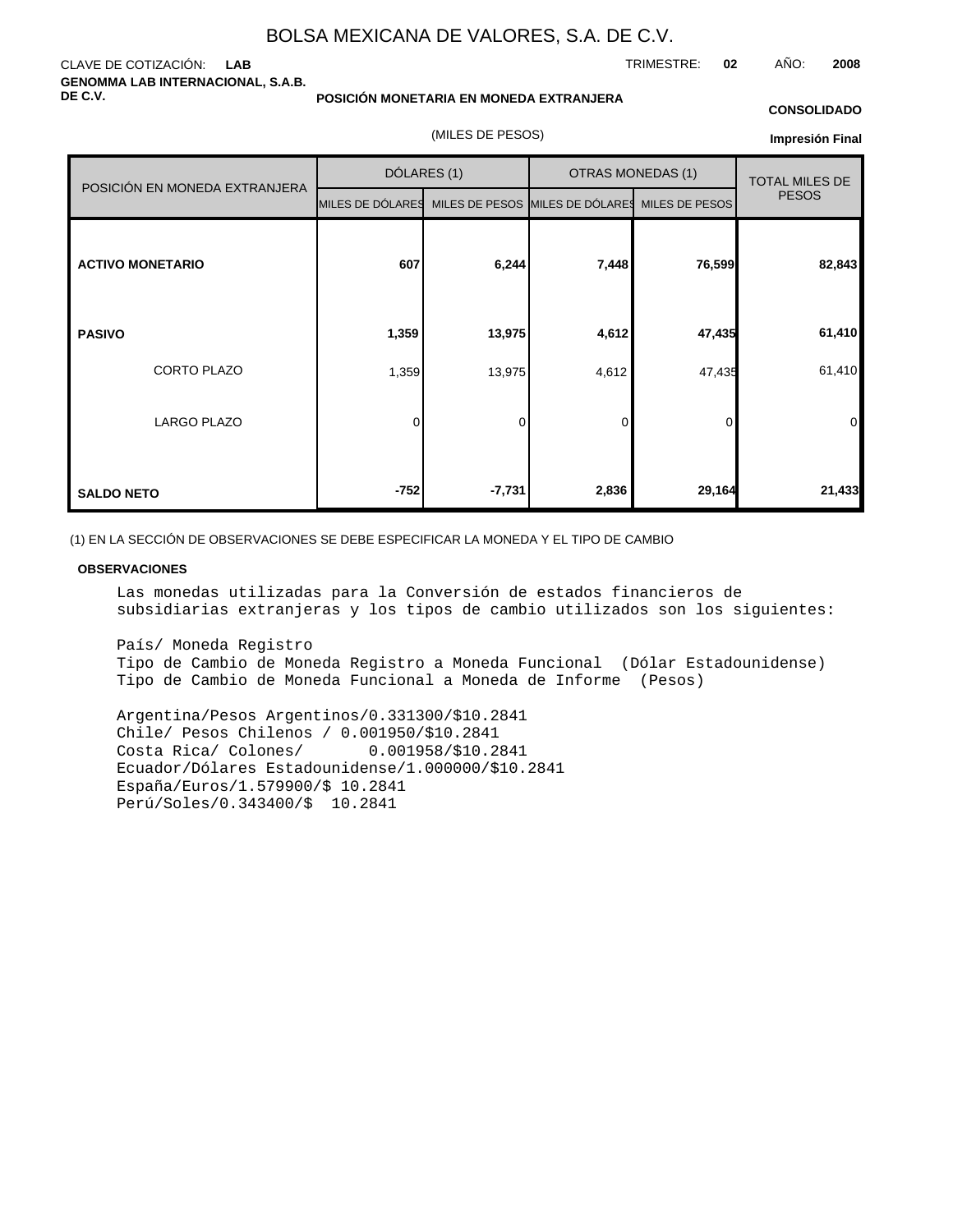TRIMESTRE: **02** AÑO: **2008**

CLAVE DE COTIZACIÓN: **LAB GENOMMA LAB INTERNACIONAL, S.A.B. DE C.V.**

### **CEDULA DE INTEGRACIÓN Y CÁLCULO DE RESULTADO POR POSICIÓN MONETARIA** (MILES DE PESOS)

**CONSOLIDADO**

**Impresión Final**

| <b>MES</b>              | <b>ACTIVOS</b><br><b>MONETARIOS</b> | <b>PASIVOS</b><br><b>MONETARIOS</b> | <b>POSICIÓN</b><br><b>MONETARIA</b><br>(ACTIVA) PASIVA | <b>INFLACIÓN</b><br><b>MENSUAL</b> | <b>EFECTO MENSUAL</b><br>(ACTIVO) PASIVO |
|-------------------------|-------------------------------------|-------------------------------------|--------------------------------------------------------|------------------------------------|------------------------------------------|
| <b>ENERO</b>            | 45,606                              | 8,555                               | $-37,051$                                              | 0.01                               | $-267$                                   |
| <b>FEBRERO</b>          | 46,984                              | 10,219                              | $-36,766$                                              | 0.01                               | $-332$                                   |
| <b>MARZO</b>            | 49,878                              | 12,444                              | $-37,434$                                              | 0.01                               | $-388$                                   |
| <b>ABRIL</b>            | 37,453                              | 11,849                              | $-25,604$                                              | 0.01                               | $-361$                                   |
| <b>MAYO</b>             | 18,090                              | 14,348                              | $-3,742$                                               | 0.01                               | $-39$                                    |
| <b>JUNIO</b>            | 18,818                              | 16,086                              | $-2,732$                                               | 0.01                               | 0                                        |
| ACTUALIZACIÓN           |                                     |                                     |                                                        |                                    | $\mathbf 0$                              |
| CAPITALIZACIÓN          |                                     |                                     |                                                        |                                    | $\mathbf 0$                              |
| <b>EMP. EXTRANJERAS</b> |                                     |                                     |                                                        |                                    | 0                                        |
| <b>OTROS</b>            |                                     |                                     |                                                        |                                    | $\mathbf 0$                              |
| <b>TOTAL</b>            |                                     |                                     |                                                        |                                    | $-1,387$                                 |

| DATOS INFORMATIVOS: |  |
|---------------------|--|
| REPOMO CAPITALIZADO |  |

**OBSERVACIONES**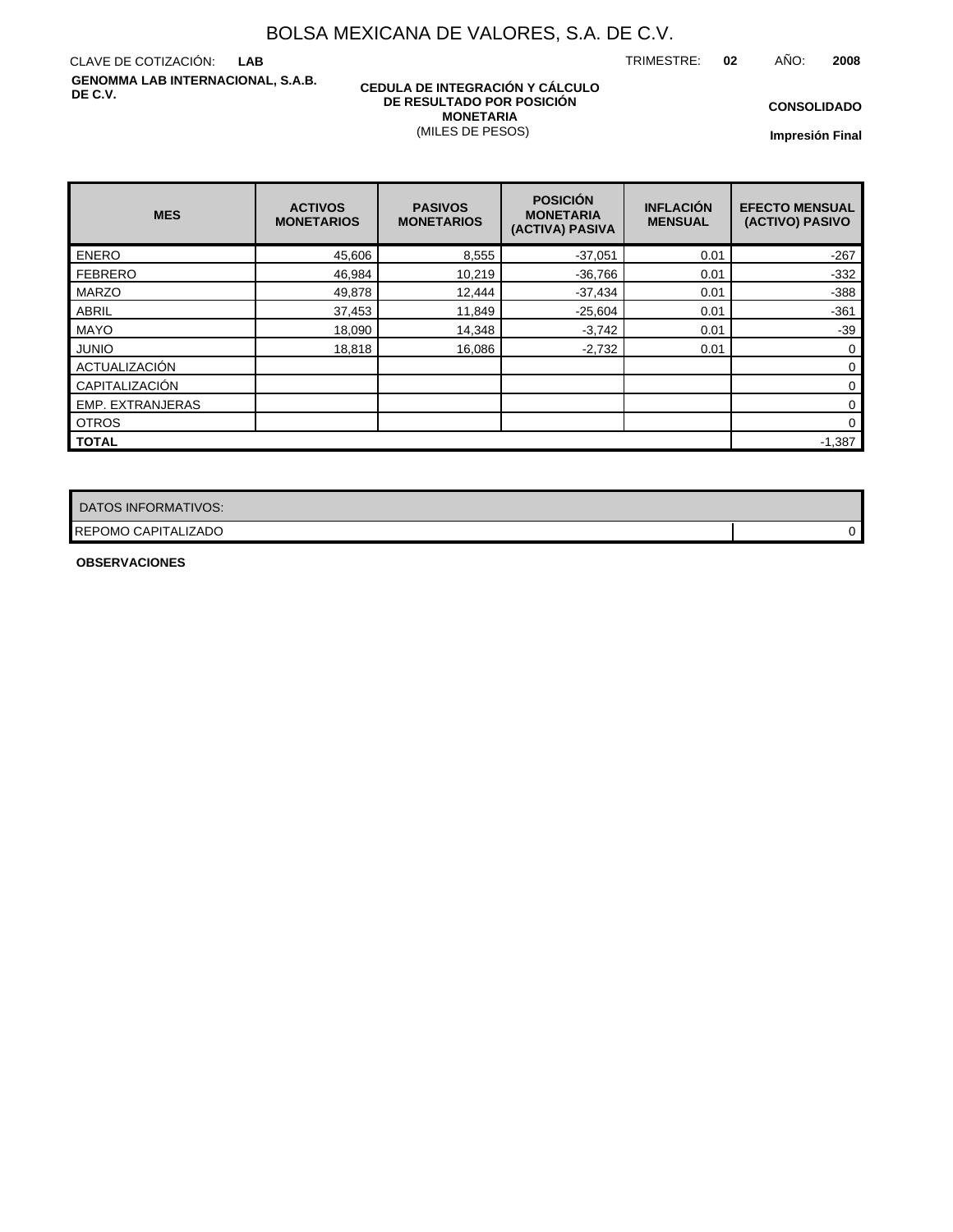| CLAVE DE COTIZACIÓN:                                | <b>LAB</b> |                              | TRIMESTRE: | 02 | AÑO:          | 2008                                         |
|-----------------------------------------------------|------------|------------------------------|------------|----|---------------|----------------------------------------------|
| <b>GENOMMA LAB INTERNACIONAL, S.A.B.</b><br>DE C.V. |            | <b>INSTRUMENTOS DE DEUDA</b> |            |    | <b>PAGINA</b> | 1/2<br><b>CONSOLIDADO</b><br>Impresión Final |

**LIMITACIONES FINANCIERAS SEGUN ESCRITURAS DE LA EMISION Y/O TITULO**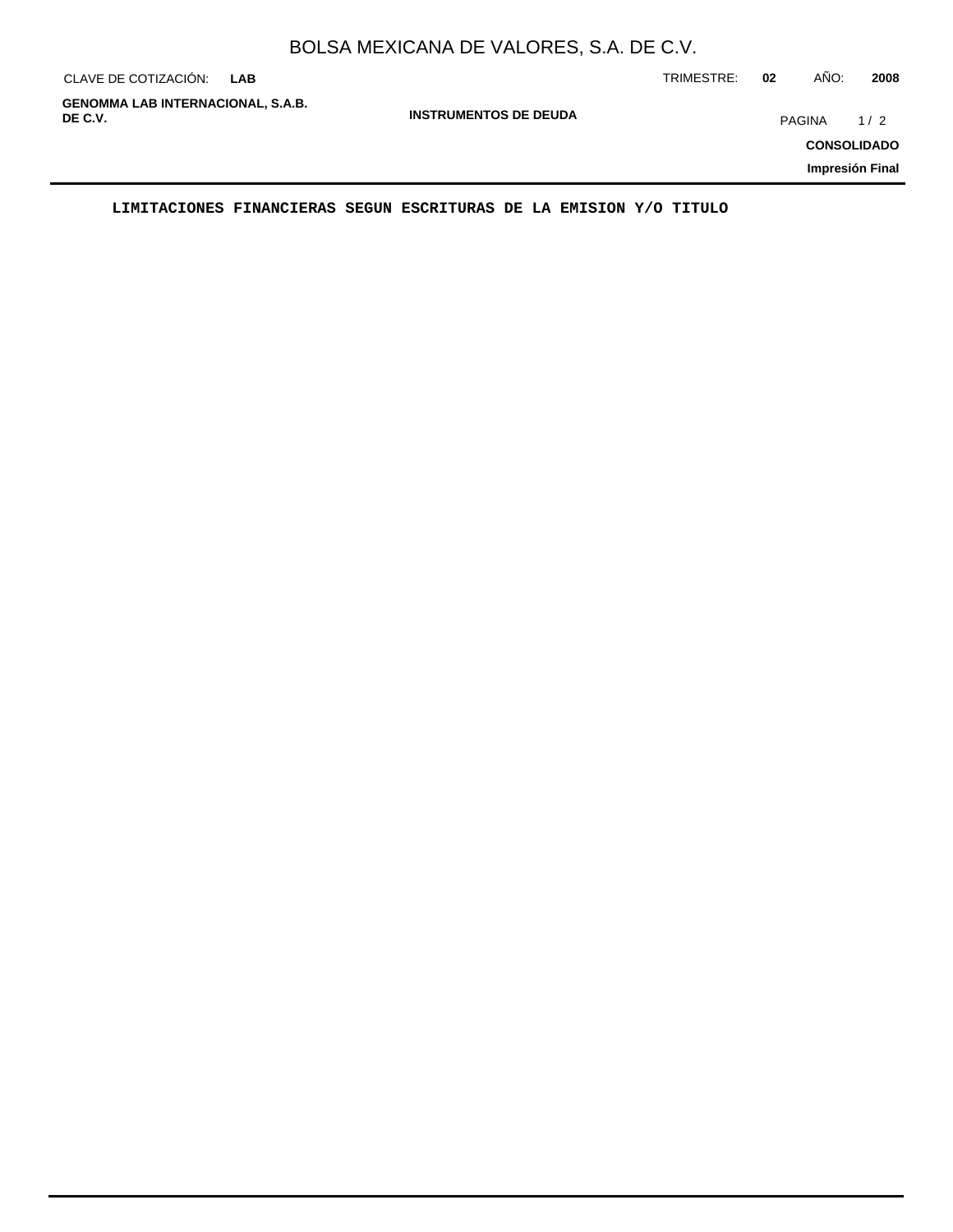| CLAVE DE COTIZACIÓN:                                | LAB |                              | TRIMESTRE: | 02 | AÑO:          | 2008                      |
|-----------------------------------------------------|-----|------------------------------|------------|----|---------------|---------------------------|
| <b>GENOMMA LAB INTERNACIONAL, S.A.B.</b><br>DE C.V. |     | <b>INSTRUMENTOS DE DEUDA</b> |            |    | <b>PAGINA</b> | 2/2<br><b>CONSOLIDADO</b> |
|                                                     |     |                              |            |    |               | Impresión Final           |

**SITUACION ACTUAL DE LAS LIMITACIONES FINANCIERAS**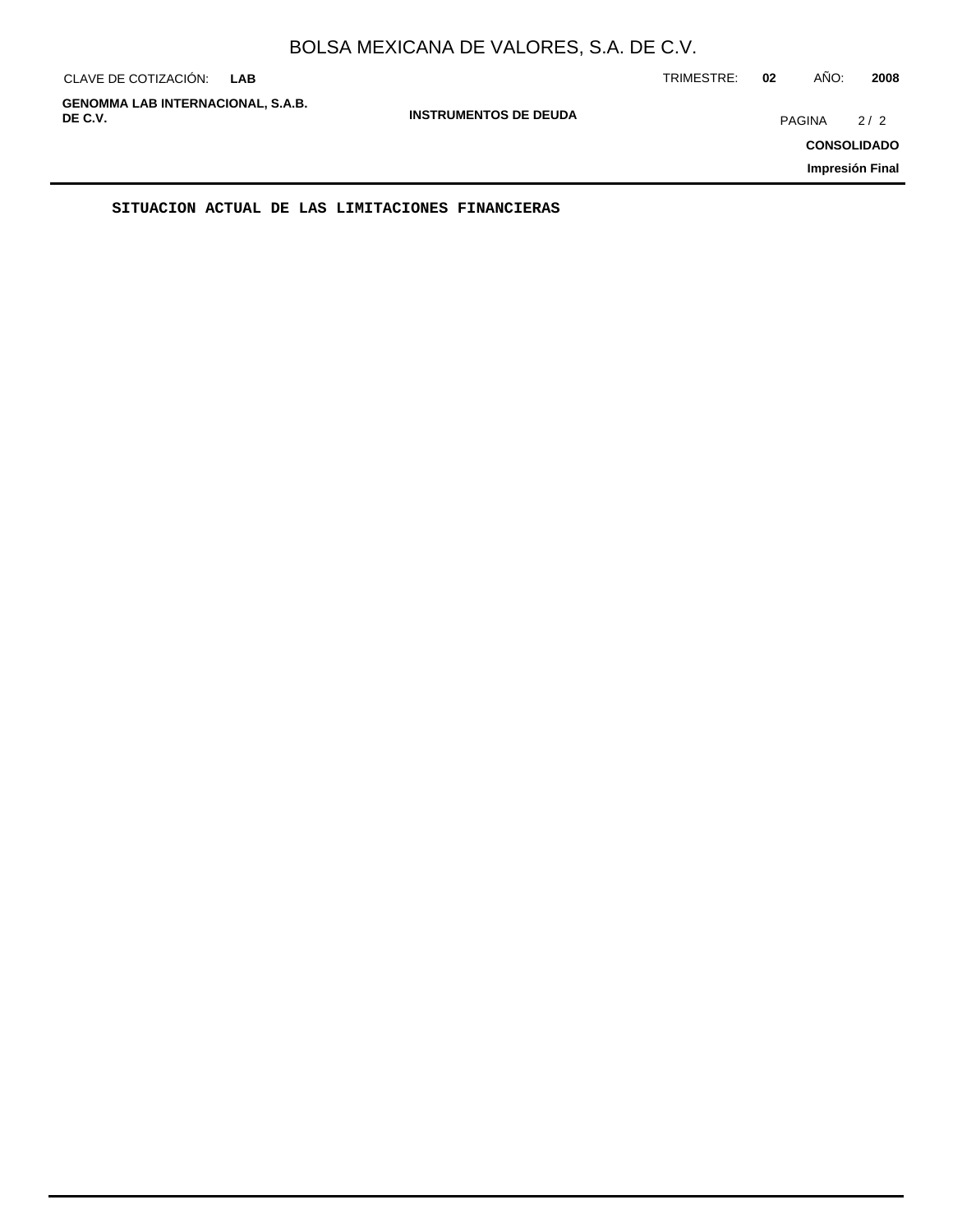CLAVE DE COTIZACIÓN: TRIMESTRE: **02** AÑO: **2008 LAB**

**GENOMMA LAB INTERNACIONAL, S.A.B. DE C.V.**

### **PLANTAS, CENTROS COMERCIALES, DE DISTRIBUCIÓN Y/O SERVICIO**

**CONSOLIDADO**

**Impresión Final**

| <b>PLANTA O CENTRO</b>        | <b>ACTIVIDAD ECONOMICA</b>         | <b>CAPACIDAD INSTALADA</b> | % DE UTIL. |
|-------------------------------|------------------------------------|----------------------------|------------|
| CENTRO DE DISTRIBUCION TOLUCA | ACOPIO Y DISTRIBUCION DE PRODUCTOS | 22,000                     | 50.00      |

**OBSERVACIONES**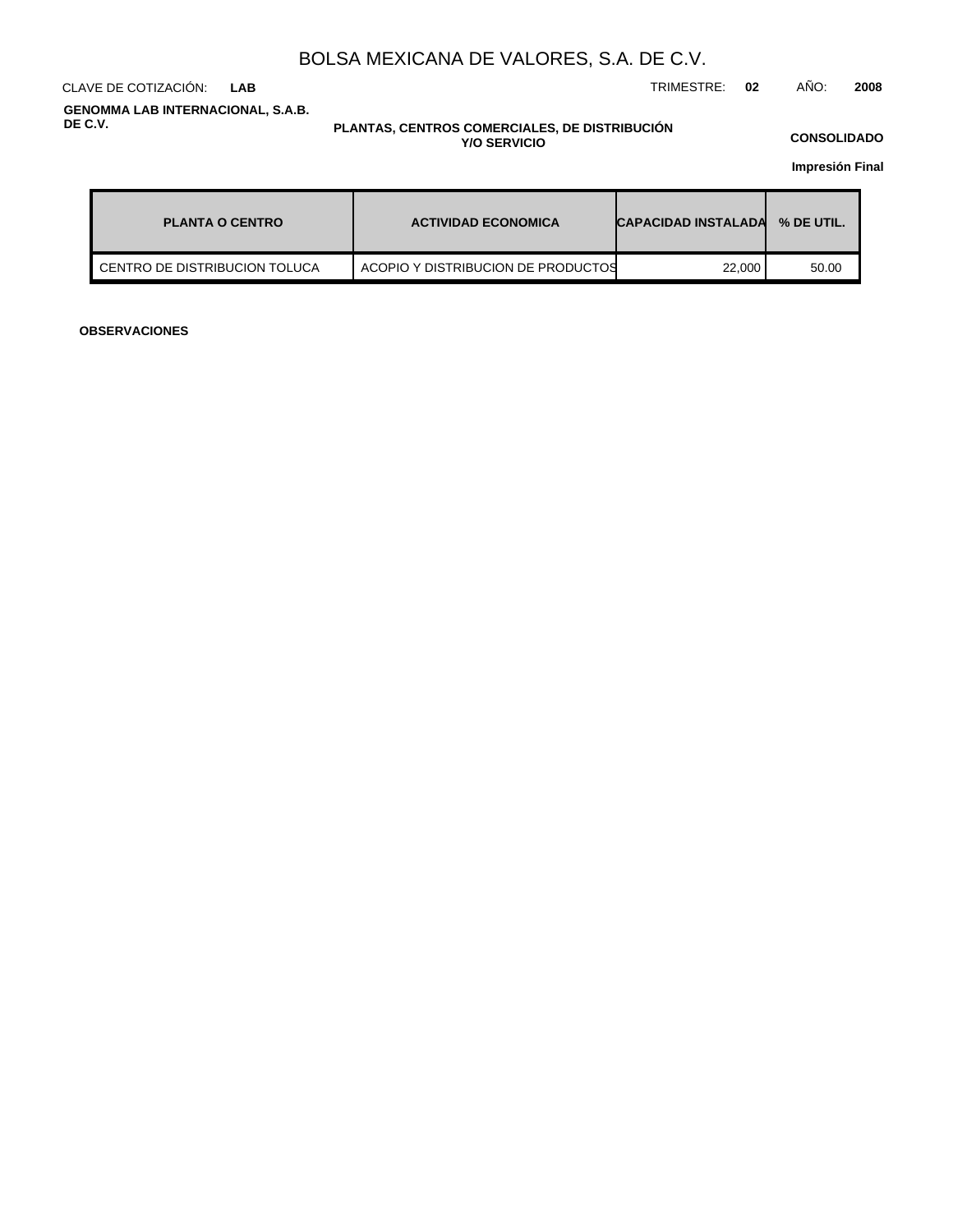### CLAVE DE COTIZACIÓN **LAB GENOMMA LAB INTERNACIONAL, S.A.B. DE C.V.**

**MATERIAS PRIMAS DIRECTAS**

### **CONSOLIDADO**

**Impresión Final**

| <b>MATERIAS PRIMAS</b> | <b>PRINCIPALES</b><br><b>PROVEEDORES</b> | <b>ORIGEN</b> | SUST.<br>NAL. | % COSTO<br><b>PRODUCCIÓN</b><br><b>TOTAL</b> |
|------------------------|------------------------------------------|---------------|---------------|----------------------------------------------|
|------------------------|------------------------------------------|---------------|---------------|----------------------------------------------|

**OBSERVACIONES**

TRIMESTRE **02** AÑO **2008**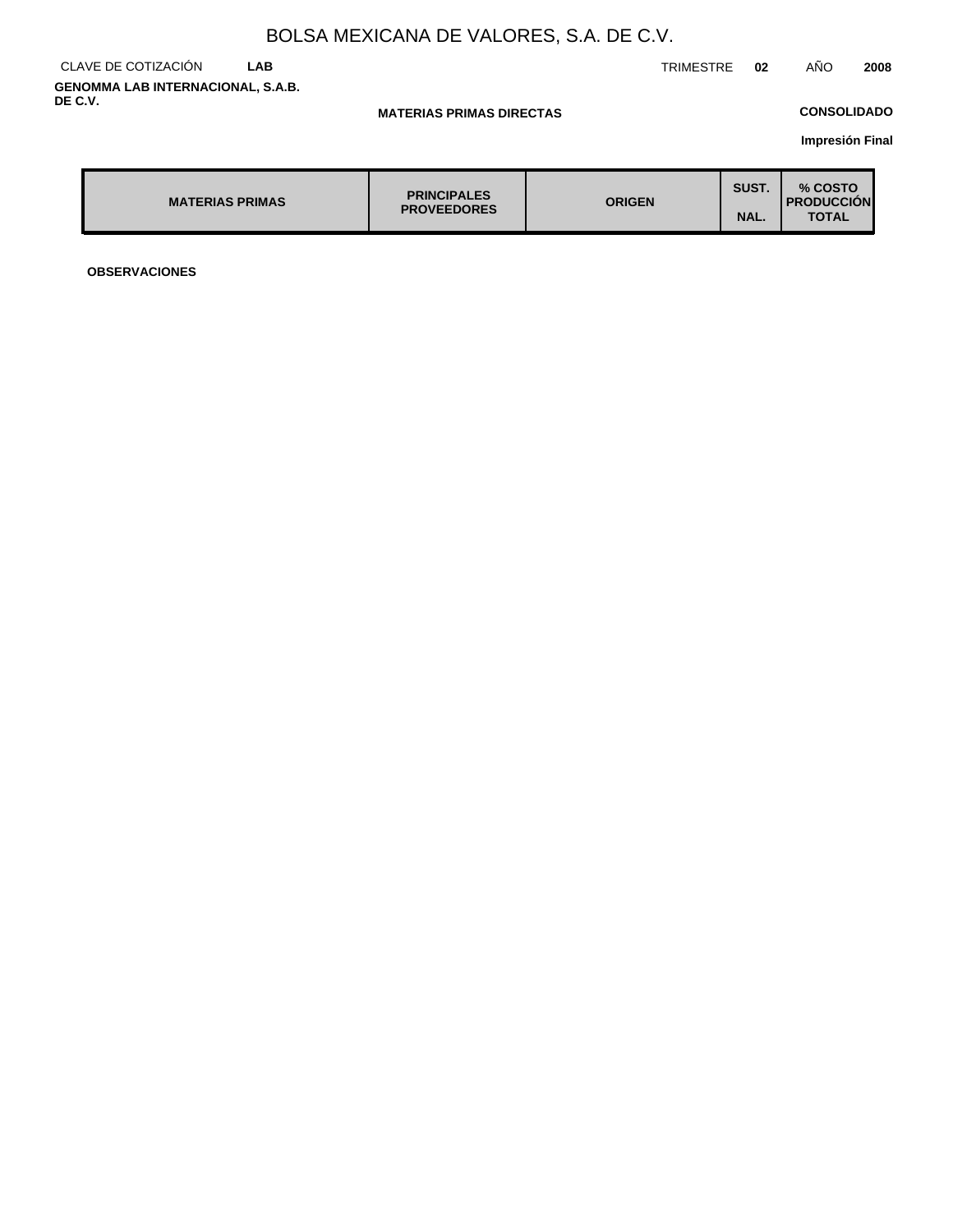**LAB**

**GENOMMA LAB INTERNACIONAL, S.A.B. DE C.V.**

CLAVE DE COTIZACIÓN TRIMESTRE **02** AÑO **2008**

# **DISTRIBUCIÓN DE VENTAS POR PRODUCTO**

## **CONSOLIDADO**

VENTAS TOTALES

| <b>PRINCIPALES</b>      | <b>VENTAS</b>  |                | % DE PART. | <b>PRINCIPALES</b> |                      |  |
|-------------------------|----------------|----------------|------------|--------------------|----------------------|--|
|                         | <b>VOLUMEN</b> | <b>IMPORTE</b> | MDO.       | <b>MARCAS</b>      | <b>CLIENTES</b>      |  |
| <b>NACIONALES</b>       |                |                |            |                    |                      |  |
| <b>OTC</b>              | 12,051,045     | 709,686        | 0.00       | <b>VARIAS</b>      | <b>MAYORISTAS</b>    |  |
| <b>CUIDADO PERSONAL</b> | 12,976,886     | 387,833        | 0          | VARIAS             | <b>AUTOSERVICIOS</b> |  |
| <b>EXTRANJERAS</b>      |                |                |            |                    |                      |  |
| <b>VARIAS</b>           | 1,665,373      | 81,482         | $\Omega$   | <b>VARIAS</b>      | MAYORISTAS           |  |
| <b>TOTAL</b>            |                | 1,179,001      |            |                    |                      |  |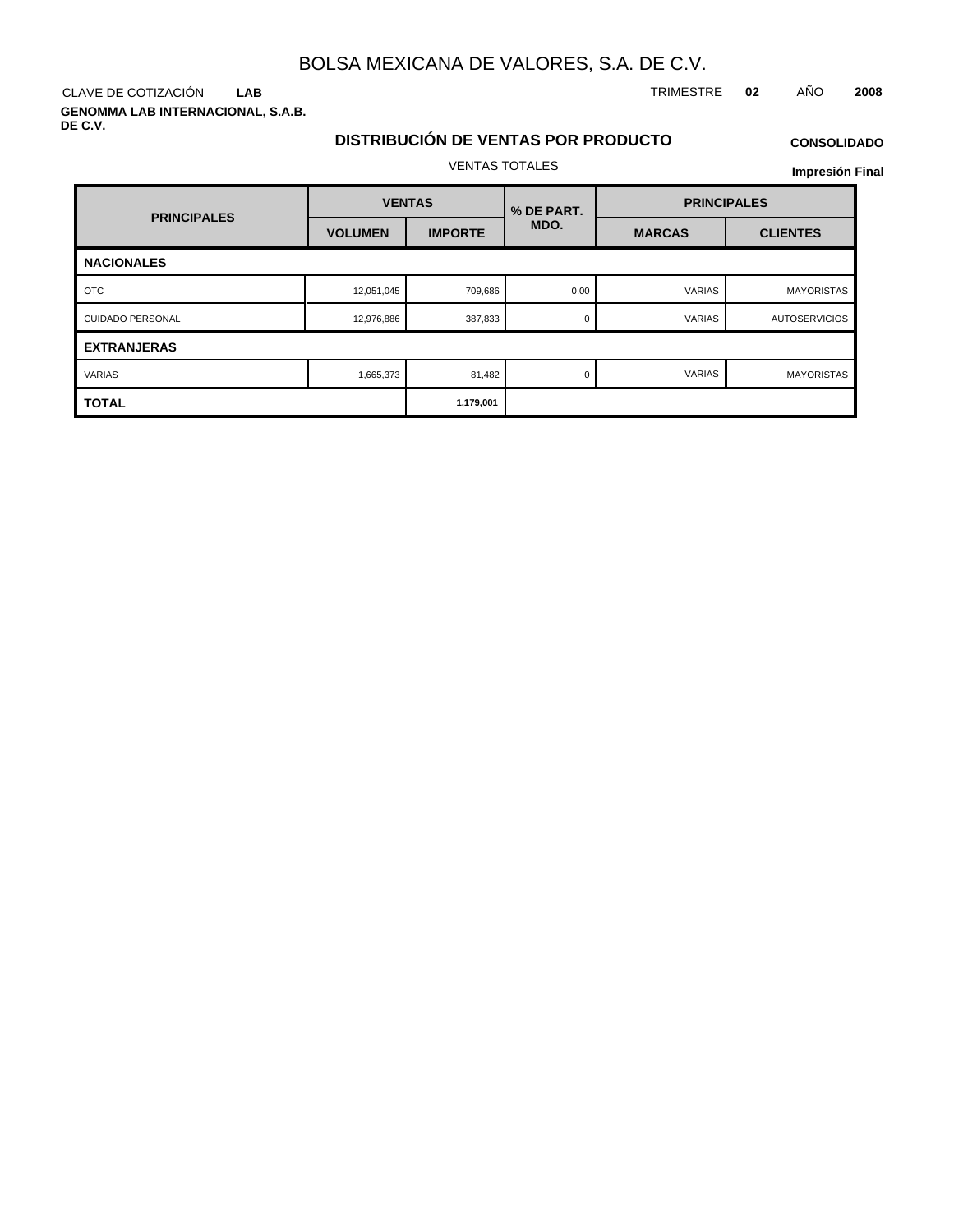## **LAB**

**GENOMMA LAB INTERNACIONAL, S.A.B. DE C.V.**

## CLAVE DE COTIZACIÓN TRIMESTRE **02** AÑO **2008**

## **DISTRIBUCIÓN DE VENTAS POR PRODUCTO**

# **CONSOLIDADO**

## VENTAS EXTRANJERAS

**Impresión Final**

| <b>PRINCIPALES</b> | <b>VENTAS</b>  |                | <b>DESTINO</b>       | <b>PRINCIPALES</b> |                 |  |
|--------------------|----------------|----------------|----------------------|--------------------|-----------------|--|
|                    | <b>VOLUMEN</b> | <b>IMPORTE</b> |                      | <b>MARCAS</b>      | <b>CLIENTES</b> |  |
| <b>EXPORTACIÓN</b> |                |                |                      |                    |                 |  |
| <b>VARIAS</b>      |                | 3,185          | <b>LATINOAMERICA</b> | <b>VARIAS</b>      | MAYORISTAS      |  |

| <b>SUBSIDIARIAS EN EL EXTRANJERO</b> |        |        |                      |               |                   |
|--------------------------------------|--------|--------|----------------------|---------------|-------------------|
| <b>GENOMMA LAB PERU SA</b>           |        | 26,683 | <b>LATINOAMERICA</b> | <b>VARIAS</b> | <b>MAYORISTAS</b> |
| <b>GENOMMA LAB ARGENTIN</b>          |        | 17,067 | ARGENTINA            | <b>VARIAS</b> | <b>MAYORISTAS</b> |
| <b>GENOMMA LAB ECUADOR</b>           |        | 15,075 | LATINOAMERICA        | <b>VARIAS</b> | <b>MAYORISTAS</b> |
| <b>GENOMMA LABORATORIOS</b>          |        | 10,543 | ESPAÑA               | <b>VARIAS</b> | <b>MAYORISTAS</b> |
| <b>VARIOS</b>                        |        | 8,929  | <b>LATINOAMERICA</b> | <b>VARIAS</b> | <b>MAYORISTAS</b> |
| <b>TOTAL</b>                         | 81,482 |        |                      |               |                   |

**OBSERVACIONES**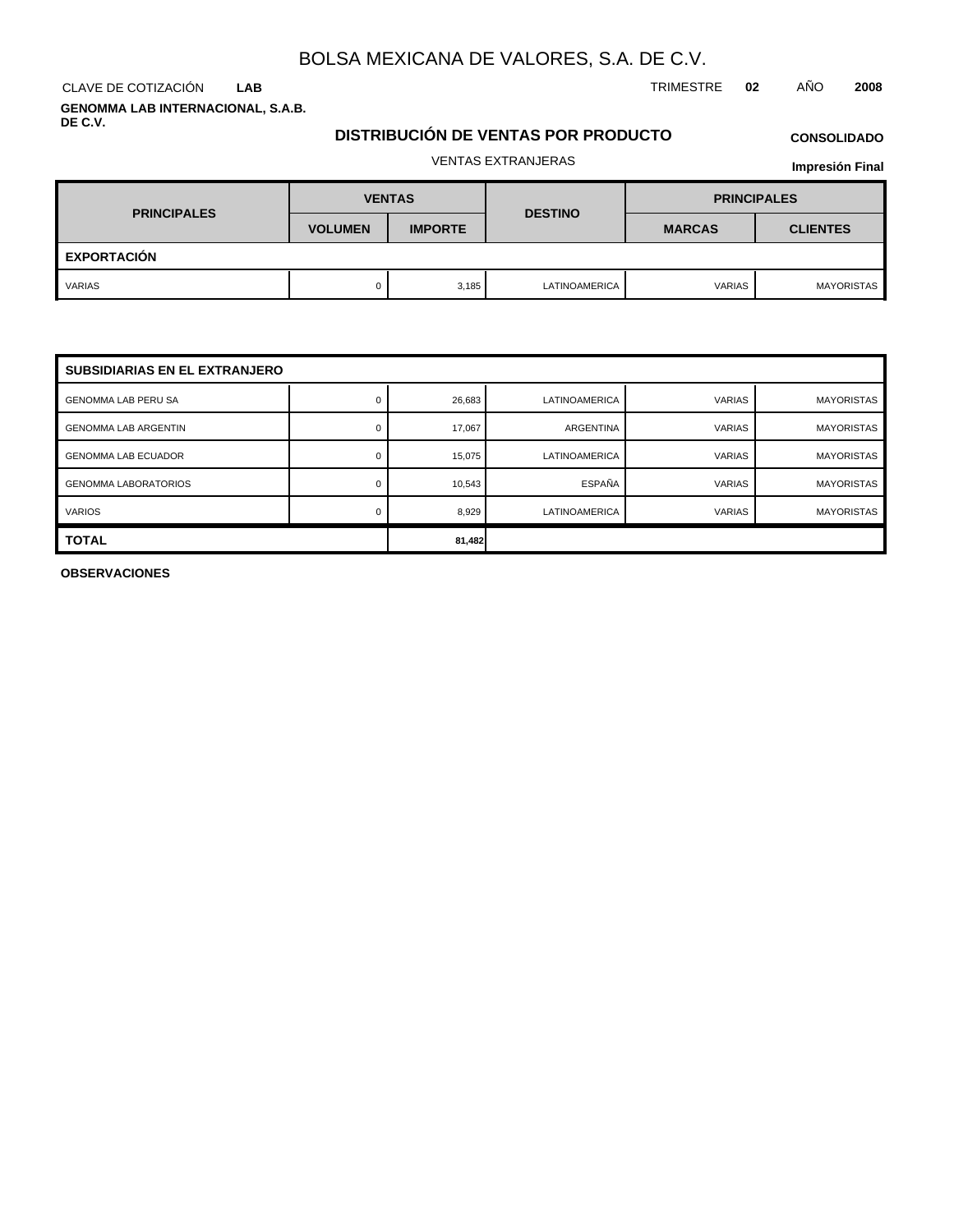| $A = 1$                                 |  |  |               |  |      |      |  |
|-----------------------------------------|--|--|---------------|--|------|------|--|
| CLAVE DE COTIZACIÓN: LAB                |  |  | TRIMESTRE: 02 |  | AÑO: | 2008 |  |
| DULSA MEAIUANA DE VALURES, S.A. DE U.V. |  |  |               |  |      |      |  |

**GENOMMA LAB INTERNACIONAL, S.A.B.**

**INFORMACION DE PROYECTOS (Proyecto, Monto DE C.V.** PAGINA 1 / 1**Ejercido y Porcentaje de Avance)**

**CONSOLIDADO**

**Impresión Final**

## BOLSA MEXICANA DE VALORES, S.A. DE C.V.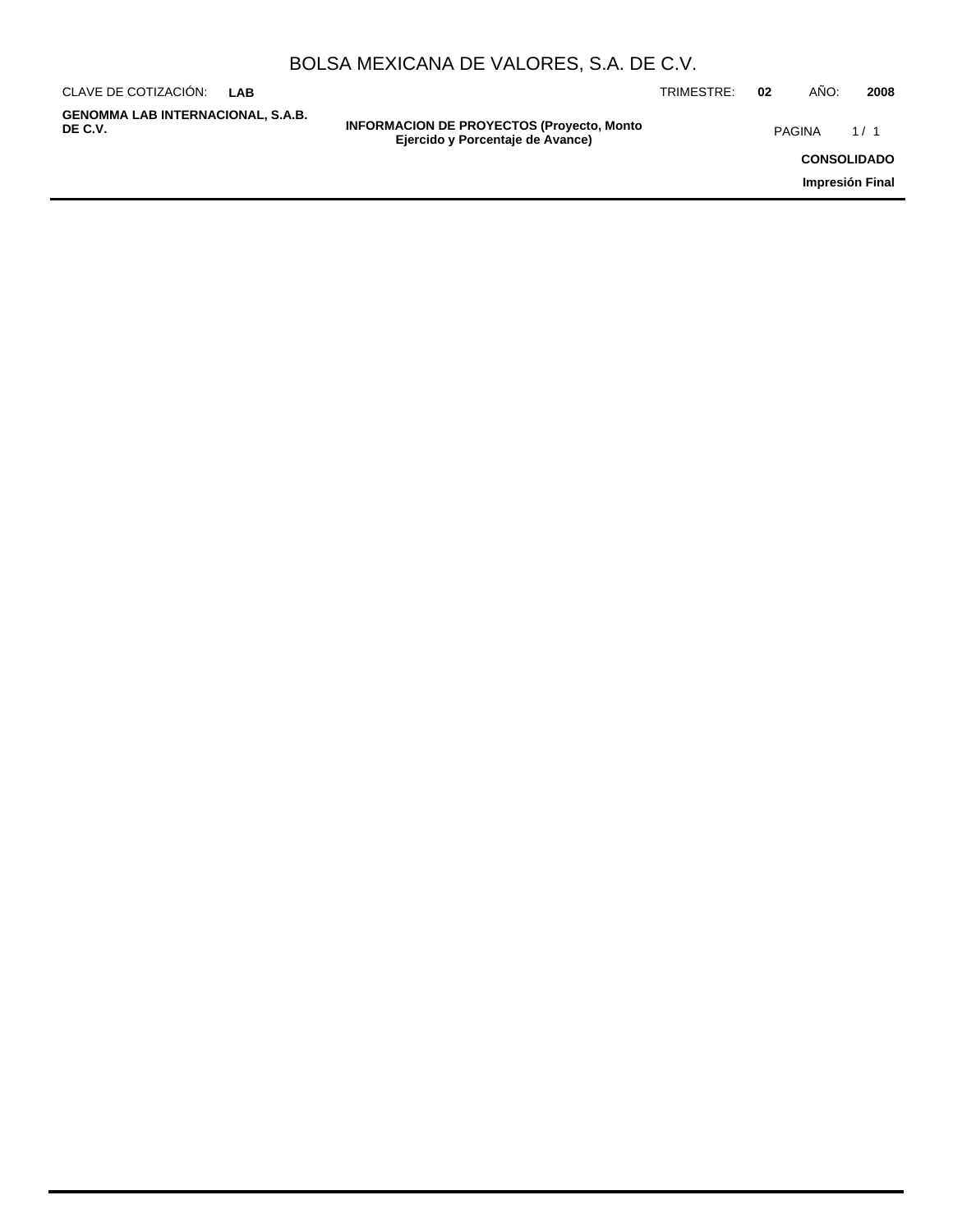**LAB**

**GENOMMA LAB INTERNACIONAL, S.A.B. DE C.V.**

**TRANSACCIONES EN MONEDA EXTRANJERA Y CONVERSION DE ESTADOS FINANCIEROS DE OPERACIONES EXTRANJERAS (Información relacionada al Boletín B-15)**

CLAVE DE COTIZACIÓN: TRIMESTRE: **02** AÑO: **2008**

PAGINA 1/1

**CONSOLIDADO**

**Impresión Final**

A partir del 1 de enero de 2008, para consolidar los estados financieros de subsidiarias extranjeras, se aplican las mismas políticas contables de la Compañía, si las subsidiarias en el extranjero se encuentran en un entorno económico inflacionario, se actualizan por la inflación del país en que operan; si se encuentran en un entorno no inflacionario, dicha actualización no se efectúa. Asimismo, si la moneda funcional es diferente a la moneda registro, esta se convierte a la moneda funcional, y posteriormente se convierte a la moneda de informe.

Anterior al 1 de enero de 2008, para consolidar los estados financieros de subsidiarias extranjeras que operaban en forma independiente de la Compañía, se aplicaban las mismas políticas contables de la Compañía, se actualizaban por la inflación del país en que operan y se expresaban en moneda de poder adquisitivo al cierre del ejercicio y posteriormente, todos los activos, pasivos, ingresos, costos y gastos se convertían al tipo de cambio en vigor al cierre del ejercicio del periodo que se informa. Los efectos de conversión se presentaban en el capital contable. Para consolidar los estados financieros de subsidiarias extranjeras cuyas operaciones se consideran como integradas a las de la Compañía, los activos y pasivos monetarios se convertían al tipo de cambio de cierre del balance general, y los activos y pasivos no monetarios y el capital contable se convertían al tipo de cambio histórico de la fecha en que se realizaron las operaciones y las aportaciones, respectivamente. Los ingresos, costos y gastos, se convertían al tipo de cambio promedio ponderado del ejercicio, y las cifras resultantes se actualizan aplicando el Índice Nacional de Precios al Consumidor (INPC) en México. Los efectos de conversión se registraban en los resultados del ejercicio en el resultado integral de financiamiento.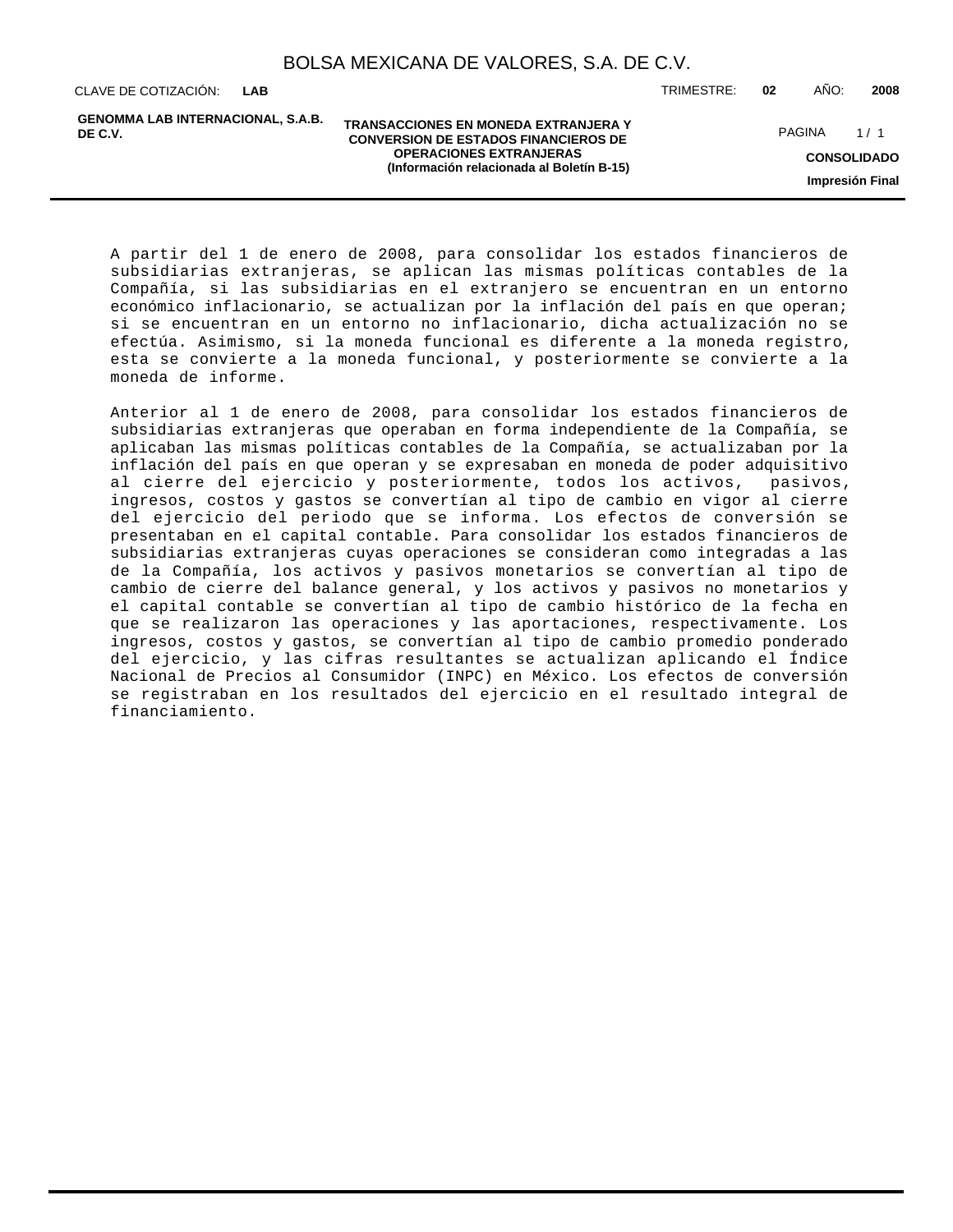TRIMESTRE **02** AÑO **2008**

**GENOMMA LAB INTERNACIONAL, S.A.B. DE C.V.** CLAVE DE COTIZACIÓN **LAB**

## **INTEGRACIÓN DEL CAPITAL SOCIAL PAGADO**

**CONSOLIDADO**

**Impresión Final**

| <b>SERIES</b> | VISENTE  | <b>CUPÓN</b> | <b>NUMERO DE ACCIONES</b>     |                          |                  |                          | <b>CAPITAL SOCIAL</b> |                 |  |
|---------------|----------|--------------|-------------------------------|--------------------------|------------------|--------------------------|-----------------------|-----------------|--|
|               |          |              | <b>PORCIÓN</b><br><b>FIJA</b> | <b>PORCIÓN VARIABLEI</b> | <b>MEXICANOS</b> | <b>LIBRE SUSCRIPCION</b> | <b>FIJO</b>           | <b>VARIABLE</b> |  |
| в             | 0.000001 | 0            | 624,000                       | 521,712,696              | 274,026,391      | 248,310,305              | 150                   | 1,703,111       |  |
| <b>TOTAL</b>  |          |              | 624,000                       | 521,712,696              | 274,026,391      | 248,310,305              | 150                   | 1,703,111       |  |

**TOTAL DE ACCIONES QUE REPRESENTAN EL CAPITAL SOCIAL PAGADO A LA FECHA DE ENVIO DE LA INFORMACIÓN:** 522,336,696

**OBSERVACIONES**